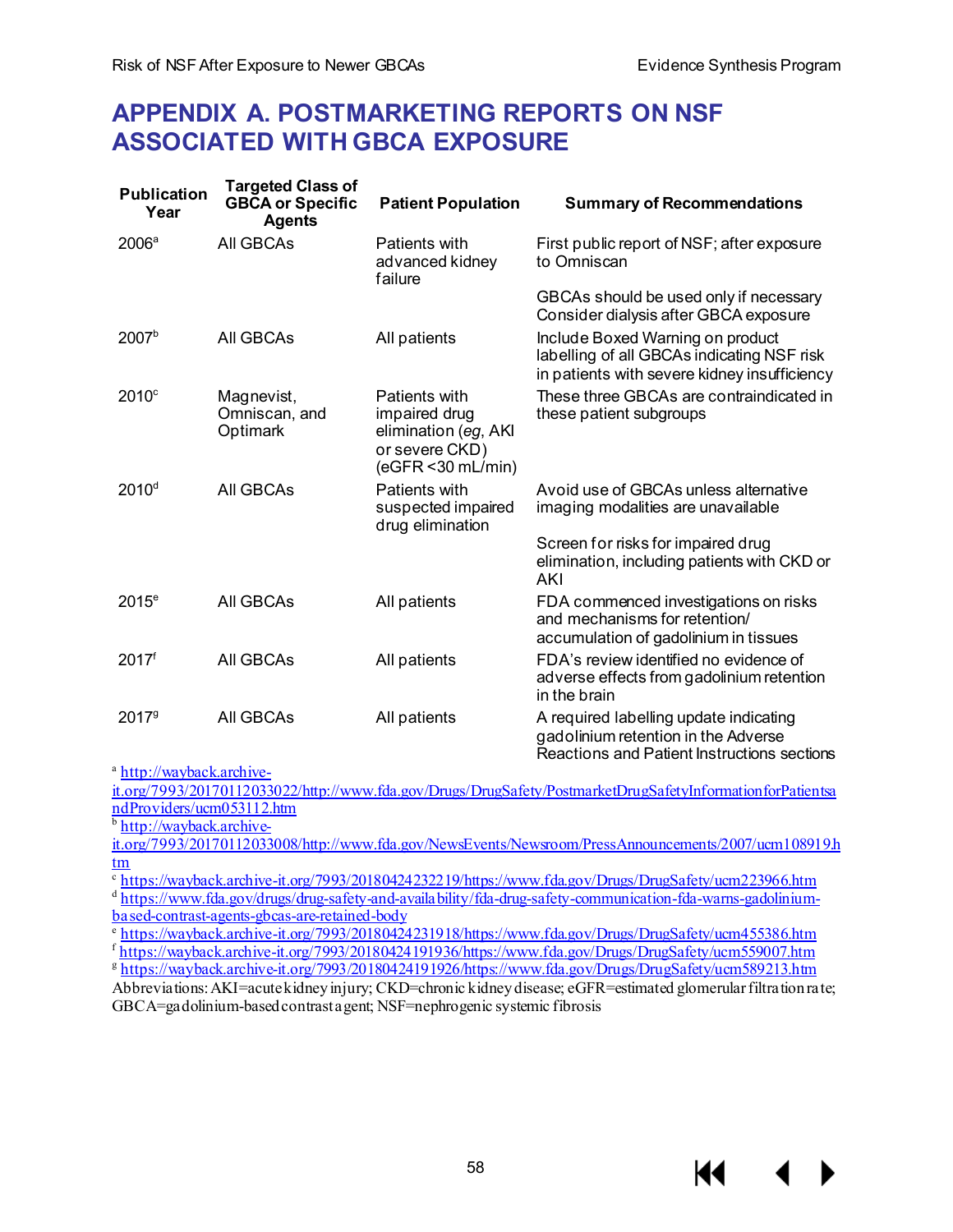# **APPENDIX B. GBCA GUIDELINES**

## **American College of Radiology – Published in 2018**

*ACR Manual on Contrast Media*. (2018). [PDF] (10th ed.)

## **General Guidance**

*Group II GBCAs:* 

- Strongly preferred [over Group I and III] for any patient at risk of **NSF**
- Informed consent is not recommended (deference made to local practice preferences)
- Assessment of renal function with a questionnaire or laboratory testing is optional prior to intravenous administration at standard or lower dosages
- Group II GBCAs should only be administered if deemed necessary by the supervising radiologist, and the lowest dose needed for diagnosis

*Group I or III GBCAs:*

• Consider patients with any of the following to be at risk for NSF: any form of dialysis, stage 4/5 CKD not on dialysis, AKI

## **At Risk For CKD**

*Inpatient*

- An eGFR level should be obtained within 2 days prior to planned administration of a group I or group III GBCA
- Assess for the possibility of AKI [independent of eGFR], as eGFR calculation alone has limited accuracy for the detection of AKI

Gad Use Recommendation *Outpatient* By Patient

Population

- If receiving group I or III GBCA, screen for conditions/factors that are associated with renal impairment (*eg*, history of renal disease, kidney transplant, single kidney, kidney surgery, h/o renal cancer, hypertension on medical therapy, diabetes)
- Patients identified to be at risk for having reduced renal function should be assessed by laboratory testing (checking results of prior laboratory tests performed within an acceptable time window, and ordering new laboratory tests only if necessary) and calculation of eGFR
- If most recent prior eGFR is 45 or above, and:
- \*NO risk factors and eGFR >60 or above, then no eGFR required \*WITH risk factors and/or eGFR 45-59, if most recent eGFR is within 6 weeks of the MRI, no new eGFR is needed; otherwise obtain a new eGFR
- If most recent prior eGFR 44 or below, obtain [new] eGFR within 2 days of the MRI study

## **AKI**

- Group I agents should be avoided in patients with known or suspected AKI
- If GBCA is to be administered in this setting, a group II agent is preferred

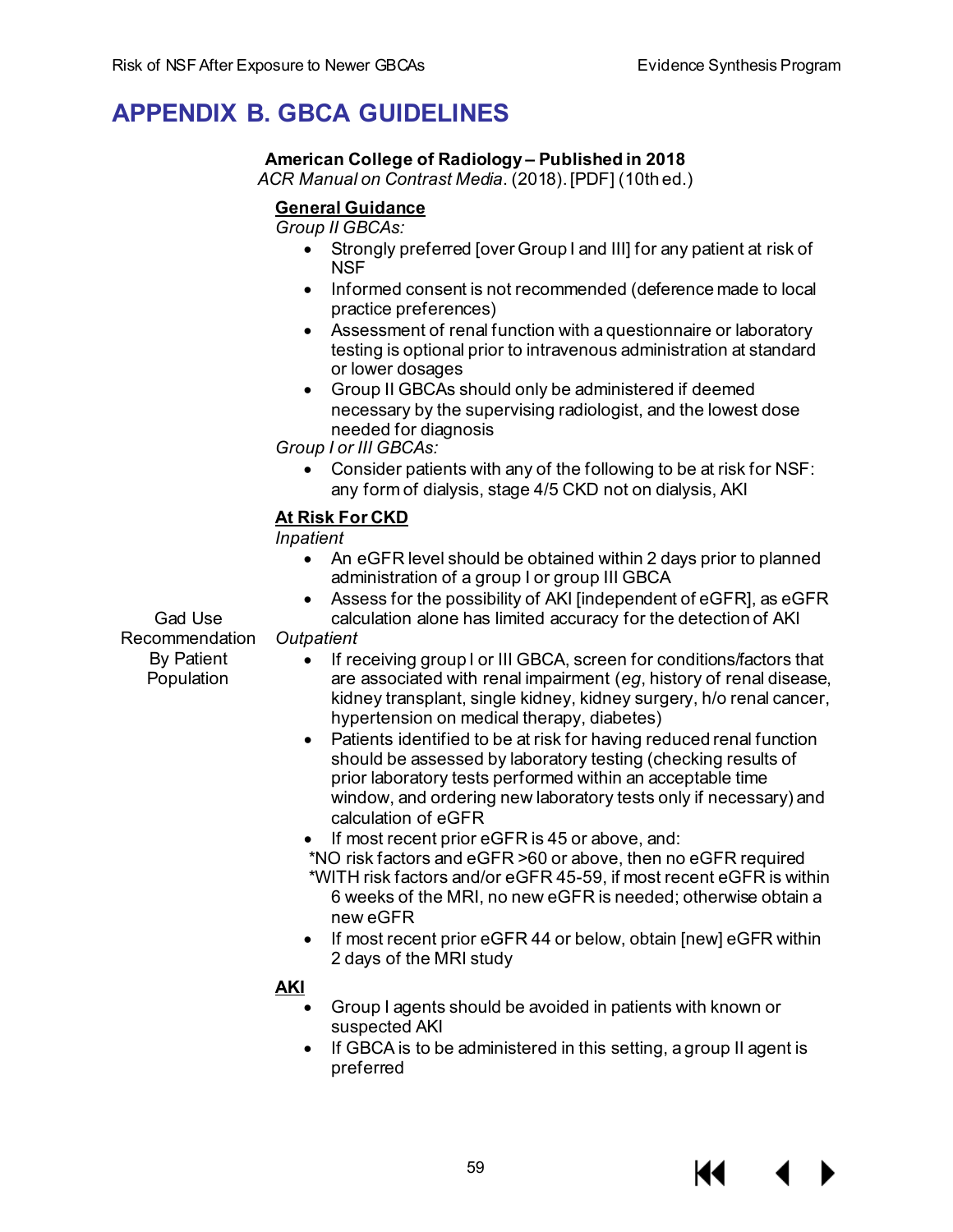## **CKD By Stage/GFR**

*CKD 1 or 2 (eGFR 60 to 119 ml min/1.73 m2)* 

• There is no evidence that patients in these groups are at increased risk of developing NSF. Any GBCA can be administered safely to these patients

*CKD 3 (eGFR 30 to 59 mL / min/1.73 m2)* 

• NSF developing after GBCA administration to patients with stable eGFR30-59ml/min/1.73m2 is exceedingly rare. No special precautions are necessary in this group

*CKD 4 or 5 (eGFR < 30 mL / min/1.73 m2) not on chronic dialysis* 

• Group I agents are contraindicated in this setting. If a GBCAenhanced MRI study is to be performed, a group II agent should be used

*Severe or end-stage CKD(CKD4 or 5, eGFR < 30 mL/ min/1.73m2) without dialysis* 

• Patients receiving group I GBCAs should be considered at risk of developing NSF

## **Dialysis**

- Group I GBCAs contraindicated
- Group II GBCAs recommended
- Elective GBCA-enhanced MRI examinations should be performed as closely before hemodialysis as is possible
- Peritoneal dialysis may provide less NSF risk reduction compared to hemodialysis, but this has not been adequately studied

## **Transplant**

• Considered a risk factor for renal impairment as noted above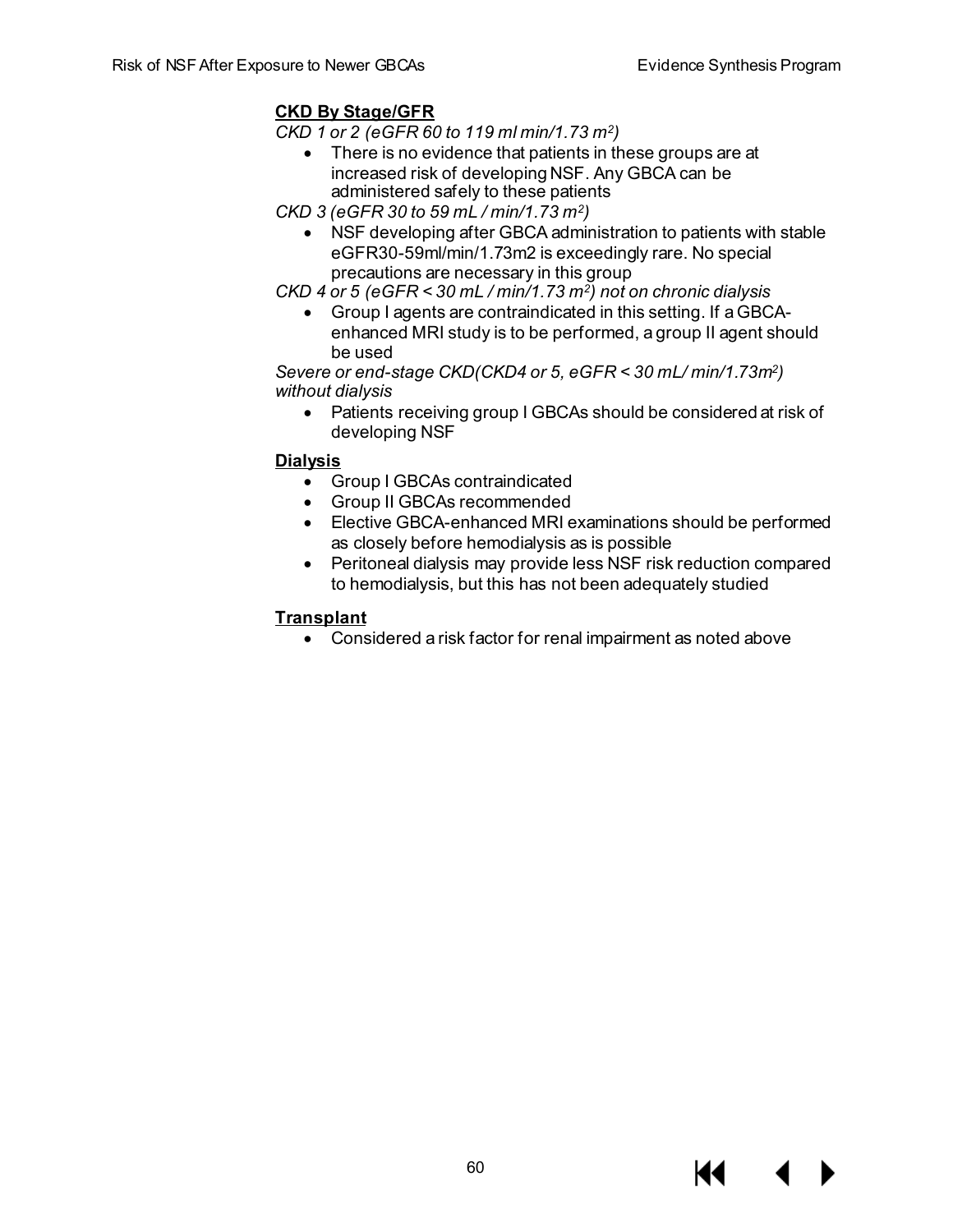## **Canadian Association of Radiologists – Published in 2019**

*Schieda, N., Maralani, P. J., Hurrell, C., Tsampalieros, A. K., & Hiremath, S. (2019). Updated Clinical Practice Guideline on Use of Gadolinium-Based Contrast Agents in Kidney Disease Issued by the Canadian Association of Radiologists. Canadian Association of Radiologists Journal. doi:10.1016/j.carj.2019.04.001*

*Schieda, N., Blaichman, J. I., Costa, A. F., Glikstein, R., Hurrell, C., James, M., Maralani, P. J., Shabana, W., Tang, A., Tsampalieros, A., van der Pol, C. B., & Hiremath, S. (2018). Gadolinium-based contrast agents in kidney disease: a comprehensive review and clinical practice guideline issued by the Canadian Association of Radiologists. Canadian Journal of Kidney Health and Disease, 5, 2054358118778573.*

## **General Guidance**

*Outpatient*

• Screening for renal function in outpatients with patient questionnaires or serum creatinine at time of ordering GBCA enhanced MRI, scheduling of GBCA enhanced MRI or at the time of GBCA enhanced MRI to identify patients with possible renal dysfunction is no longer recommended when using Group II GBCAs or the Group III agent gadoxetic acida

#### *Inpatient*

• Assess for potential AKI regardless of their eGFR, as eGFR is not always representative of renal function in this setting

Gad Use Recommendation By Patient Population

## **At Risk For CKD**

• Gadodiamide, gadopentetic acid, or gadoversetamide in at-risk patients absolutely contraindicated

## **AKI**

- Should be managed similar to those with eGFR < 30 mL/min/1.73  $m<sup>2</sup>$
- Delay GBCA administration when possible until renal function stabilizes or ameliorates depending on the patients underlying cause for acute renal dysfunction<sup>a</sup>
- Gadopentetate dimeglumine, gadodiamide, and gadoversetamide remain absolutely contraindicated
- As kidney function is not stable in patients with AKI, risk assessment for NSF should not be made on the basis of eGFR alone
- When administering Group II or III GBCAs informed consent relating to NSF is not necessary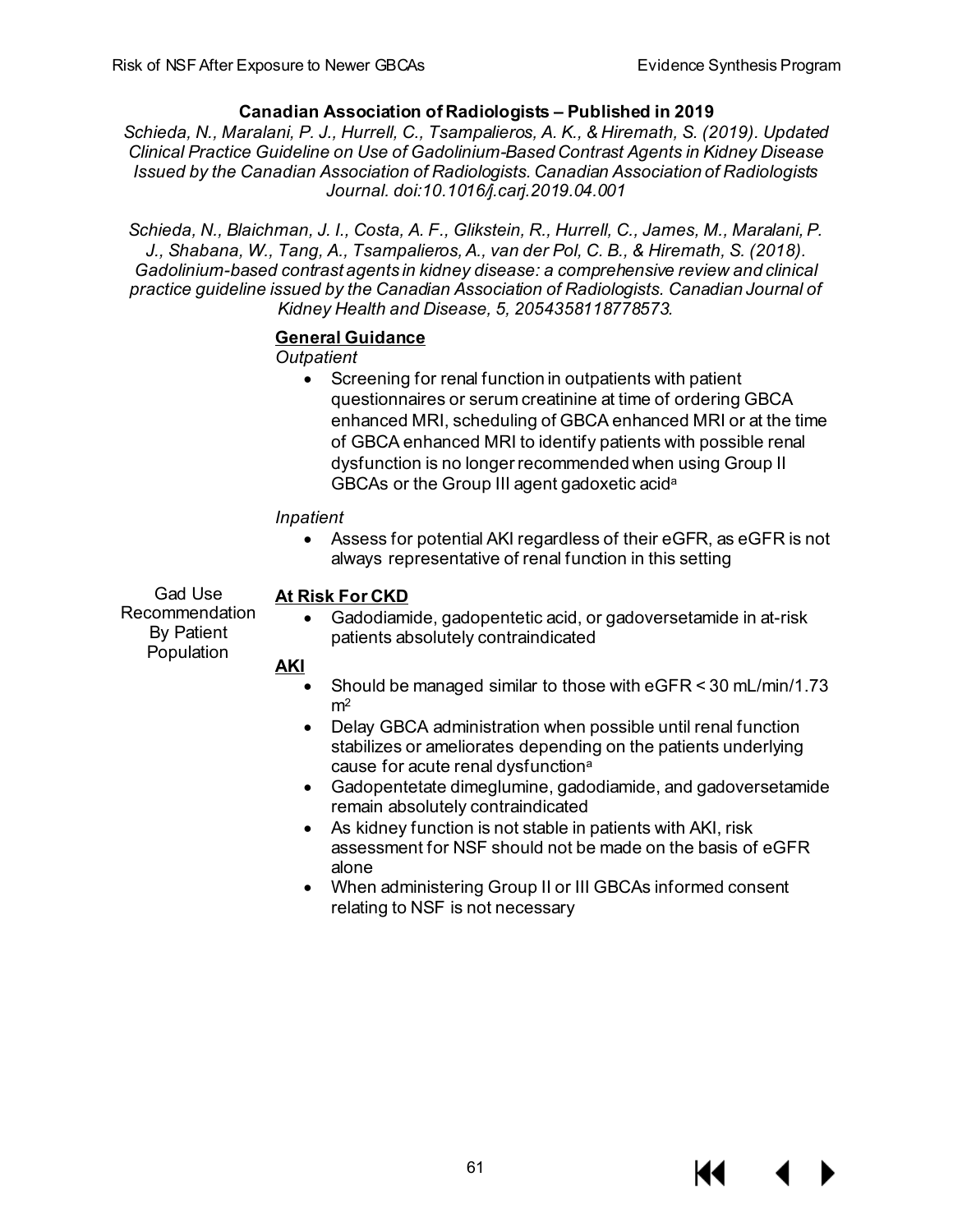## **CKD By Stage/GFR**

*Patients with CKD 1 or 2 (eGFR between 60 and 90 ml min/1.73 m2)* 

• No special precautions should be taken in these patients *Patients with CKD 3 (eGFR between 30 and 60 mL / min/1.73 m2)* 

- For patients with moderately reduced kidney function, administration of standard doses of GBCA is safe and no additional precautions are necessary
- No need for informed consent<sup>a</sup>

*Patients with CKD 4 or 5 (eGFR < 30 mL / min/1.73 m2) or Dialysis-Dependent Patients* 

- Alternative diagnostic tests should be considered before GBCA are prescribed
- Gadopentetate dimeglumine, gadodiamide, and gadoversetamide remain absolutely contraindicated
- When MRI is considered necessary for patient care then gadolinium enhanced examinations using Group II GBCAs (namely macrocyclic GBCA and gadobenate dimeglumine) or the Group III agent gadoxetic acid may be performed without any patient informed consent

## **Dialysis**

- Manage as per patients with CKD 4/5 described above
- Dialysis-dependent patients should receive dialysis; HD should be performed [following] GBCA administration, ideally within 2-3 hours of MRI. However, initiating dialysis or switching from peritoneal to hemodialysis to reduce the risk of NSF is unproven<sup>a</sup>
- Gadopentetate dimeglumine, gadodiamide, and gadoversetamide remain absolutely contraindicated
- When administering Group II or III GBCAs informed consent relating to NSF is not necessary

## **Transplant**

(No specific recommendations)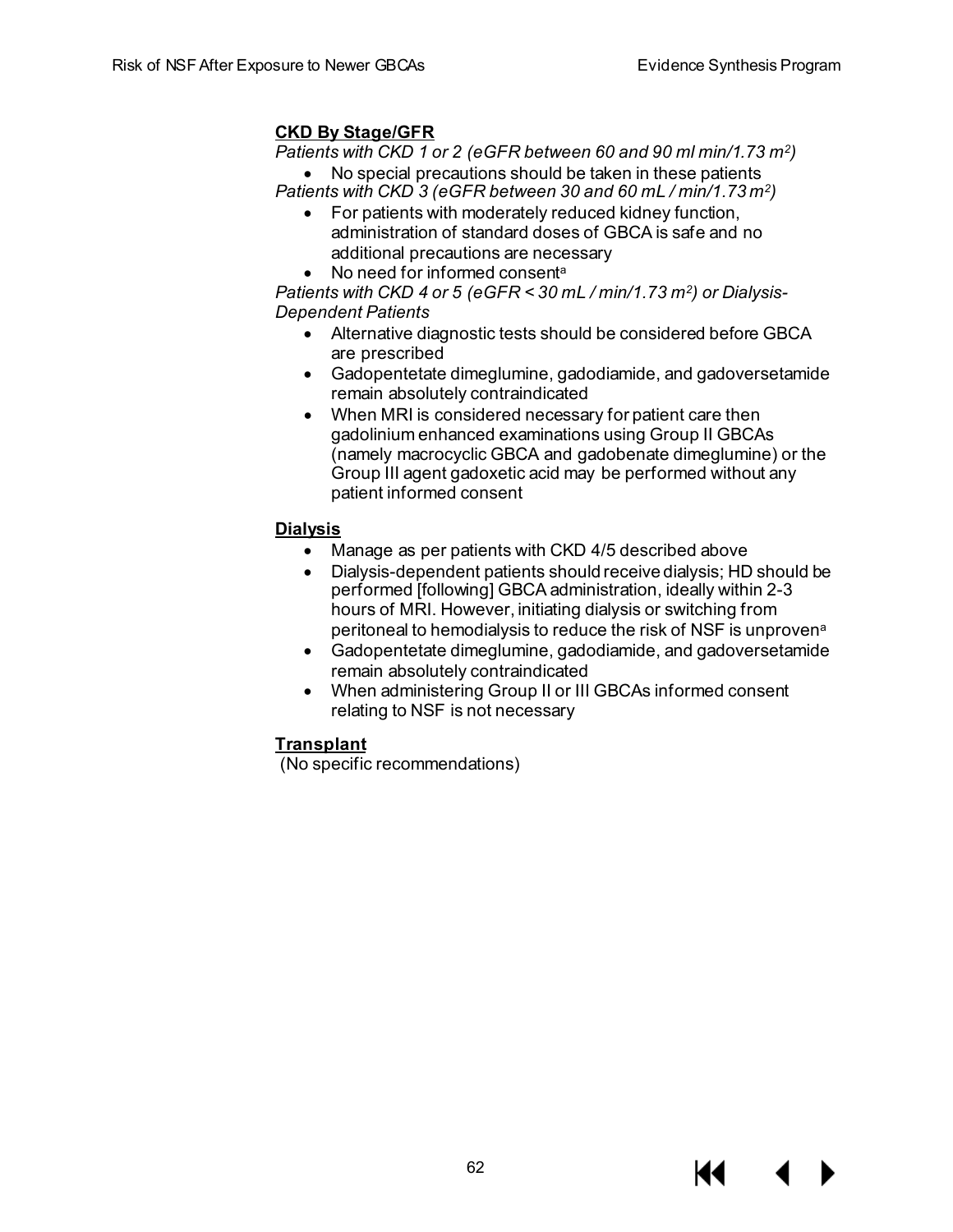## **European Medicines Agency – Published in 2017**

*Gadolinium-containing contrast agents - European Medicines Agency. (2017). Retrieved from [https://www.ema.europa.eu/en/medicines/human/referrals/gadolinium-containing-contrast-](https://www.ema.europa.eu/en/medicines/human/referrals/gadolinium-containing-contrast-agents)*

## *[agents](https://www.ema.europa.eu/en/medicines/human/referrals/gadolinium-containing-contrast-agents)*

## **General Guidance**

- Intravenous linear agents gadoxetic acid and gadobenic acid can continue to be used for liver scans because they are taken up in the liver and meet an important diagnostic need
- Gadopentetic acid given intra-articularly (into the joint) can continue to be used for joint scans because the dose of gadolinium used for joint injections is very low

Gad Use Recommendation

- All other intravenous linear products (gadodiamide, gadopentetic acid and gadoversetamide) should be suspended in the EU
- Macrocyclic agents (gadobutrol, gadoteric acid and gadoteridol) are more stable and have a lower propensity to release gadolinium than linear agents. These products can continue to be used in their current indications but in the lowest doses that enhance images sufficiently and only when unenhanced body scans are not suitable

## **Kidney Disease: Improving Global Outcomes (KDIGO) – Published in 2013**

*KDIGO. (2013). KDIGO 2012 clinical practice guideline for the evaluation and management of chronic kidney disease Clinical Practice Guidelines. Retrieved from [https://www.guidelinecentral.com/summaries/kdigo-2012-clinical-practice-guideline-for-the](https://www.guidelinecentral.com/summaries/kdigo-2012-clinical-practice-guideline-for-the-evaluation-and-management-of-chronic-kidney-disease/#section-date)[evaluation-and-management-of-chronic-kidney-disease/#section-date](https://www.guidelinecentral.com/summaries/kdigo-2012-clinical-practice-guideline-for-the-evaluation-and-management-of-chronic-kidney-disease/#section-date)*

## **CKD By Stage/GFR**

- Gad Use Recommendation By Patient Population
- The Work Group recommends not using gadolinium-containing contrast media in people with GFR <15 ml/min/1.73 m2 (GFR category G5) unless there is no alternative appropriate test
- The Work Group suggests that people with a GFR <30 ml/min/1.73 m2 (GFR categories G4–G5) who require gadoliniumcontaining contrast media are preferentially offered a macrocyclic chelate preparation

## **US Food and Drug Administration (FDA) – Published in 2018**

*FDA Center for Drug Evaluation and Research. (2018). New warnings for gadolinium-based contrast agents (GBCAs) for MRI. Retrieved fro[m https://www.fda.gov/drugs/drug-safety-and](https://www.fda.gov/drugs/drug-safety-and-availability/fda-drug-safety-communication-fda-warns-gadolinium-based-contrast-agents-gbcas-are-retained-body)[availability/fda-drug-safety-communication-fda-warns-gadolinium-based-contrast-agents](https://www.fda.gov/drugs/drug-safety-and-availability/fda-drug-safety-communication-fda-warns-gadolinium-based-contrast-agents-gbcas-are-retained-body)[gbcas-are-retained-body](https://www.fda.gov/drugs/drug-safety-and-availability/fda-drug-safety-communication-fda-warns-gadolinium-based-contrast-agents-gbcas-are-retained-body)*

*FDA Center for Drug Evaluation and Research. (2018). gadolinium-based contrast agents in patients with kidney dysfunction. Retrieved fro[m https://www.fda.gov/drugs/drug-safety-and](https://www.fda.gov/drugs/drug-safety-and-availability/fda-drug-safety-communication-new-warnings-using-gadolinium-based-contrast-agents-patients-kidney)[availability/fda-drug-safety-communication-new-warnings-using-gadolinium-based-contrast](https://www.fda.gov/drugs/drug-safety-and-availability/fda-drug-safety-communication-new-warnings-using-gadolinium-based-contrast-agents-patients-kidney)[agents-patients-kidney](https://www.fda.gov/drugs/drug-safety-and-availability/fda-drug-safety-communication-new-warnings-using-gadolinium-based-contrast-agents-patients-kidney)*

## **General Guidance**

Gad Use Recommendation By Patient Population

• Gadolinium retention has not been directly linked to adverse health effects in patients with normal kidney function, and we have concluded that the benefit of all approved GBCAs continues to outweigh any potential risks

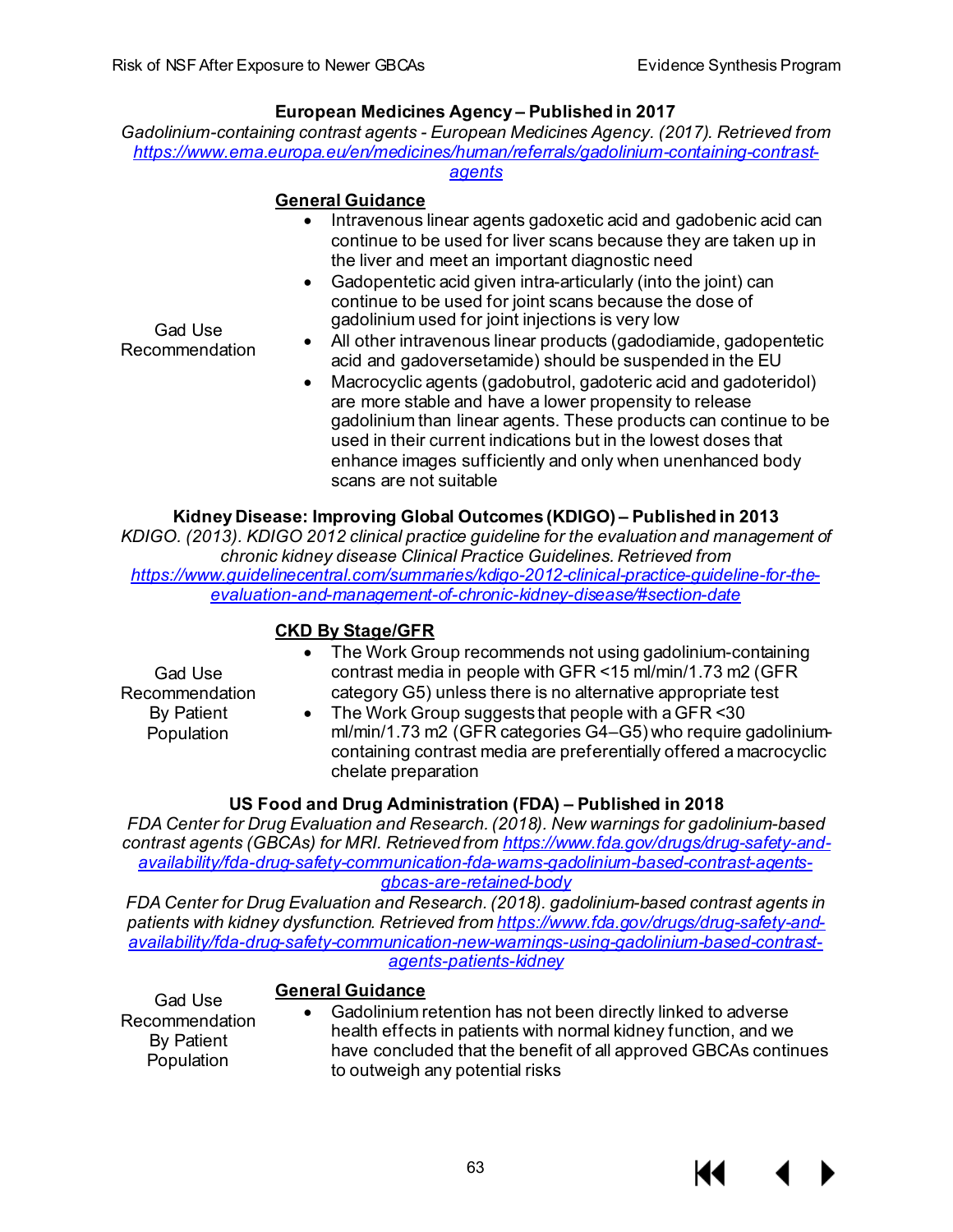- Health care professionals should consider the retention characteristics of each agent when choosing a GBCA for patients who may be at higher risk for gadolinium retention (see Table 1 listing GBCAs). These patients include those requiring multiple lifetime doses, pregnant women, children, and patients with inflammatory conditions. Minimize repeated GBCA imaging studies when possible, particularly closely spaced MRI studies. However, do not avoid or defer necessary GBCA MRI scans
- Linear GBCAs result in more retention and retention for a longer time than macrocyclic GBCAs. Gadolinium levels remaining in the body are higher after administration of Omniscan (gadodiamide) or OptiMARK (gadoversetamide) than after Eovist (gadoxetate disodium), Magnevist (gadopentetate dimeglumine), or Multihance (gadobenate dimeglumine). Gadolinium levels in the body are lowest after administration of Dotarem (gadoterate meglumine), Gadavist (gadobutrol), and ProHance (gadoteridol); the gadolinium levels are also similar across these agents
- Avoid use of GBCAs in patients suspected or known to have impaired drug elimination unless the need for the diagnostic information is essential and not available with non-contrasted MRI or other alternative imaging modalities
- Do not repeat administration of any GBCA during a single imaging session
- Record the specific GBCA and the dose administered to a patient
- When administering a GBCA, do not exceed the recommended dose. Prior to any re-administration, allow sufficient time for elimination of the GBCA from the body (*eg*, multiple half-lives), as described in the Pharmacokinetics section of the labeling. GBCA elimination half-lives are prolonged in patients with renal impairment; for a GBCA that involves significant hepato-biliary elimination, liver dysfunction may also prolong elimination time
- Advise patients with kidney disease to contact a healthcare professional if any of the following symptoms occurs after receiving a GBCA: burning, itching, swelling, scaling, hardening and tightening of the skin; red or dark patches on the skin; stiffness in joints with trouble moving, bending or straightening the arms, hands, legs or feet; pain in the hip bones or ribs; or muscle weakness
- Report any adverse events with GBCAs to FDA's MedWatch program

## **Approved Gadolinium-Based Contrast Agents**

- Ablavar (gadofosveset trisodium)
- Eovist (gadoxetate disodium)
- Magnevist (gadopentetate dimeglumine)
- Multihance (gadobenate dimeglumine)
- Omniscan (gadodiamide)
- Optimark (gadoversetamide injection)
- Prohance (gadoteridol)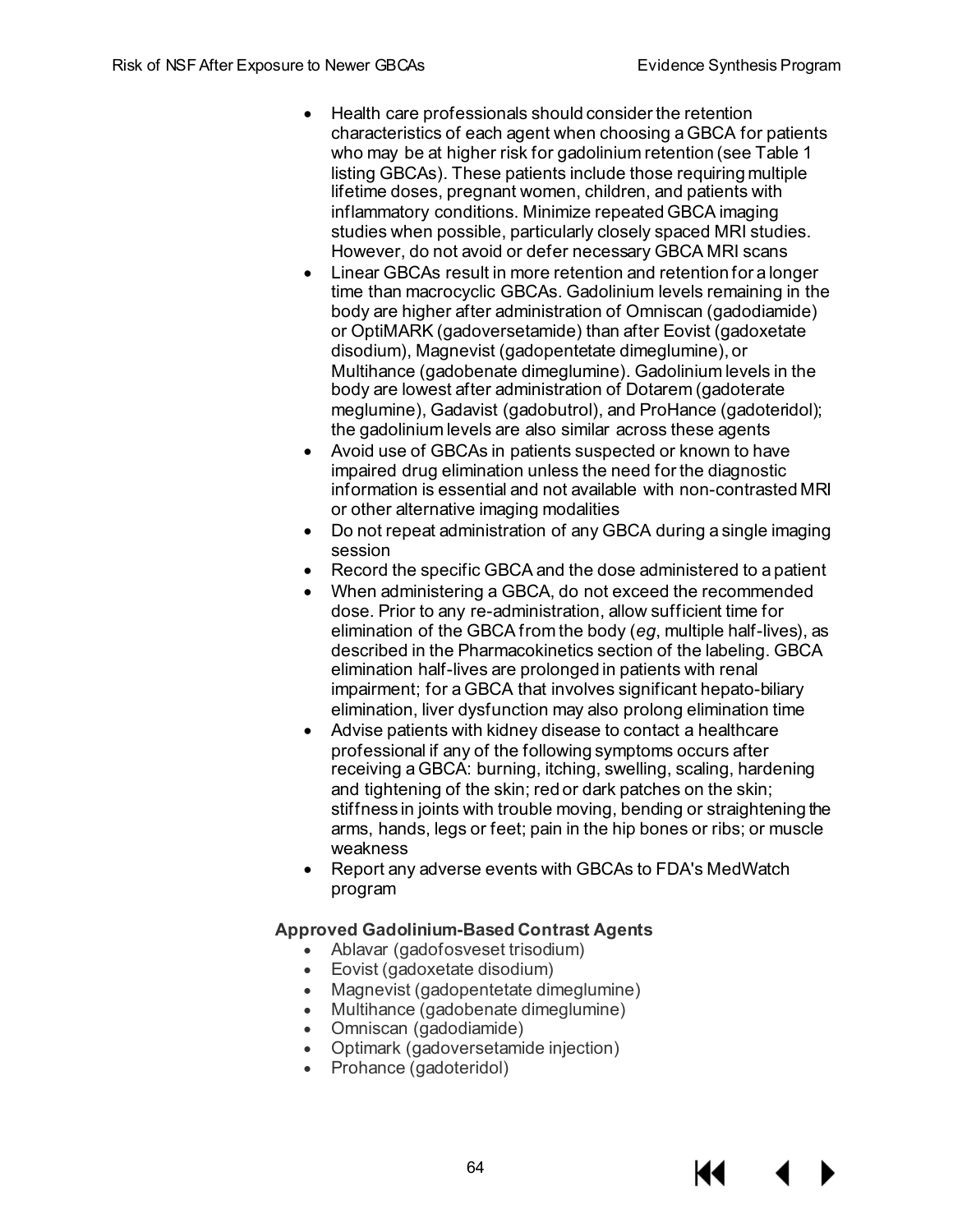## **At Risk For CKD**

• Use the clinical history to screen patients for features of AKI or risk factors for chronically reduced kidney function

## **AKI**

- Screen patients prior to administration of a GBCA to identify those with AKI or chronic, severe, kidney disease. These patients appear to be at highest risk for NSF
- Use the clinical history to screen patients for features of AKI or risk factors for chronically reduced kidney function
- [These] patients [are] at greatest risk for developing NSF after receiving GBCAs [due to] impaired elimination of the drug. Higher than recommended doses or repeat doses of GBCAs also appear to increase the risk for NSF
- Do not use three of the GBCA drugs--Magnevist, Omniscan, and Optimark. These three GBCA drugs are contraindicated in these patients

## **CKD By Stage/GFR**

- Screen patients prior to administration of a GBCA to identify those with AKI or chronic, severe, kidney disease. These patients appear to be at highest risk for NSF
- *(eGFR < 30 mL / min/1.73 m2)* [These] patients [are] at greatest risk for developing NSF after receiving GBCAs [due to] impaired elimination of the drug. Higher than recommended doses or repeat doses of GBCAs also appear to increase the risk for NSF
- Do not use three of the GBCA drugs--Magnevist, Omniscan, and Optimark. These three GBCA drugs are contraindicated in these patients

## **Dialysis**

• For patients receiving hemodialysis, physicians may consider the prompt initiation of hemodialysis following the administration of a GBCA in order to enhance the contrast agent's elimination from the body. The usefulness of hemodialysis in the prevention of NSF is unknown

<sup>a</sup>The guidelines have qualifying statements.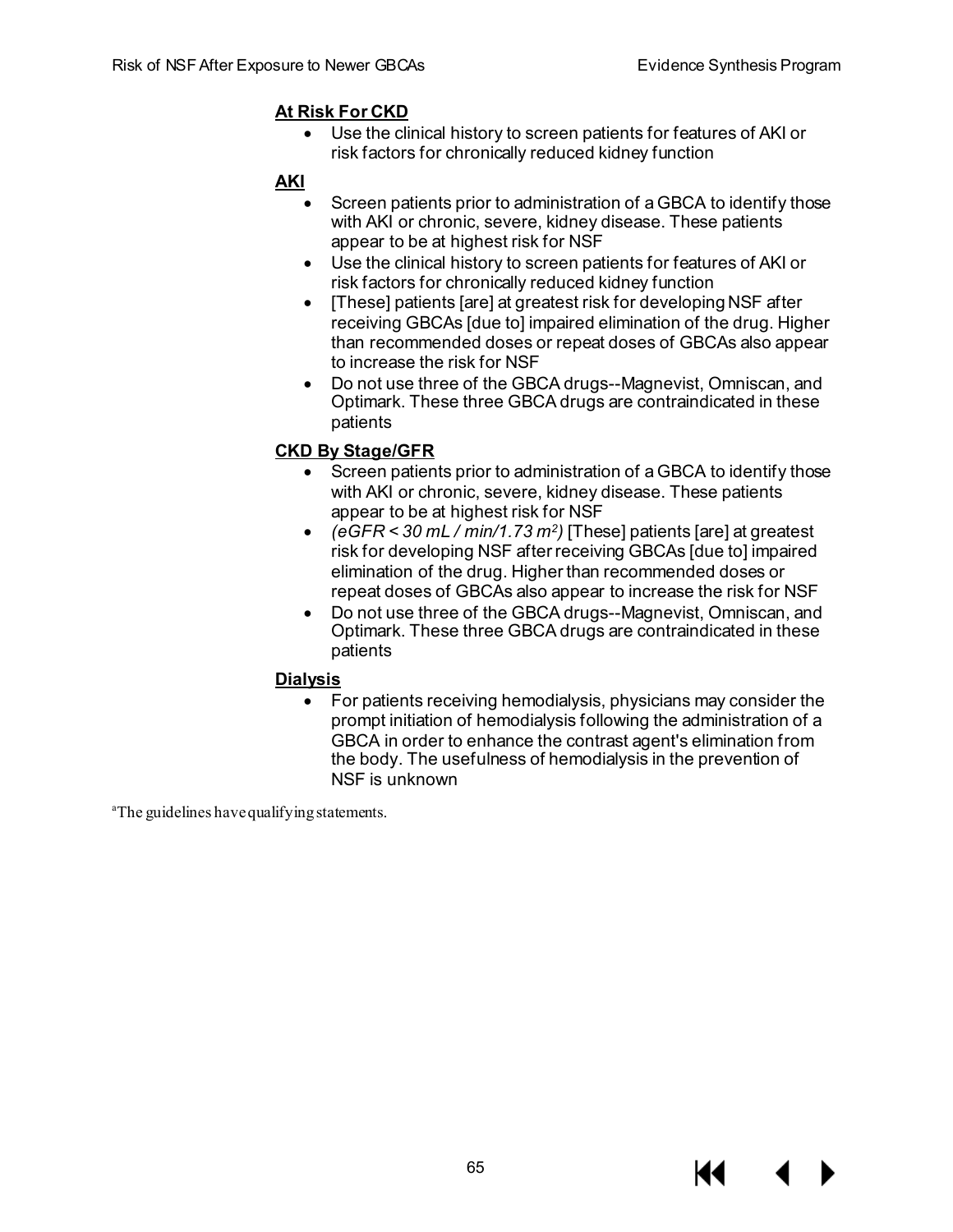**KK 4** 

# **APPENDIX C. SEARCH STRATEGIES**

## **MEDLINE (via PubMed)**

## **Search date: 1/7/2019**

| #1             | "gadolinium"[mesh] OR "gadoterate meglumine"[supplementary concept] OR<br>"gadobutrol"[supplementary concept] OR "gadoteridol"[supplementary concept] OR<br>"gadobenic acid"[supplementary concept] OR gadolinium[tw] OR GBCA[tw] OR<br>GBCAs[tw] OR "gadoterate meglumine"[tw] OR "gadoteric acid"[tw] OR dotarem[tw]<br>OR artirem[tw] OR clariscan[tw] OR gadobutrol[tw] OR gadavist[tw] OR gadovist[tw]<br>OR gadografftw] OR gadoteridolftw] OR prohance [tw] OR "gadobenate<br>dimeglumine"[tw] OR "gadobenic acid"[tw] OR multihance[tw] OR "gadoxetate                                                                                                                                                                                                          | 33,757                |
|----------------|-------------------------------------------------------------------------------------------------------------------------------------------------------------------------------------------------------------------------------------------------------------------------------------------------------------------------------------------------------------------------------------------------------------------------------------------------------------------------------------------------------------------------------------------------------------------------------------------------------------------------------------------------------------------------------------------------------------------------------------------------------------------------|-----------------------|
| #2             | disodium"[tw] OR "gadoxetic acid"[tw] OR eovist[tw] OR primovist[tw] OR gadograf[tw]<br>("contrast media" [mesh] OR "contrast media" [pharmacological action] OR "contrast<br>media"[tw] OR "contrast medium"[tw] OR "contrast agent"[tw] OR "contrast agents"[tw]<br>OR "contrast dye"[tw] OR "contrast dyes"[tw] OR "contrast enhanced"[tw]) AND<br>("magnetic resonance imaging"[mesh] OR "magnetic resonance imaging,<br>interventional" [mesh] OR "magnetic resonance imaging" [tw] OR "magnetic resonance<br>angiography"[tw] OR MRI[tw] OR MRA[tw])                                                                                                                                                                                                              | 48,810                |
| #3             | #1 OR #2                                                                                                                                                                                                                                                                                                                                                                                                                                                                                                                                                                                                                                                                                                                                                                | 62,787                |
| #4             | "nephrogenic fibrosing dermopathy"[mesh] OR NSF[tw] OR NFD[tw] OR<br>(nephrogenic[tw] AND fibros*[tw])                                                                                                                                                                                                                                                                                                                                                                                                                                                                                                                                                                                                                                                                  | 3,809                 |
| #5<br>#6       | #3 AND #4<br>#5 NOT (animals[mesh] NOT humans[mesh])                                                                                                                                                                                                                                                                                                                                                                                                                                                                                                                                                                                                                                                                                                                    | 813<br>771            |
|                |                                                                                                                                                                                                                                                                                                                                                                                                                                                                                                                                                                                                                                                                                                                                                                         |                       |
| #7<br>#8       | #6 NOT (Editorial[ptyp] OR Comment[ptyp])<br>#7 AND English[lang]                                                                                                                                                                                                                                                                                                                                                                                                                                                                                                                                                                                                                                                                                                       | 689<br>639            |
|                | <b>EMBASE (via Elsevier)</b>                                                                                                                                                                                                                                                                                                                                                                                                                                                                                                                                                                                                                                                                                                                                            |                       |
|                | Search date: 1/7/2019                                                                                                                                                                                                                                                                                                                                                                                                                                                                                                                                                                                                                                                                                                                                                   |                       |
| #1             | 'gadolinium'/exp OR 'gadoterate meglumine'/exp OR 'gadoteric acid'/exp OR<br>'gadobutrol'/exp OR 'gadoteridol'/exp OR 'gadobenic acid'/exp OR 'gadobenat<br>dimeglumine'/exp OR 'gadoxetic acid'/exp OR gadolinium:ti,ab, kw OR GBCA:ti,ab, kw<br>OR GBCAs:ti,ab,kw OR 'gadoterate meglumine':ti,ab,kw OR 'gadoteric acid':ti,ab,kw<br>OR dotarem:ti,ab, kw OR artirem:ti, ab, kw OR clariscan:ti, ab, kw OR gadobutrol:ti, ab, kw<br>OR gadavist: ti, ab, kw OR gadovist: ti, ab, kw OR gadograf: ti, ab, kw OR<br>gadoteridol:ti,ab,kw OR prohance:ti,ab,kw OR 'gadobenate dimeglumine':ti,ab,kw OR<br>'gadobenic acid':ti,ab,kw OR multihance:ti,ab,kw OR 'gadoxetate disodium':ti,ab,kw<br>OR 'gadoxetic acid':ti,ab,kw OR eovist:ti,ab,kw OR primovist:ti,ab,kw OR | 61,309                |
| #2             | gadograf:ti,ab, kw<br>('contrast media'/exp OR 'contrast media':ti,ab, kw OR 'contrast medium':ti,ab, kw OR<br>'contrast agent':ti,ab, kw OR 'contrast agents':ti, ab, kw OR 'contrast dye':ti,ab, kw OR<br>'contrast dyes':ti,ab, kw OR 'contrast enhanced':ti,ab, kw) AND ('nuclear magnetic<br>resonance imaging'/exp OR 'magnetic resonance imaging':ti,ab, kw OR 'magnetic<br>resonance angiography':ti,ab, kw OR MRI:ti, ab, kw OR MRA:ti, ab, kw)                                                                                                                                                                                                                                                                                                                | 72,313                |
| #3             | #1 OR #2                                                                                                                                                                                                                                                                                                                                                                                                                                                                                                                                                                                                                                                                                                                                                                | 119,975               |
| #4             | 'nephrogenic systemic fibrosis'/exp OR NSF:ti,ab, kw OR NFD:ti,ab, kw OR                                                                                                                                                                                                                                                                                                                                                                                                                                                                                                                                                                                                                                                                                                | 5,192                 |
| #5<br>#6<br>#7 | (nephrogenic:ti,ab, kw AND fibros*:ti, ab, kw)<br>#3 AND #4<br>#5 AND [humans]/lim<br>#6 NOT ('editorial'/exp OR 'letter'/exp OR 'note'/exp OR [conference abstract]/lim)                                                                                                                                                                                                                                                                                                                                                                                                                                                                                                                                                                                               | 1,405<br>1,242<br>927 |
| #8             | #7 AND [english]/lim                                                                                                                                                                                                                                                                                                                                                                                                                                                                                                                                                                                                                                                                                                                                                    | 853                   |

## **Cochrane Register of Controlled Trials (via Wiley)**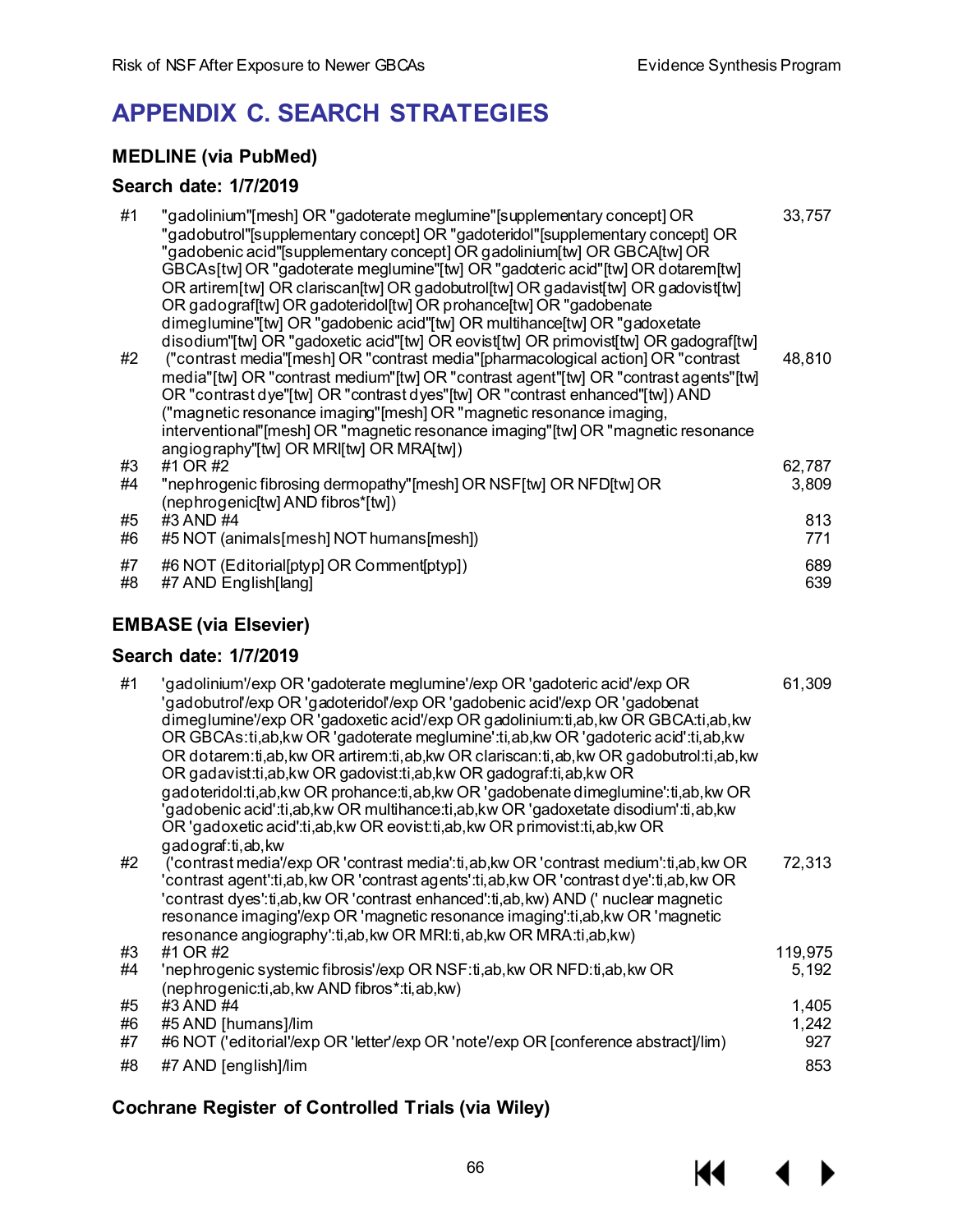$M \cdot 1$ 

 $\blacktriangleright$ 

## **Search Date Within CENTRAL: 1/7/2019**

| #1  | [mh "gadolinium"] OR gadolinium OR GBCA OR GBCAs OR "gadoterate meglumine"<br>OR "gadoteric acid" OR dotarem OR artirem OR clariscan OR gadobutrol OR gadavist<br>OR gadovist OR gadograf OR gadoteridol OR prohance OR "gadobenate"<br>dimeglumine" OR "gadobenic acid" OR multihance OR "gadoxetate disodium" OR<br>"gadoxetic acid" OR eovist OR primovist OR gadograf | 2,138  |
|-----|---------------------------------------------------------------------------------------------------------------------------------------------------------------------------------------------------------------------------------------------------------------------------------------------------------------------------------------------------------------------------|--------|
| #2  | [mh "contrast media"] OR "contrast media" OR "contrast medium" OR "contrast<br>agent" OR "contrast agents" OR "contrast dye" OR "contrast dyes" OR "contrast<br>enhanced"                                                                                                                                                                                                 | 5,789  |
| #3  | [mh "magnetic resonance imaging"] OR [mh "magnetic resonance imaging,<br>interventional"] OR "magnetic resonance imaging" OR "magnetic resonance<br>angiography" OR MRI OR MRA                                                                                                                                                                                            | 23,641 |
| #4  | #2 AND #3                                                                                                                                                                                                                                                                                                                                                                 | 1,645  |
| #5  | #1 OR #4                                                                                                                                                                                                                                                                                                                                                                  | 3,021  |
| #6  | [mh "nephrogenic fibrosing dermopathy"] OR NSF OR NFD                                                                                                                                                                                                                                                                                                                     | 124    |
| #7  | nephrogenic AND fibros*                                                                                                                                                                                                                                                                                                                                                   | 22     |
| #8  | #6 OR #7                                                                                                                                                                                                                                                                                                                                                                  | 141    |
| #9  | #5 AND #8                                                                                                                                                                                                                                                                                                                                                                 | 18     |
| #10 | #9 limit to Trials                                                                                                                                                                                                                                                                                                                                                        | 15     |

## **Web of Science Core Collection (via Clarivate)**

## **Search date: 1/7/2019**

| #1 | TS=(gadolinium OR GBCA OR GBCAs OR "gadoterate meglumine" OR "gadoteric<br>acid" OR dotarem OR artirem OR clariscan OR gadobutrol OR gadavist OR gadovist<br>OR gadograf OR gadoteridol OR prohance OR "gadobenate dimeglumine" OR<br>"gadobenic acid" OR multihance OR "gadoxetate disodium" OR "gadoxetic acid" OR<br>eovist OR primovist OR gadograf) | 38,662  |
|----|----------------------------------------------------------------------------------------------------------------------------------------------------------------------------------------------------------------------------------------------------------------------------------------------------------------------------------------------------------|---------|
| #2 | TS=("contrast media" OR "contrast medium" OR "contrast agent" OR "contrast<br>agents" OR "contrast dye" OR "contrast dyes" OR "contrast enhanced")                                                                                                                                                                                                       | 89,925  |
| #3 | TS=("magnetic resonance imaging" OR "magnetic resonance imaging, interventional"<br>OR "magnetic resonance imaging" OR "magnetic resonance angiography" OR MRI<br>OR MRA)                                                                                                                                                                                | 410,317 |
| #4 | #2 AND #3                                                                                                                                                                                                                                                                                                                                                | 35,768  |
| #5 | #1 OR #4                                                                                                                                                                                                                                                                                                                                                 | 66,398  |
| #6 | TS=(nephrogenic AND fibros*)                                                                                                                                                                                                                                                                                                                             | 2,257   |
| #7 | #5 AND #6                                                                                                                                                                                                                                                                                                                                                | 1,592   |
| #8 | #7 AND [Restrict to English language]                                                                                                                                                                                                                                                                                                                    | 1,540   |
| #9 | #8 AND [Restrict to Article OR Review]                                                                                                                                                                                                                                                                                                                   | 1,355   |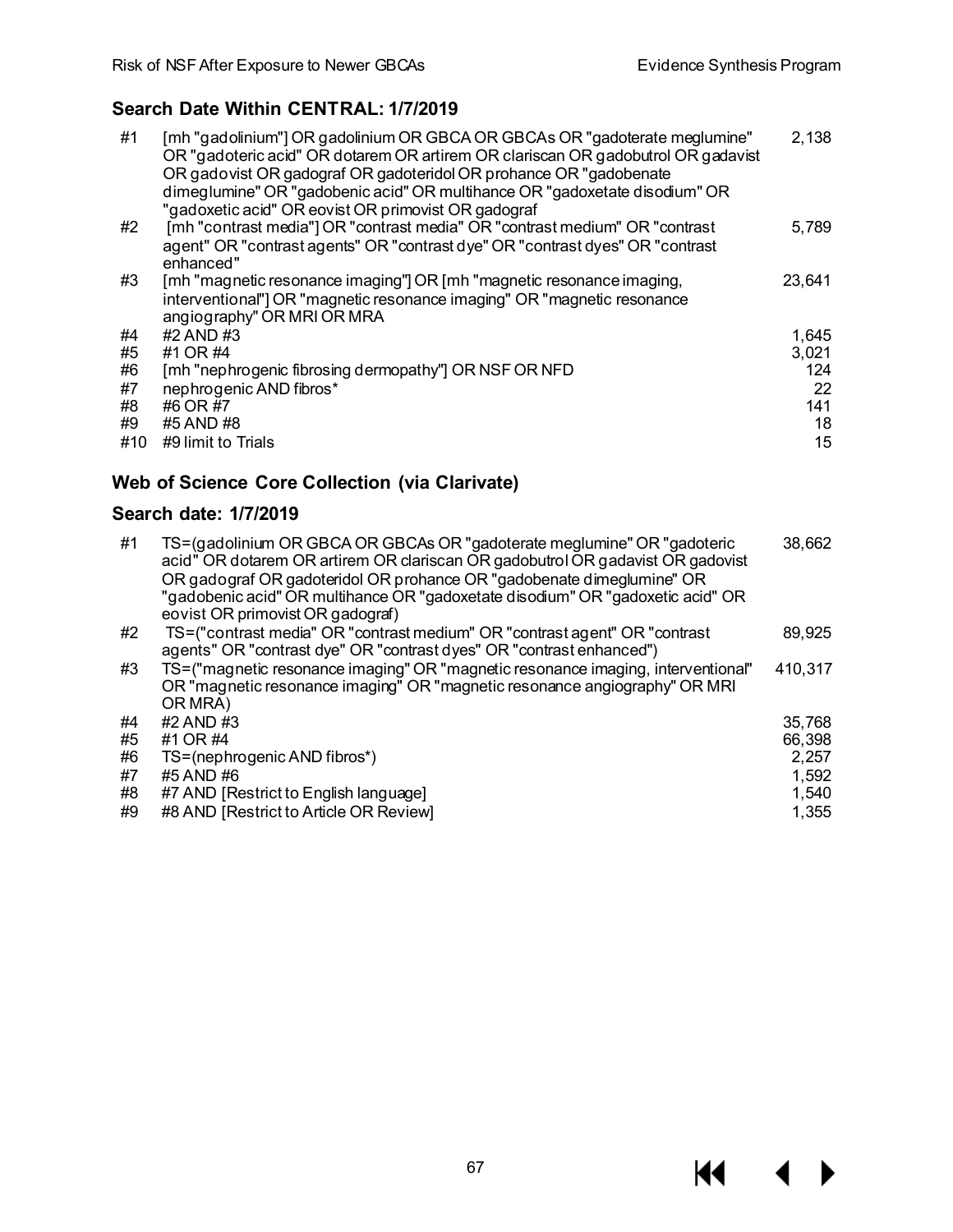# **APPENDIX D. EXCLUDED STUDIES**

Excluded references are listed following this table.

|                                     | <b>Exclusion Reason</b> |                               |                              |                     |                         |
|-------------------------------------|-------------------------|-------------------------------|------------------------------|---------------------|-------------------------|
| <b>Study</b>                        | Not full publication    | Not population of<br>interest | Not eligible<br>intervention | Not eligible design | Not eligible<br>outcome |
| Abujudeh, 2010 <sup>1</sup>         |                         |                               |                              |                     | X                       |
| Aggarwal, 2011 <sup>2</sup>         |                         |                               | $\mathsf{X}$                 |                     |                         |
| Aires, $2007^3$                     |                         |                               | $\pmb{\times}$               |                     |                         |
| Al Habeeb, 2009 <sup>4</sup>        |                         |                               | X                            |                     |                         |
| Alhadad, 2012 <sup>5</sup>          |                         |                               | $\boldsymbol{\mathsf{X}}$    |                     |                         |
| Altun, 2009 <sup>6</sup>            |                         |                               | $\boldsymbol{\mathsf{X}}$    |                     |                         |
| Aluma, 20077                        |                         |                               | $\boldsymbol{\mathsf{X}}$    |                     |                         |
| Amuluru, 2009 <sup>8</sup>          |                         |                               | $\pmb{\times}$               |                     |                         |
| Anavekar, 2008 <sup>9</sup>         |                         |                               | $\boldsymbol{\mathsf{X}}$    |                     |                         |
| Andrews, 2008 <sup>10</sup>         | X                       |                               |                              |                     |                         |
| Anonymous, 2007 <sup>11</sup>       | X                       |                               |                              |                     |                         |
| Anonymous, 2010 <sup>12</sup>       | X                       |                               |                              |                     |                         |
| Anonymous, 2010 <sup>13</sup>       | $\mathsf{X}$            |                               |                              |                     |                         |
| Anzalone, 2011 <sup>14</sup>        | $\pmb{\times}$          |                               |                              |                     |                         |
| Auron, 2006 <sup>15</sup>           |                         |                               | $\boldsymbol{\mathsf{X}}$    |                     |                         |
| Azzouz, 2014 <sup>16</sup>          |                         |                               | $\sf X$                      |                     |                         |
| Bahrami, 2009 <sup>17</sup>         |                         |                               | $\sf X$                      |                     |                         |
| Bainotti, 2008 <sup>18</sup>        |                         |                               | $\pmb{\times}$               |                     |                         |
| Bangsgaard, 2011 <sup>19</sup>      |                         |                               | $\boldsymbol{\mathsf{X}}$    |                     |                         |
| Bangsgaard, 2009 <sup>20</sup>      |                         |                               | $\pmb{\times}$               |                     |                         |
| Barker-Griffith, 2011 <sup>21</sup> |                         |                               | $\sf X$                      |                     |                         |
| Baron, 2003 <sup>22</sup>           |                         |                               | $\boldsymbol{\mathsf{X}}$    |                     |                         |
| Baumgarten, 2008 <sup>23</sup>      | $\mathsf{X}$            |                               |                              |                     |                         |
| Bayliss, 2008 <sup>24</sup>         |                         |                               | $\pmb{\times}$               |                     |                         |

 $M = 4$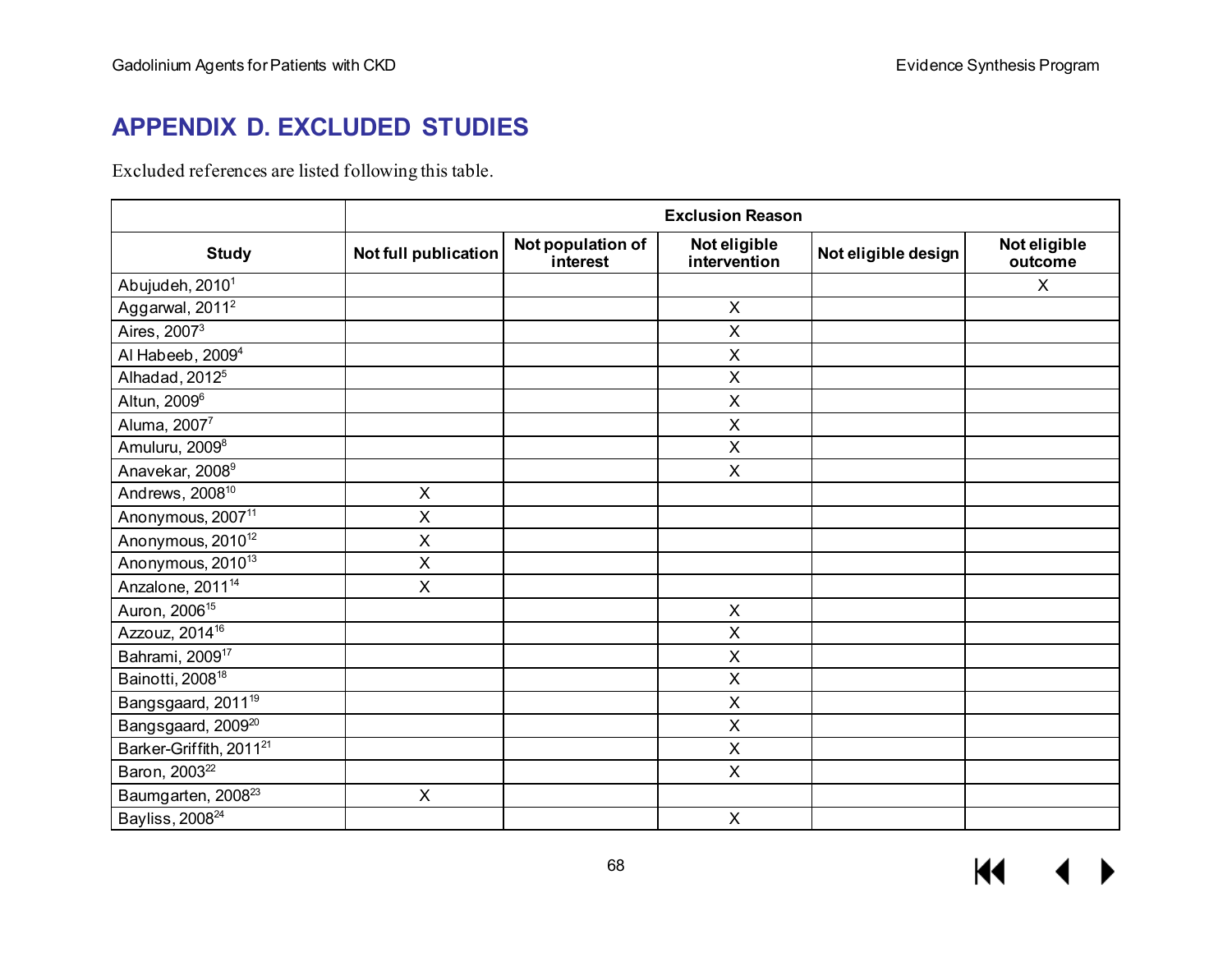|                                 | <b>Exclusion Reason</b>   |                               |                              |                     |                         |
|---------------------------------|---------------------------|-------------------------------|------------------------------|---------------------|-------------------------|
| <b>Study</b>                    | Not full publication      | Not population of<br>interest | Not eligible<br>intervention | Not eligible design | Not eligible<br>outcome |
| Bernstein, 2014 <sup>25</sup>   |                           |                               | X                            |                     |                         |
| Bhaskaran, 2010 <sup>26</sup>   |                           |                               | $\mathsf X$                  |                     |                         |
| Blankholm, 2013 <sup>27</sup>   |                           |                               | X                            |                     |                         |
| Bridges, 2009 <sup>28</sup>     |                           |                               | $\overline{X}$               |                     |                         |
| Broome, 2007 <sup>29</sup>      |                           |                               | $\overline{\mathsf{X}}$      |                     |                         |
| Burke, 2016 <sup>30</sup>       |                           |                               |                              |                     | $\pmb{\mathsf{X}}$      |
| Cassis, 2006 <sup>31</sup>      |                           |                               | $\mathsf X$                  |                     |                         |
| Chan, 2009 <sup>32</sup>        |                           |                               | $\sf X$                      |                     |                         |
| Chandran, 2009 <sup>33</sup>    |                           |                               | $\sf X$                      |                     |                         |
| Chao, 2008 <sup>34</sup>        |                           |                               | $\overline{X}$               |                     |                         |
| Chen, 2009 <sup>35</sup>        |                           |                               | $\pmb{\times}$               |                     |                         |
| Cheng, 2007 <sup>36</sup>       |                           |                               | $\overline{X}$               |                     |                         |
| Chiu, 2004 <sup>37</sup>        |                           |                               | $\pmb{\times}$               |                     |                         |
| Choi, 2011 <sup>38</sup>        | $\mathsf{X}$              |                               |                              |                     |                         |
| Chow, 2011 <sup>39</sup>        |                           |                               | $\mathsf X$                  |                     |                         |
| Christensen, 2011 <sup>40</sup> |                           |                               | $\mathsf X$                  |                     |                         |
| Chung, 2004 <sup>41</sup>       |                           |                               | X                            |                     |                         |
| Clorius, 200742                 |                           |                               | $\sf X$                      |                     |                         |
| Collidge, 200743                |                           |                               | $\mathsf{X}$                 |                     |                         |
| Cowper, 200644                  | $\boldsymbol{\mathsf{X}}$ |                               |                              |                     |                         |
| Cowper, 200045                  |                           |                               | $\mathsf X$                  |                     |                         |
| Craig, 2011 <sup>46</sup>       |                           |                               | $\mathsf{X}$                 |                     |                         |
| Cubero-Gomez, 201747            |                           |                               |                              |                     | $\pmb{\times}$          |
| Cuende, 2009 <sup>48</sup>      |                           |                               | $\mathsf X$                  |                     |                         |
| Cuffy, 2011 <sup>49</sup>       |                           |                               | $\mathsf X$                  |                     |                         |
| Daram, 2005 <sup>50</sup>       |                           |                               | $\mathsf X$                  |                     |                         |
| Dawn, 2004 <sup>51</sup>        |                           |                               | $\mathsf X$                  |                     |                         |
| de Kerviler, 2016 <sup>52</sup> |                           |                               |                              | $\mathsf{X}$        |                         |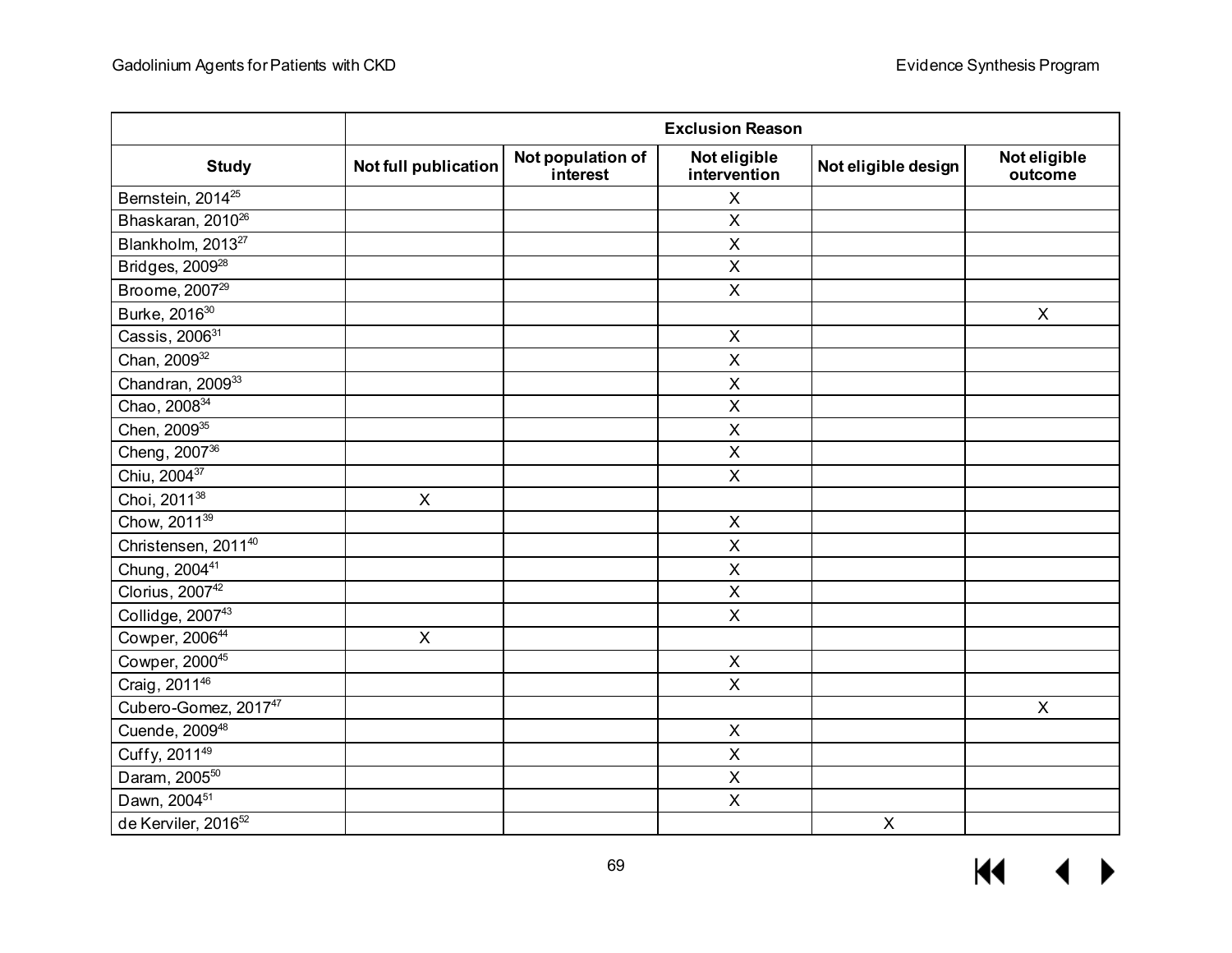|                                 | <b>Exclusion Reason</b> |                               |                              |                     |                         |  |
|---------------------------------|-------------------------|-------------------------------|------------------------------|---------------------|-------------------------|--|
| <b>Study</b>                    | Not full publication    | Not population of<br>interest | Not eligible<br>intervention | Not eligible design | Not eligible<br>outcome |  |
| Deng, 2010 <sup>53</sup>        |                         |                               | X                            |                     |                         |  |
| Deng, 2008 <sup>54</sup>        |                         |                               | $\mathsf X$                  |                     |                         |  |
| Deo, 2007 <sup>55</sup>         |                         |                               | $\mathsf X$                  |                     |                         |  |
| Dewan, 2016 <sup>56</sup>       |                         |                               | $\mathsf X$                  |                     |                         |  |
| Dhungel, 2008 <sup>57</sup>     | $\mathsf{X}$            |                               |                              |                     |                         |  |
| Do, 2012 <sup>58</sup>          |                         |                               | $\pmb{\times}$               |                     |                         |  |
| Duffy, 2008 <sup>59</sup>       |                         |                               | $\sf X$                      |                     |                         |  |
| Dundova, 200560                 |                         |                               | $\sf X$                      |                     |                         |  |
| Dupont, 2005 <sup>61</sup>      |                         |                               | $\pmb{\times}$               |                     |                         |  |
| Edgar, 2010 <sup>62</sup>       |                         |                               | $\overline{X}$               |                     |                         |  |
| Edsall, 2004 <sup>63</sup>      |                         |                               | $\mathsf X$                  |                     |                         |  |
| Edward, 2010 <sup>64</sup>      |                         |                               | $\overline{X}$               |                     |                         |  |
| Elmholdt, 2010 <sup>65</sup>    |                         |                               |                              | $\pmb{\times}$      |                         |  |
| Endrikat, 2015 <sup>66</sup>    |                         |                               |                              |                     | $\mathsf{X}$            |  |
| Endrikat, 2016 <sup>67</sup>    |                         |                               |                              | $\mathsf{X}$        |                         |  |
| Evenepoel, 2004 <sup>68</sup>   |                         |                               | $\mathsf X$                  |                     |                         |  |
| Ferner, 2011 <sup>69</sup>      |                         |                               |                              | $\mathsf{X}$        |                         |  |
| Fingerhut, 201870               |                         |                               | $\mathsf X$                  |                     |                         |  |
| Firoz, 200871                   |                         |                               | $\mathsf X$                  |                     |                         |  |
| Foss, 2009 <sup>72</sup>        |                         |                               | $\overline{X}$               |                     |                         |  |
| Friedman, 2012 <sup>73</sup>    |                         |                               |                              | $\mathsf{X}$        |                         |  |
| Fuah, 201774                    |                         |                               | X                            |                     |                         |  |
| Gambichler, 200475              |                         |                               | $\pmb{\times}$               |                     |                         |  |
| George, 200676                  |                         |                               | $\sf X$                      |                     |                         |  |
| Gharacholou, 2011 <sup>77</sup> |                         |                               | $\overline{\mathsf{X}}$      |                     |                         |  |
| Gibson, 2006 <sup>78</sup>      |                         |                               | $\pmb{\times}$               |                     |                         |  |
| Giersig, 200779                 | $\pmb{\times}$          |                               |                              |                     |                         |  |
| Gilliet, 2005 <sup>80</sup>     |                         |                               | $\overline{X}$               |                     |                         |  |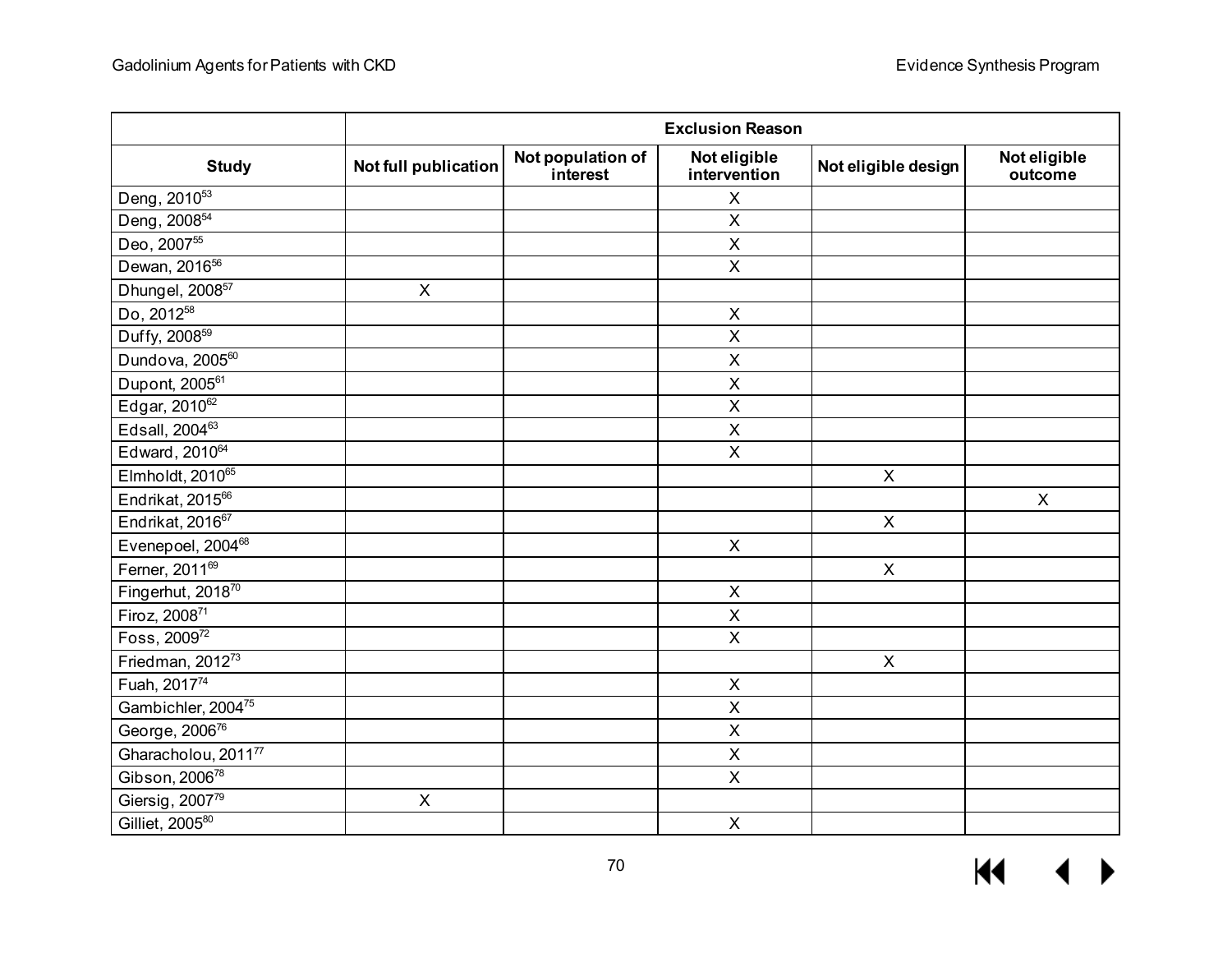|                                    | <b>Exclusion Reason</b> |                               |                              |                     |                         |  |
|------------------------------------|-------------------------|-------------------------------|------------------------------|---------------------|-------------------------|--|
| <b>Study</b>                       | Not full publication    | Not population of<br>interest | Not eligible<br>intervention | Not eligible design | Not eligible<br>outcome |  |
| Glaich, 2005 <sup>81</sup>         |                         |                               | X                            |                     |                         |  |
| Goddard, 200782                    |                         |                               | $\mathsf{X}$                 |                     |                         |  |
| Granata, 2016 <sup>83</sup>        |                         |                               |                              |                     | $\mathsf{X}$            |  |
| Grand, 201284                      |                         |                               | $\pmb{\times}$               |                     |                         |  |
| Grebe, 200885                      |                         |                               | $\mathsf X$                  |                     |                         |  |
| Grobner, 2006 <sup>86</sup>        |                         |                               | $\sf X$                      |                     |                         |  |
| Gulati, 2008 <sup>87</sup>         |                         |                               | $\pmb{\times}$               |                     |                         |  |
| Gutierrez, 201288                  |                         |                               |                              | $\pmb{\times}$      |                         |  |
| Gutierrez, 2015 <sup>89</sup>      |                         |                               |                              |                     | X                       |  |
| Gutierrez, 2015 <sup>90</sup>      |                         |                               |                              |                     | $\overline{X}$          |  |
| Hall, 2012 <sup>91</sup>           |                         |                               |                              | $\pmb{\times}$      |                         |  |
| Haller, 2011 <sup>92</sup>         | $\pmb{\times}$          |                               |                              |                     |                         |  |
| Halteh, 201793                     |                         |                               | $\mathsf X$                  |                     |                         |  |
| Hamilton, 2011 <sup>94</sup>       |                         |                               |                              |                     | X                       |  |
| Hanna, 2014 <sup>95</sup>          |                         |                               | $\mathsf X$                  |                     |                         |  |
| Hashemi, 2013 <sup>96</sup>        |                         |                               | $\mathsf X$                  |                     |                         |  |
| Hauser, 2004 <sup>97</sup>         |                         |                               | X                            |                     |                         |  |
| He, $2016^{98}$                    |                         |                               | $\mathsf X$                  |                     |                         |  |
| Hedley, 200799                     | $\pmb{\times}$          |                               |                              |                     |                         |  |
| Hedley, 2007 <sup>100</sup>        | $\overline{\mathsf{X}}$ |                               |                              |                     |                         |  |
| Heinz-Peer, 2010 <sup>101</sup>    |                         |                               | $\sf X$                      |                     |                         |  |
| Hickson, 2010 <sup>102</sup>       |                         |                               | X                            |                     |                         |  |
| Hidalgo Parra, 2008 <sup>103</sup> |                         |                               | $\mathsf X$                  |                     |                         |  |
| High, 2007 <sup>104</sup>          |                         |                               | $\pmb{\times}$               |                     |                         |  |
| High, 2007 <sup>105</sup>          |                         |                               | $\sf X$                      |                     |                         |  |
| Hodnett, 2011 <sup>106</sup>       |                         |                               | $\mathsf X$                  |                     |                         |  |
| Homayoon, 2014 <sup>107</sup>      |                         |                               |                              |                     | $\mathsf{X}$            |  |
| Hong, 2011 <sup>108</sup>          | $\pmb{\times}$          |                               |                              |                     |                         |  |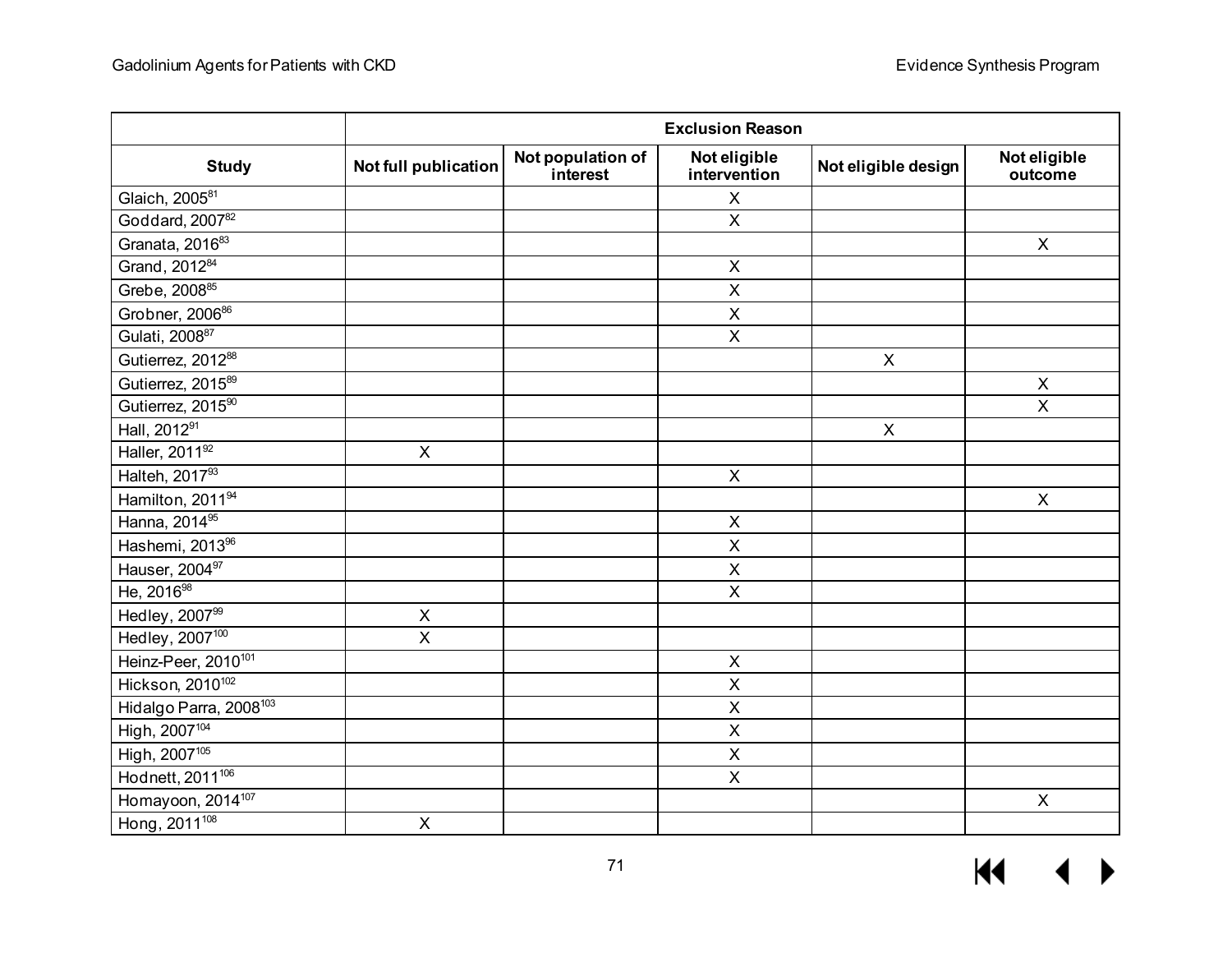|                                     | <b>Exclusion Reason</b> |                               |                              |                     |                         |
|-------------------------------------|-------------------------|-------------------------------|------------------------------|---------------------|-------------------------|
| <b>Study</b>                        | Not full publication    | Not population of<br>interest | Not eligible<br>intervention | Not eligible design | Not eligible<br>outcome |
| Hope, 2009 <sup>109</sup>           |                         |                               | X                            |                     |                         |
| Hubbard, 2003 <sup>110</sup>        |                         |                               | $\mathsf X$                  |                     |                         |
| Hurley, 2012 <sup>111</sup>         |                         |                               |                              |                     | $\mathsf{X}$            |
| Introcaso, 2008 <sup>112</sup>      |                         |                               | $\mathsf X$                  |                     |                         |
| Introcaso, $2007^{113}$             |                         |                               | $\mathsf{X}$                 |                     |                         |
| Ishiguchi, 2010 <sup>114</sup>      |                         |                               |                              |                     | $\mathsf{X}$            |
| Jalandhara, 2011 <sup>115</sup>     |                         |                               |                              | $\pmb{\mathsf{X}}$  |                         |
| Jan, 2008 <sup>116</sup>            | $\pmb{\times}$          |                               |                              |                     |                         |
| Jan, 2003 <sup>117</sup>            |                         |                               | $\pmb{\times}$               |                     |                         |
| Jikki, 2008 <sup>118</sup>          | $\overline{X}$          |                               |                              |                     |                         |
| Kafi, 2004 <sup>119</sup>           |                         |                               | $\mathsf X$                  |                     |                         |
| Kalisz, 2011 <sup>120</sup>         |                         |                               | $\mathsf X$                  |                     |                         |
| Kanda, 2015 <sup>121</sup>          |                         |                               |                              |                     | $\mathsf{X}$            |
| Kartono, 2011 <sup>122</sup>        |                         |                               | $\mathsf X$                  |                     |                         |
| Kaul, 2012 <sup>123</sup>           |                         |                               |                              | $\mathsf{X}$        |                         |
| Kay, 2008 <sup>124</sup>            |                         |                               | $\sf X$                      |                     |                         |
| Kay, 2008 <sup>125</sup>            |                         |                               | X                            |                     |                         |
| Kelly, 2008 <sup>126</sup>          |                         |                               | $\overline{X}$               |                     |                         |
| Kendrick-Jones, 2011 <sup>127</sup> |                         |                               | $\mathsf X$                  |                     |                         |
| Kennedy, 2010 <sup>128</sup>        |                         |                               | $\mathsf{X}$                 |                     |                         |
| Khor, 2013 <sup>129</sup>           | $\pmb{\times}$          |                               |                              |                     |                         |
| Khurana, 2008 <sup>130</sup>        |                         |                               | X                            |                     |                         |
| Khurram, 2007 <sup>131</sup>        |                         |                               | $\overline{X}$               |                     |                         |
| Kim, 2006 <sup>132</sup>            |                         |                               | $\sf X$                      |                     |                         |
| Kitaura, $2010^{133}$               |                         |                               | $\sf X$                      |                     |                         |
| Knapp, 2010 <sup>134</sup>          |                         |                               | $\overline{X}$               |                     |                         |
| Koratala, 2017 <sup>135</sup>       |                         |                               | $\mathsf X$                  |                     |                         |
| Koreishi, 2009 <sup>136</sup>       |                         |                               | $\overline{X}$               |                     |                         |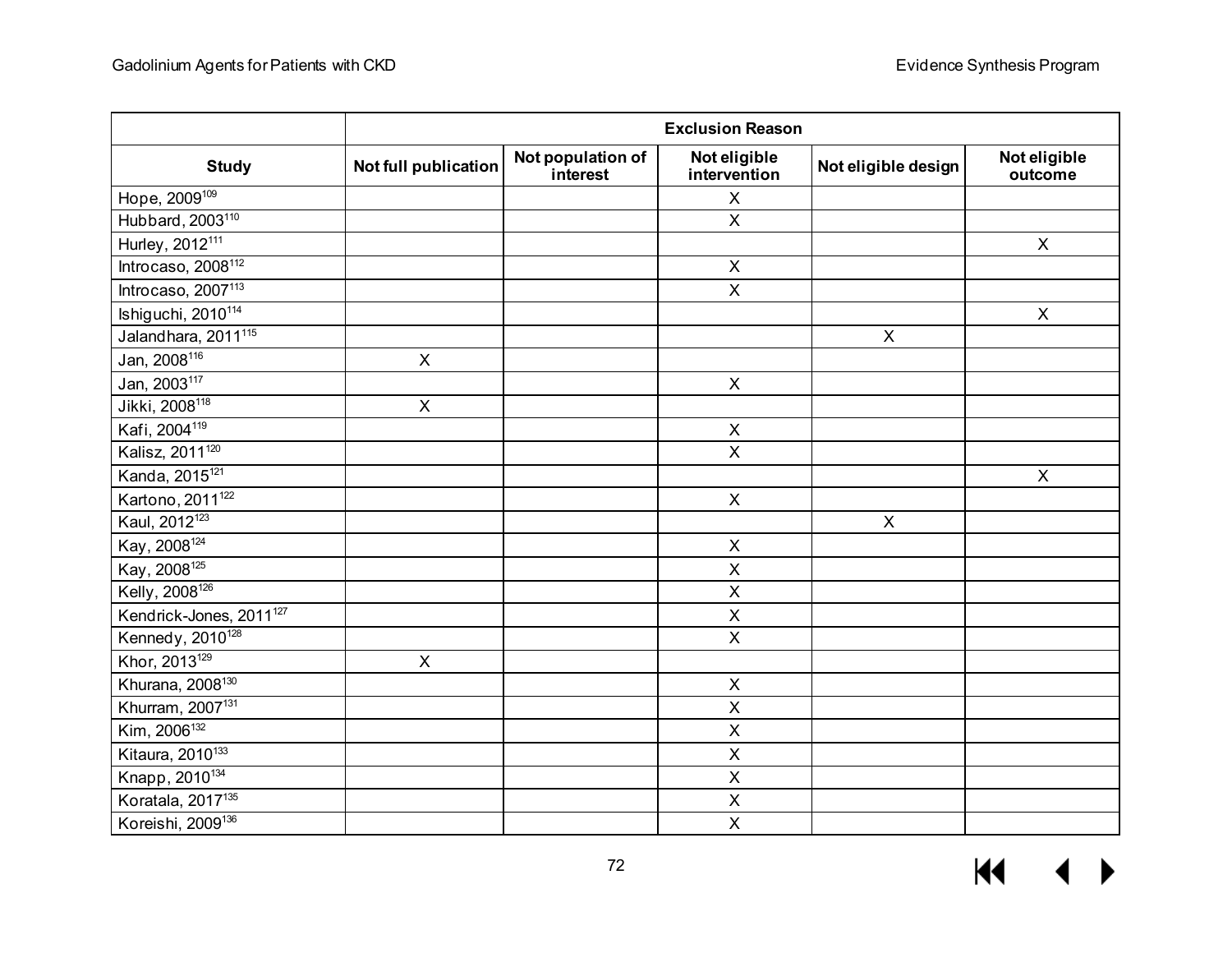|                                    | <b>Exclusion Reason</b> |                               |                              |                     |                           |  |
|------------------------------------|-------------------------|-------------------------------|------------------------------|---------------------|---------------------------|--|
| <b>Study</b>                       | Not full publication    | Not population of<br>interest | Not eligible<br>intervention | Not eligible design | Not eligible<br>outcome   |  |
| Kraetschmer, 2009 <sup>137</sup>   | $\pmb{\times}$          |                               |                              |                     |                           |  |
| Kramer, 2011 <sup>138</sup>        |                         |                               |                              |                     | $\pmb{\times}$            |  |
| Kreuter, 2008 <sup>139</sup>       |                         |                               | $\mathsf{X}$                 |                     |                           |  |
| Krishnamurthy, 2011 <sup>140</sup> |                         |                               |                              | $\pmb{\times}$      |                           |  |
| Kroshinsky, 2009 <sup>141</sup>    |                         |                               | $\mathsf X$                  |                     |                           |  |
| Krous, 2007 <sup>142</sup>         |                         |                               | $\mathsf X$                  |                     |                           |  |
| Kucher, 2006 <sup>143</sup>        |                         |                               | $\pmb{\times}$               |                     |                           |  |
| Kunst, 2011 <sup>144</sup>         |                         |                               |                              | $\pmb{\times}$      |                           |  |
| Larson, 2015 <sup>145</sup>        |                         |                               | $\mathsf X$                  |                     |                           |  |
| Lauenstein, 2007 <sup>146</sup>    |                         |                               | $\overline{\mathsf{x}}$      |                     |                           |  |
| Learned, 2013 <sup>147</sup>       |                         |                               | $\mathsf X$                  |                     |                           |  |
| LeBoit, 2003 <sup>148</sup>        | $\pmb{\times}$          |                               |                              |                     |                           |  |
| Lee, $2009^{149}$                  |                         |                               |                              | $\mathsf{X}$        |                           |  |
| Lee, 2012 <sup>150</sup>           |                         |                               |                              | $\mathsf{X}$        |                           |  |
| Leiner, 2009 <sup>151</sup>        | $\mathsf{X}$            |                               |                              |                     |                           |  |
| Lemy, $2010^{152}$                 |                         |                               | $\sf X$                      |                     |                           |  |
| Leung, 2009 <sup>153</sup>         |                         |                               | X                            |                     |                           |  |
| Levine, 2004 <sup>154</sup>        |                         |                               | $\overline{X}$               |                     |                           |  |
| Lewis, 2006 <sup>155</sup>         |                         |                               | $\mathsf X$                  |                     |                           |  |
| $Lim, 2007^{156}$                  |                         |                               | $\mathsf{X}$                 |                     |                           |  |
| Lu, 2009 <sup>157</sup>            |                         |                               | $\pmb{\times}$               |                     |                           |  |
| Mackay-Wiggan, 2003 <sup>158</sup> |                         |                               | X                            |                     |                           |  |
| Marckmann, 2008 <sup>159</sup>     |                         |                               | $\overline{X}$               |                     |                           |  |
| Markus, 2005 <sup>160</sup>        |                         |                               | $\mathsf X$                  |                     |                           |  |
| Martin, 2008 <sup>161</sup>        | $\pmb{\times}$          |                               |                              |                     |                           |  |
| Martin, 2018 <sup>162</sup>        |                         |                               |                              |                     | $\boldsymbol{\mathsf{X}}$ |  |
| Mathur, 2008 <sup>163</sup>        |                         |                               | $\mathsf{X}$                 |                     |                           |  |
| Matich, 2014 <sup>164</sup>        | $\overline{\mathsf{x}}$ |                               |                              |                     |                           |  |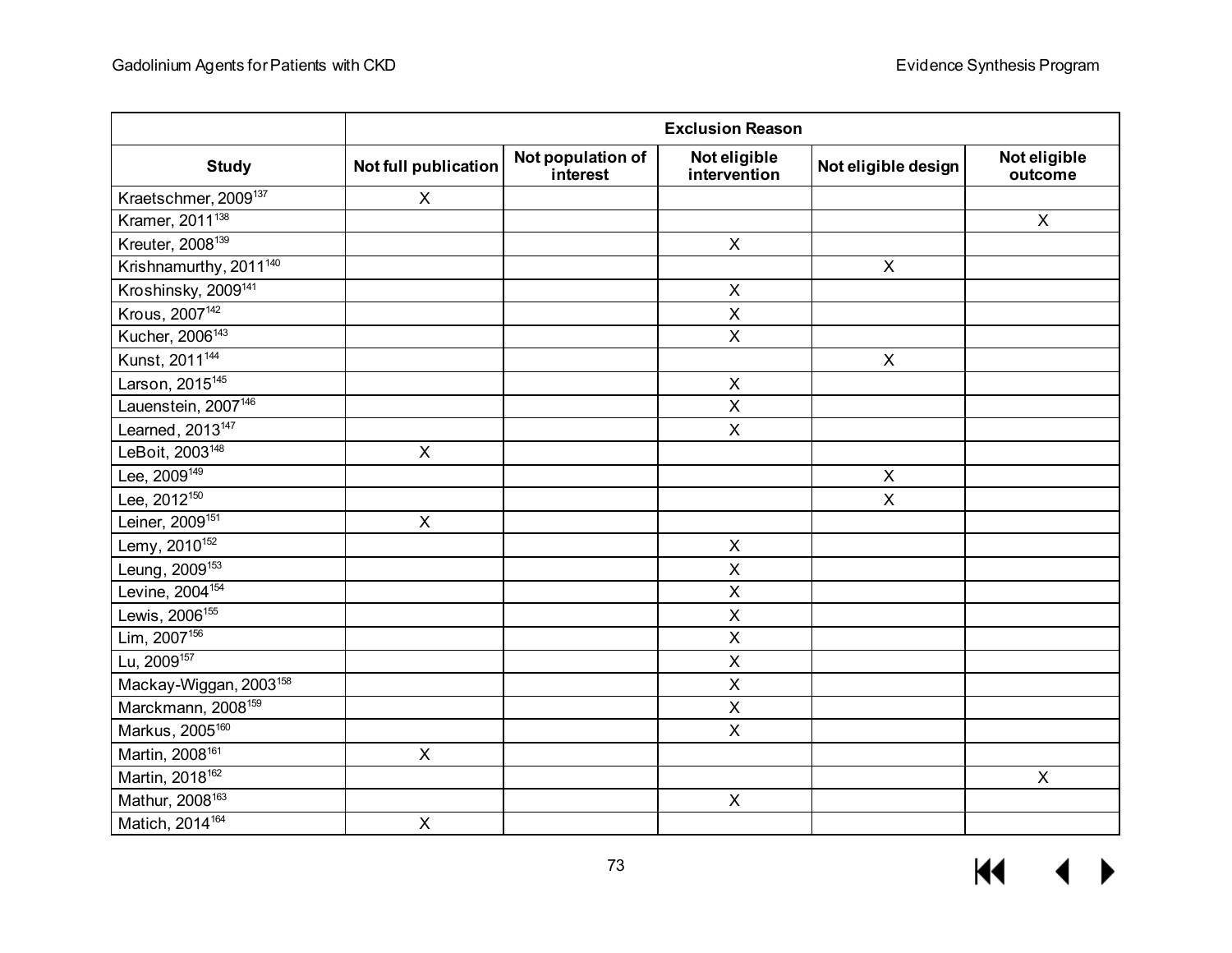|                                    | <b>Exclusion Reason</b> |                               |                              |                     |                         |
|------------------------------------|-------------------------|-------------------------------|------------------------------|---------------------|-------------------------|
| <b>Study</b>                       | Not full publication    | Not population of<br>interest | Not eligible<br>intervention | Not eligible design | Not eligible<br>outcome |
| Matsumoto, 2012 <sup>165</sup>     |                         |                               | $\mathsf{X}$                 |                     |                         |
| Mavrogeni, 2011 <sup>166</sup>     |                         |                               |                              | $\mathsf{X}$        |                         |
| Mazhar, 2009 <sup>167</sup>        |                         |                               | $\pmb{\times}$               |                     |                         |
| McNeill, 2002 <sup>168</sup>       |                         |                               | $\overline{X}$               |                     |                         |
| Mendoza, 2006 <sup>169</sup>       |                         |                               | $\overline{\mathsf{X}}$      |                     |                         |
| Mihai, 2011 <sup>170</sup>         |                         |                               |                              | $\pmb{\times}$      |                         |
| Miyamoto, 2011 <sup>171</sup>      |                         |                               | $\sf X$                      |                     |                         |
| Mohidin, 2018 <sup>172</sup>       |                         |                               | $\pmb{\times}$               |                     |                         |
| Morcos, 2011 <sup>173</sup>        |                         | $\mathsf{X}$                  |                              |                     |                         |
| Moreno-Romero, 2007 <sup>174</sup> |                         |                               | $\pmb{\times}$               |                     |                         |
| Moschella, 2004 <sup>175</sup>     |                         |                               | $\pmb{\times}$               |                     |                         |
| Murata, 2016 <sup>176</sup>        |                         |                               |                              |                     | $\mathsf{X}$            |
| Nakai, 2009 <sup>177</sup>         |                         |                               | $\sf X$                      |                     |                         |
| Nardone, 2014 <sup>178</sup>       |                         |                               | $\sf X$                      |                     |                         |
| Nazarian, 2011 <sup>179</sup>      |                         |                               | $\mathsf X$                  |                     |                         |
| Nguyen, 2014 <sup>180</sup>        |                         |                               | $\sf X$                      |                     |                         |
| Nielsen, 2010 <sup>181</sup>       | $\pmb{\times}$          |                               |                              |                     |                         |
| Obermoser, 2004 <sup>182</sup>     |                         |                               | $\sf X$                      |                     |                         |
| Okada, 2001 <sup>183</sup>         |                         |                               | $\pmb{\times}$               |                     |                         |
| Ota, 2012 <sup>184</sup>           | $\mathsf{X}$            |                               |                              |                     |                         |
| Othersen, 2007 <sup>185</sup>      |                         |                               | $\overline{\mathsf{x}}$      |                     |                         |
| Pagel, 2011 <sup>186</sup>         |                         |                               |                              | $\mathsf{X}$        |                         |
| Panda, 2006 <sup>187</sup>         |                         |                               | $\pmb{\times}$               |                     |                         |
| Panesar, 2008 <sup>188</sup>       |                         |                               | $\pmb{\times}$               |                     |                         |
| Pao, 2009 <sup>189</sup>           |                         |                               | $\mathsf{X}$                 |                     |                         |
| Penfield, 2008 <sup>190</sup>      | $\mathsf{X}$            |                               |                              |                     |                         |
| Perazella, 2007 <sup>191</sup>     |                         |                               |                              | $\pmb{\times}$      |                         |
| Perazella, 2003 <sup>192</sup>     |                         |                               | $\overline{\mathsf{x}}$      |                     |                         |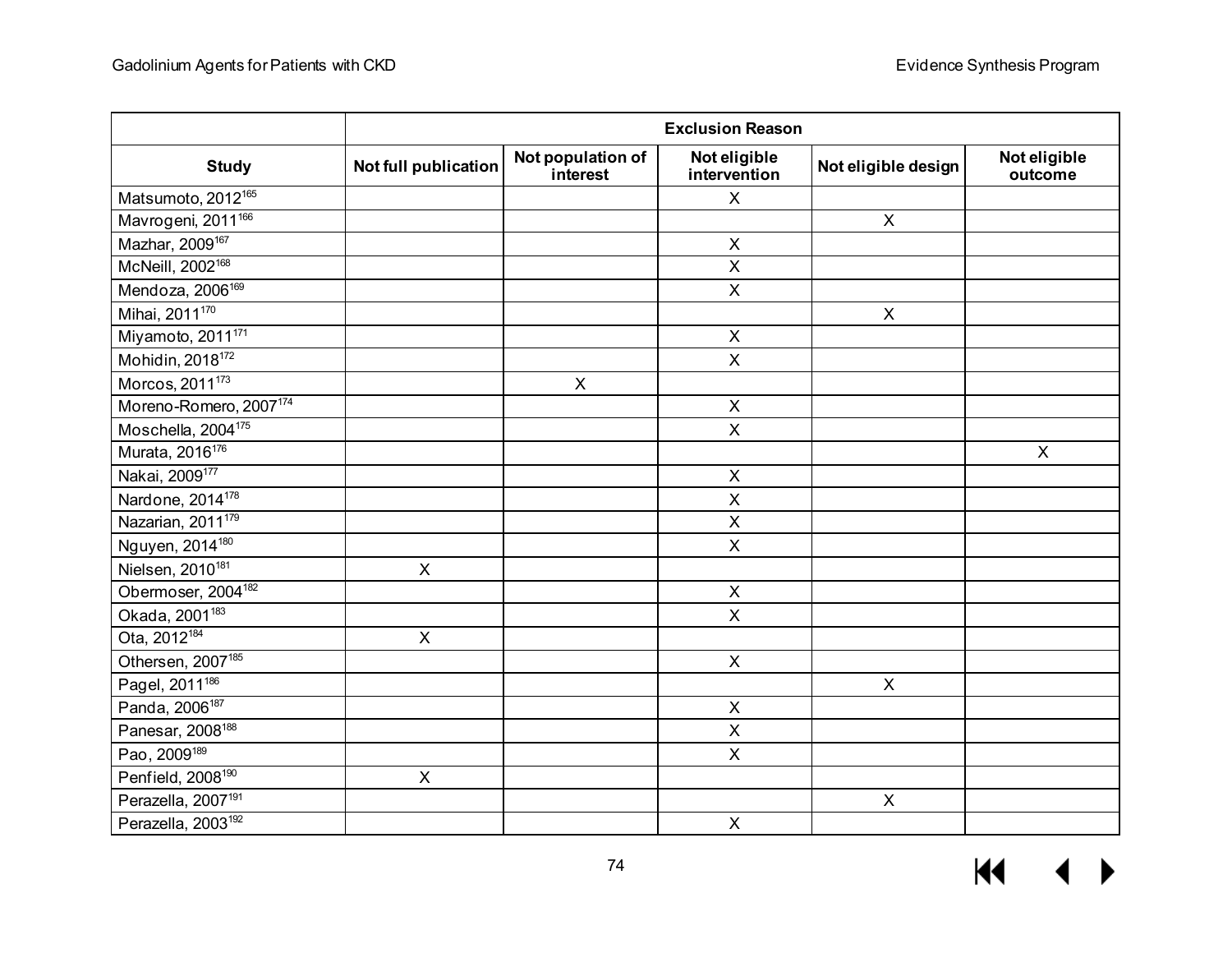|                                      | <b>Exclusion Reason</b> |                               |                              |                     |                         |
|--------------------------------------|-------------------------|-------------------------------|------------------------------|---------------------|-------------------------|
| <b>Study</b>                         | Not full publication    | Not population of<br>interest | Not eligible<br>intervention | Not eligible design | Not eligible<br>outcome |
| Perazella, 2007 <sup>193</sup>       |                         |                               | $\mathsf{X}$                 |                     |                         |
| Perez-Rodriguez, 2009 <sup>194</sup> |                         |                               | $\mathsf X$                  |                     |                         |
| Pieringer, 2008 <sup>195</sup>       | $\mathsf{X}$            |                               |                              |                     |                         |
| Prince, 2011 <sup>196</sup>          |                         |                               |                              |                     | X                       |
| Pryor, 2007 <sup>197</sup>           |                         |                               | $\mathsf{X}$                 |                     |                         |
| Radbruch, 2015 <sup>198</sup>        |                         |                               |                              |                     | $\mathsf{X}$            |
| Ray, 2016 <sup>199</sup>             |                         |                               | $\pmb{\times}$               |                     |                         |
| Riccabona, 2008 <sup>200</sup>       | $\pmb{\times}$          |                               |                              |                     |                         |
| Roberts, 2016 <sup>201</sup>         |                         |                               |                              | $\mathsf{X}$        |                         |
| Robinson, 2011 <sup>202</sup>        | $\pmb{\times}$          |                               |                              |                     |                         |
| Rodby, 2011 <sup>203</sup>           | $\mathsf X$             |                               |                              |                     |                         |
| Ross, 2015 <sup>204</sup>            |                         |                               | $\mathsf X$                  |                     |                         |
| Ruiz-Genao, 2005 <sup>205</sup>      |                         |                               | $\mathsf X$                  |                     |                         |
| Rydahl, 2008 <sup>206</sup>          |                         |                               | $\mathsf X$                  |                     |                         |
| Saenz, 2006 <sup>207</sup>           |                         |                               | $\mathsf X$                  |                     |                         |
| Sambol, 2011 <sup>208</sup>          |                         |                               | $\mathsf{X}$                 |                     |                         |
| Sanchez-Ross, 2007209                |                         |                               | X                            |                     |                         |
| Sanyal, 2011 <sup>210</sup>          |                         |                               | $\sf X$                      |                     |                         |
| Saussereau, 2008 <sup>211</sup>      |                         |                               | $\mathsf X$                  |                     |                         |
| Schieren, 2009 <sup>212</sup>        |                         |                               | $\mathsf X$                  |                     |                         |
| Schietinger, 2008 <sup>213</sup>     |                         |                               | $\overline{X}$               |                     |                         |
| Schleichert, 2012 <sup>214</sup>     |                         |                               | $\mathsf X$                  |                     |                         |
| Schmiedl, 2009 <sup>215</sup>        |                         |                               | $\sf X$                      |                     |                         |
| Schmook, 2005 <sup>216</sup>         |                         |                               | $\mathsf X$                  |                     |                         |
| Schneider, 2007 <sup>217</sup>       |                         |                               |                              |                     | $\mathsf{X}$            |
| Schroeder, 2008 <sup>218</sup>       |                         |                               | $\mathsf X$                  |                     |                         |
| Sego, 2008 <sup>219</sup>            |                         |                               | $\mathsf X$                  |                     |                         |
| Semelka, 2016 <sup>220</sup>         |                         |                               |                              | $\mathsf{X}$        |                         |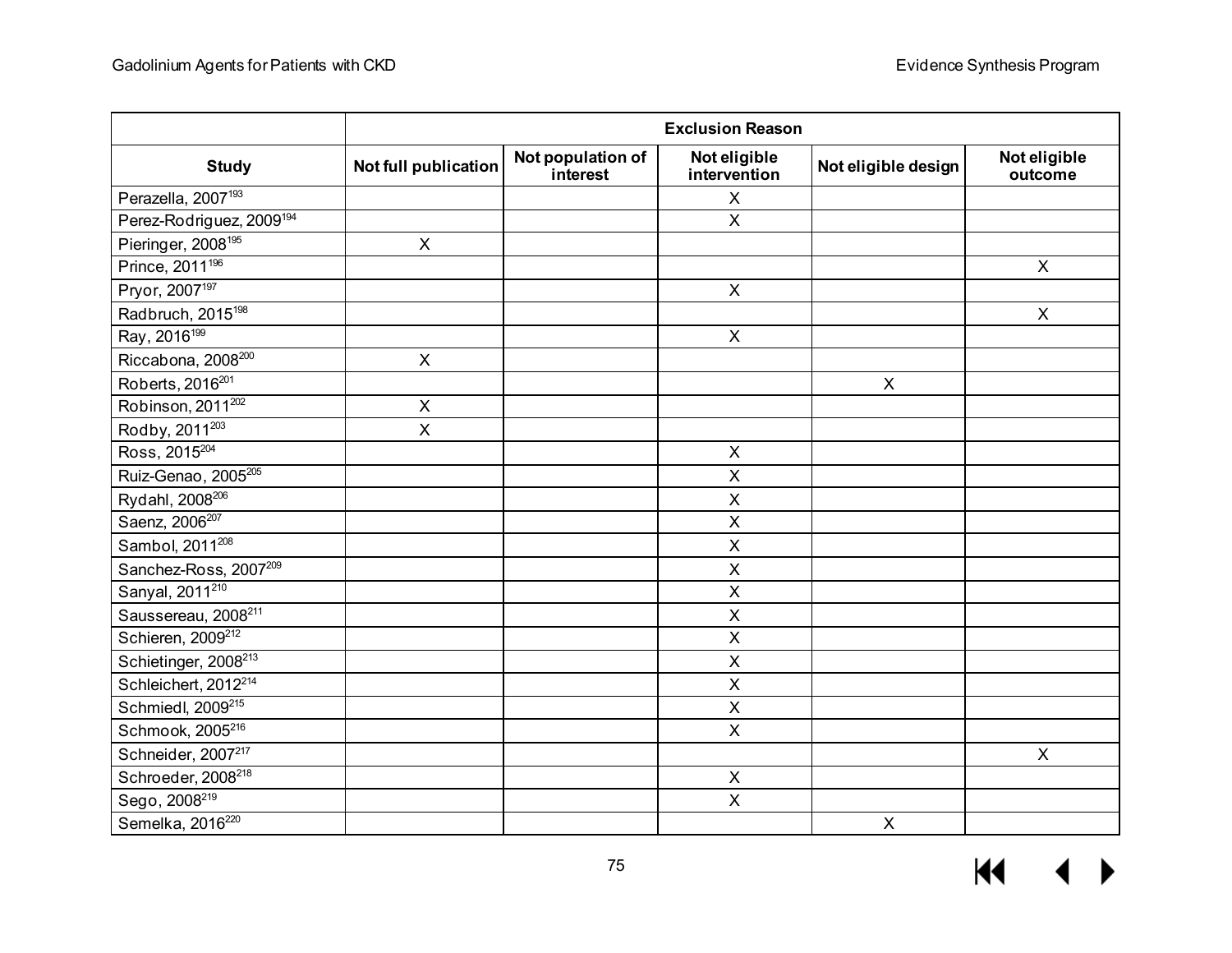|                                  |                         |                               | <b>Exclusion Reason</b>      |                     |                         |
|----------------------------------|-------------------------|-------------------------------|------------------------------|---------------------|-------------------------|
| <b>Study</b>                     | Not full publication    | Not population of<br>interest | Not eligible<br>intervention | Not eligible design | Not eligible<br>outcome |
| Shabana, 2008 <sup>221</sup>     |                         |                               | $\mathsf{X}$                 |                     |                         |
| Shah, 2017 <sup>222</sup>        |                         |                               |                              | $\mathsf{X}$        |                         |
| Sharfuddin, 2011 <sup>223</sup>  |                         |                               | $\mathsf X$                  |                     |                         |
| Sharma, 2008 <sup>224</sup>      |                         |                               | $\overline{\mathsf{x}}$      |                     |                         |
| Shimoji, 2012 <sup>225</sup>     |                         |                               | $\pmb{\times}$               |                     |                         |
| Singh, 2008 <sup>226</sup>       |                         |                               | $\mathsf X$                  |                     |                         |
| So, 2009 <sup>227</sup>          |                         |                               | $\sf X$                      |                     |                         |
| Solomon, 2007 <sup>228</sup>     |                         |                               | $\pmb{\times}$               |                     |                         |
| Soulez, 2008 <sup>229</sup>      |                         |                               |                              |                     | X                       |
| Steen, 2009 <sup>230</sup>       |                         |                               | $\sf X$                      |                     |                         |
| Streams, 2003 <sup>231</sup>     |                         |                               | $\mathsf X$                  |                     |                         |
| Su, 2009 <sup>232</sup>          |                         |                               | $\pmb{\times}$               |                     |                         |
| Su, 2009 <sup>233</sup>          |                         |                               | $\sf X$                      |                     |                         |
| Swaminathan, 2008 <sup>234</sup> |                         |                               | $\sf X$                      |                     |                         |
| Tan, 2004 <sup>235</sup>         |                         |                               | $\overline{\mathsf{X}}$      |                     |                         |
| Tanaka, 2016 <sup>236</sup>      |                         |                               |                              |                     | $\mathsf{X}$            |
| Thakral, 2009 <sup>237</sup>     |                         |                               | X                            |                     |                         |
| Thakral, 2007 <sup>238</sup>     |                         |                               | $\overline{X}$               |                     |                         |
| Thomsen, 2006 <sup>239</sup>     | $\pmb{\times}$          |                               |                              |                     |                         |
| Thomsen, 2008 <sup>240</sup>     | $\overline{\mathsf{x}}$ |                               |                              |                     |                         |
| Thomsen, 2010 <sup>241</sup>     |                         |                               |                              | $\pmb{\times}$      |                         |
| Thomsen, 2006 <sup>242</sup>     | $\pmb{\times}$          |                               |                              |                     |                         |
| Thomson, 2015 <sup>243</sup>     |                         |                               | $\mathsf X$                  |                     |                         |
| Thurnher, 2007 <sup>244</sup>    |                         |                               |                              | $\mathsf{X}$        |                         |
| Ting, 2003 <sup>245</sup>        |                         |                               | $\sf X$                      |                     |                         |
| Todd, 2007 <sup>246</sup>        |                         |                               | $\overline{X}$               |                     |                         |
| Tsai, 2007 <sup>247</sup>        |                         |                               | $\mathsf X$                  |                     |                         |
| Tsushima, 2008 <sup>248</sup>    | $\overline{\mathsf{x}}$ |                               |                              |                     |                         |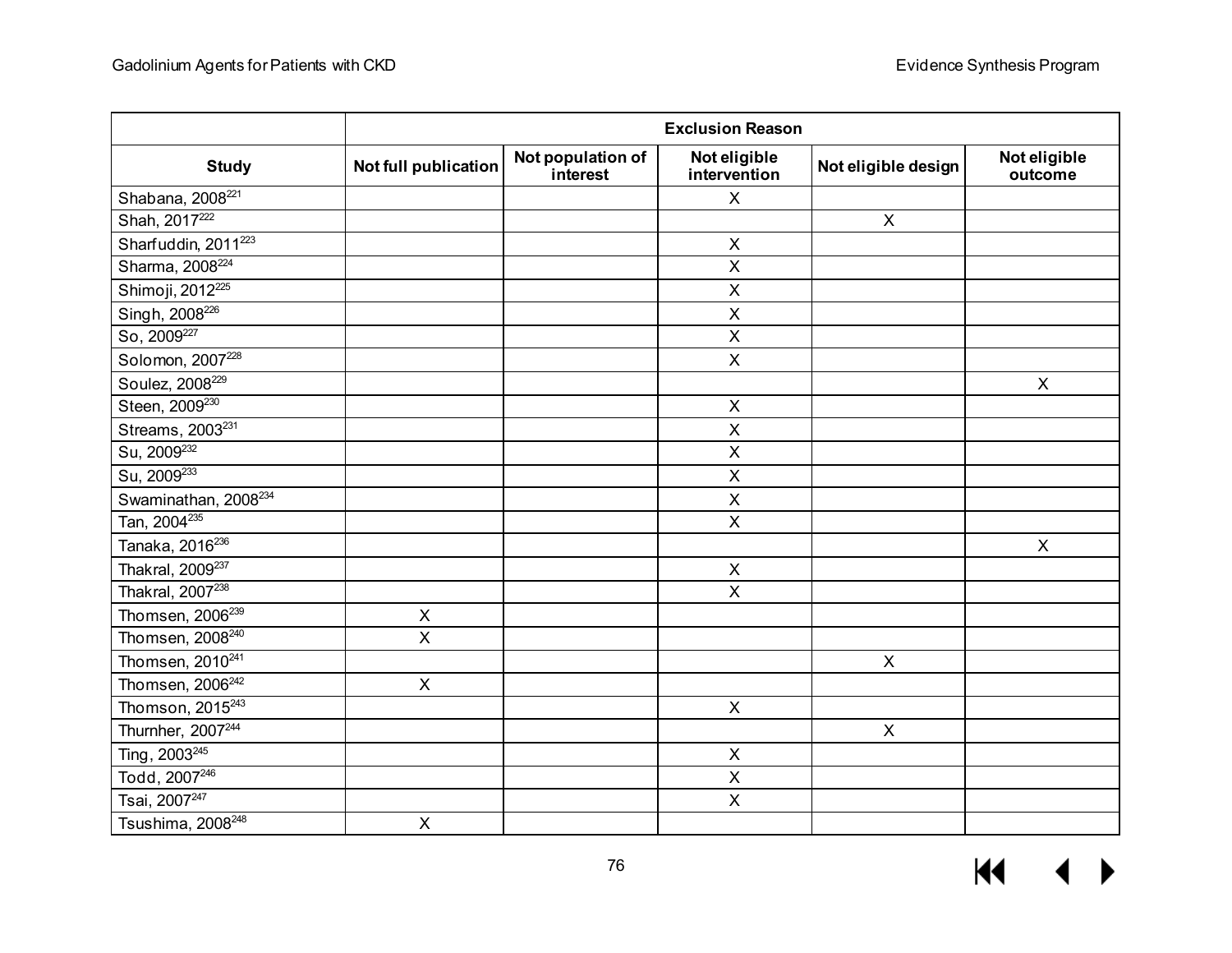|                                   |                             |                               | <b>Exclusion Reason</b>      |                           |                         |
|-----------------------------------|-----------------------------|-------------------------------|------------------------------|---------------------------|-------------------------|
| <b>Study</b>                      | <b>Not full publication</b> | Not population of<br>interest | Not eligible<br>intervention | Not eligible design       | Not eligible<br>outcome |
| Ustuner, 2011 <sup>249</sup>      |                             |                               | X                            |                           |                         |
| Valsangiacomo Buechel,<br>2011250 |                             |                               |                              | X                         |                         |
| Voth, 2011 <sup>251</sup>         |                             |                               |                              |                           | X                       |
| Wahba, 2007 <sup>252</sup>        |                             |                               | X                            |                           |                         |
| Wang, 2011 <sup>253</sup>         |                             |                               | $\times$                     |                           |                         |
| Weigle, 2008 <sup>254</sup>       |                             |                               | X                            |                           |                         |
| Weiss, 2007255                    |                             |                               | $\boldsymbol{\mathsf{X}}$    |                           |                         |
| Weller, 2014 <sup>256</sup>       |                             |                               |                              | X                         |                         |
| Wertman, 2008 <sup>257</sup>      |                             |                               | $\boldsymbol{\mathsf{X}}$    |                           |                         |
| Wiginton, 2008 <sup>258</sup>     |                             |                               | $\sf X$                      |                           |                         |
| Wilford, 2010 <sup>259</sup>      |                             |                               | X                            |                           |                         |
| Wilson, 2017260                   |                             |                               | X                            |                           |                         |
| Winship, 2013 <sup>261</sup>      |                             |                               | $\pmb{\times}$               |                           |                         |
| Woodard, 2012 <sup>262</sup>      |                             |                               |                              |                           | X                       |
| Yerram, 2007 <sup>263</sup>       |                             |                               | X                            |                           |                         |
| Yoldez, 2018 <sup>264</sup>       | X                           |                               |                              |                           |                         |
| Zelasko, 2008 <sup>265</sup>      |                             |                               | X                            |                           |                         |
| Zhang, 2015 <sup>266</sup>        |                             |                               |                              | $\boldsymbol{\mathsf{X}}$ |                         |
| Zhang, 2017267                    |                             |                               | $\sf X$                      |                           |                         |
| Zou, 2011 <sup>268</sup>          |                             |                               |                              | $\pmb{\times}$            |                         |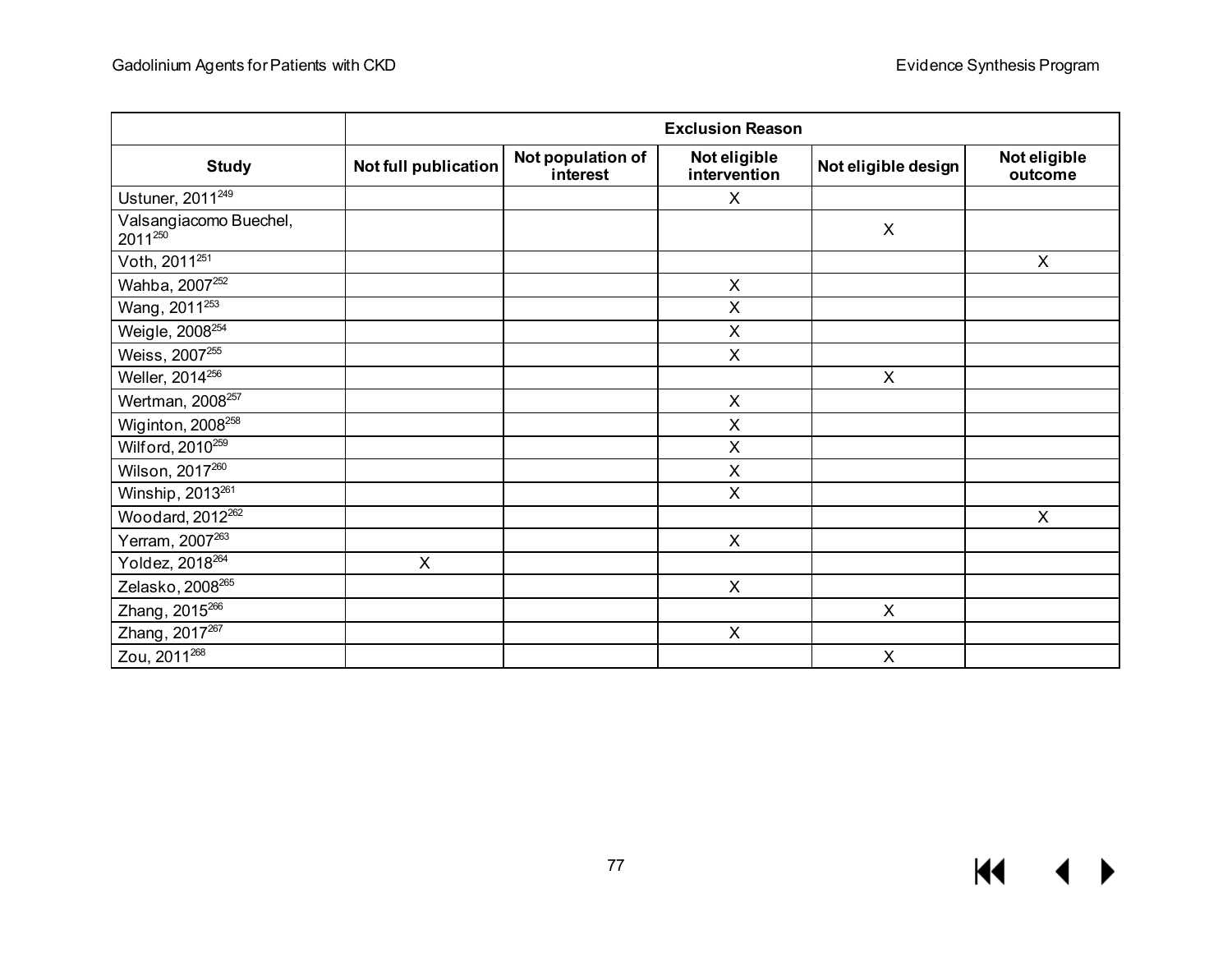## **REFERENCES TO APPENDIX D**

- 1. Abujudeh HH, Kosaraju VK, Kaewlai R. Acute adverse reactions to gadopentetate dimeglumine and gadobenate dimeglumine: experience with 32,659 injections. *AJR Am J Roentgenol*. 2010;194(2):430-4.
- 2. Aggarwal A, Froehlich AA, Essah P, et al. Complications of nephrogenic systemic fibrosis following repeated exposure to gadolinium in a man with hypothyroidism: a case report. *J Med Case Rep*. 2011;5:566.
- 3. Aires NB, Sotto MN, Nico MM. Nephrogenic fibrosing dermopathy: report of two cases. *Acta Derm Venereol*. 2007;87(6):521-4.
- 4. Al Habeeb A, Partington S, Rosenthal D, et al. Skin thickening in a hemodialysis patient: a case of nephrogenic fibrosing dermopathy. *J Cutan Med Surg*. 2009;13(2):110-4.
- 5. Alhadad A, Sterner G, Svensson A, et al. Incidence of nephrogenic systemic fibrosis at a large university hospital in Sweden. *Scand J Urol Nephrol*. 2012;46(1):48-53.
- 6. Altun E, Martin DR, Wertman R, et al. Nephrogenic systemic fibrosis: change in incidence following a switch in gadolinium agents and adoption of a gadolinium policy- report from two U.S. universities. *Radiology*. 2009;253(3):689-96.
- 7. Aluma MS, Restrepo R, Gaviria M. Nephrogenic fibrosing dermopathy: first Colombian case. *Dermatol Online J*. 2007;13(3):24.
- 8. Amuluru L, High W, Hiatt KM, et al. Metal deposition in calcific uremic arteriolopathy. *J Am Acad Dermatol*. 2009;61(1):73-9.
- 9. Anavekar NS, Chong AH, Norris R, et al. Nephrogenic systemic fibrosis in a gadoliniumnaive renal transplant recipient. *Australas J Dermatol*. 2008;49(1):44-7.
- 10. Andrews MJ. Nephrogenic systemic fibrosis: MRI hazards in patients with severe renal impairment. *Journal of the Royal College of Physicians of Edinburgh*. 2008;38(3):230- 231.
- 11. Factors that might affect risk of gadodiamide-related nephrogenic systemic fibrosis. *Nature Clinical Practice Nephrology*. 2007;3(8):411.
- 12. First reports of serious adverse drug reactions in recent weeks. *Drugs and Therapy Perspectives*. 2010;26(3):22-23.
- 13. Forum. *Pharmaceutical Medicine*. 2010;24(4):239-253.
- 14. Anzalone N. Defining contrast: Latest data on the safety of gadobutrol-enhanced MRI and efficacy in CNS applications. Vol. 17; 2011:31-34.
- 15. Auron A, Shao L, Warady BA. Nephrogenic fibrosing dermopathy in children. *Pediatr Nephrol*. 2006;21(9):1307-11.
- 16. Azzouz M, Rømsing J, Thomsen HS. Can a structured questionnaire identify patients with reduced renal function? *Eur Radiol*. 2014;24(3):780-784.
- 17. Bahrami S, Raman SS, Sauk S, et al. Ten-year experience with nephrogenic systemic fibrosis: case-control analysis of risk factors. *J Comput Assist Tomogr*. 2009;33(6):819- 23.
- 18. Bainotti S, Rota E, Bertrero M, et al. Nephrogenic systemic fibrosis: the first Italian gadolinium-proven case. *Clin Nephrol*. 2008;70(6):514-7.
- 19. Bangsgaard N, Hansen JM, Marckmann P, et al. Nephrogenic systemic fibrosis symptoms alleviated by renal transplantation. *Dialysis and Transplantation*. 2011;40(2):86-87.
- 20. Bangsgaard N, Marckmann P, Rossen K, et al. Nephrogenic systemic fibrosis: late skin manifestations. *Arch Dermatol*. 2009;145(2):183-7.

KK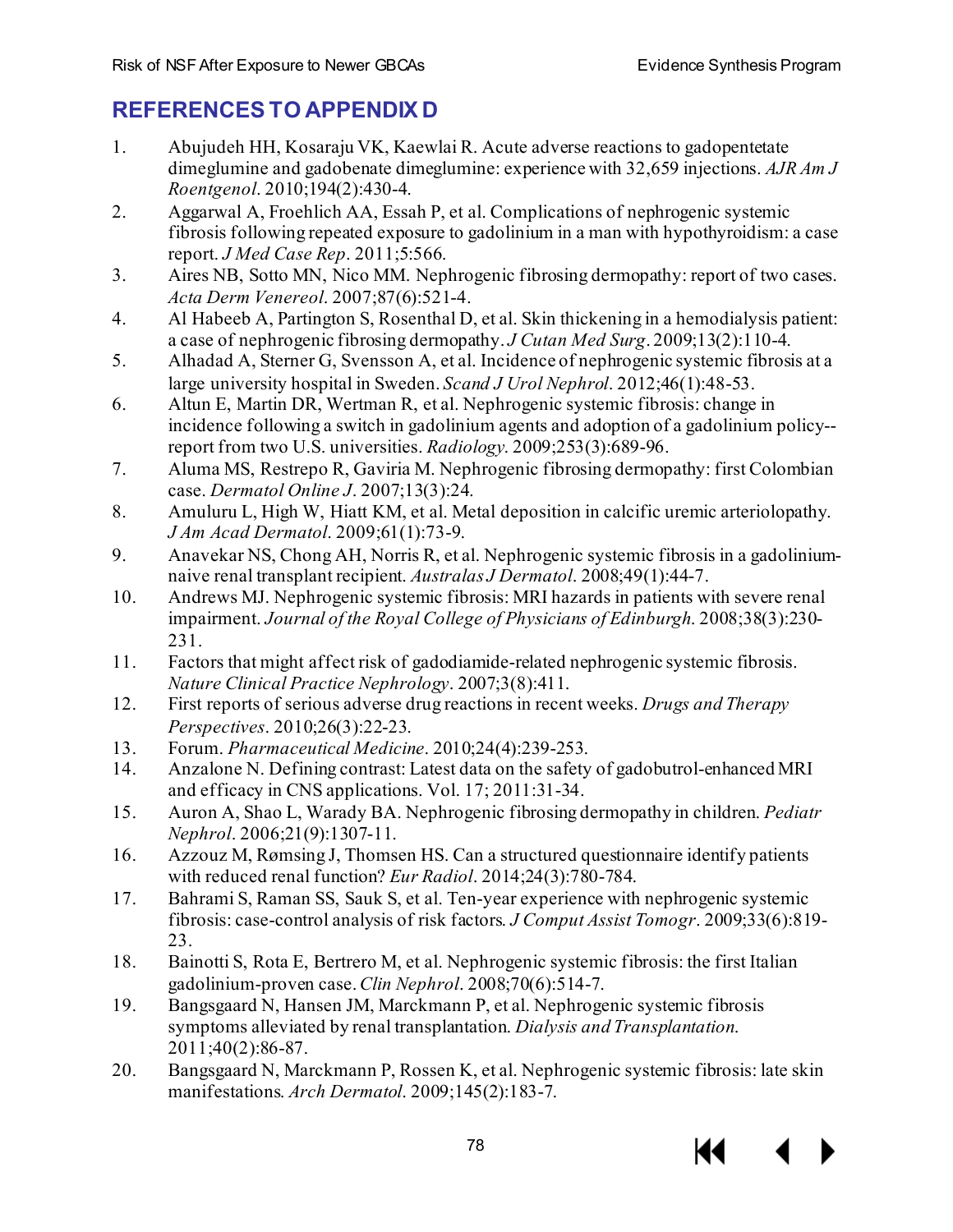- 21. Barker-Griffith A, Goldberg J, Abraham JL. Ocular pathologic features and gadolinium deposition in nephrogenic systemic fibrosis. *Arch Ophthalmol*. 2011;129(5):661-3.
- 22. Baron PW, Cantos K, Hillebrand DJ, et al. Nephrogenic fibrosing dermopathy after liver transplantation successfully treated with plasmapheresis. *Am J Dermatopathol*. 2003;25(3):204-9.
- 23. Baumgarten M, Gehr T, Mirovski MAX. Progressive skin fibrosis. *Am Fam Physician*. 2008;78(4):505-508.
- 24. Bayliss G, Jacobs W, Williams M. Renal failure and abdominal pain as the presenting symptoms of a rare tumor of the aorta masquerading as a calcified plaque. *NDT Plus*. 2008;1(5):316-8.
- 25. Bernstein EJ, Isakova T, Sullivan ME, et al. Nephrogenic systemic fibrosis is associated with hypophosphataemia: a case-control study. *Rheumatology (Oxford)*. 2014;53(9):1613-7.
- 26. Bhaskaran A, Kashyap P, Kelly B, et al. Nephrogenic systemic fibrosis following acute kidney injury and exposure to gadolinium. *Indian J Med Sci*. 2010;64(1):33-6.
- 27. Blankholm AD, Ginnerup-Pedersen B, Stausbøl-Grøn B, et al. Non-contrast enhanced magnetic resonance angiography techniques in candidates for kidney transplantation: A comparative study. *Radiography*. 2013;19(3):212-217.
- 28. Bridges MD, St Amant BS, McNeil RB, et al. High-dose gadodiamide for catheter angiography and CT in patients with varying degrees of renal insufficiency: Prevalence of subsequent nephrogenic systemic fibrosis and decline in renal function. *AJR Am J Roentgenol*. 2009;192(6):1538-43.
- 29. Broome DR, Cottrell AC, Kanal E. Response to "Will dialysis prevent the development of nephrogenic systemic fibrosis after gadolinium-based contrast administration?". *AJR Am J Roentgenol*. 2007;189(4):W234-5.
- 30. Burke LM, Ramalho M, AlObaidy M, et al. Self-reported gadolinium toxicity: A survey of patients with chronic symptoms. *Magn Reson Imaging*. 2016;34(8):1078-80.
- 31. Cassis TB, Jackson JM, Sonnier GB, et al. Nephrogenic fibrosing dermopathy in a patient with acute renal failure never requiring dialysis. *Int J Dermatol*. 2006;45(1):56-9.
- 32. Chan KH, Tang WY, Hau KC, et al. Nephrogenic systemic fibrosis in a Chinese renaltransplant recipient. *Clin Exp Dermatol*. 2009;34(2):244-6.
- 33. Chandran S, Petersen J, Jacobs C, et al. Imatinib in the treatment of nephrogenic systemic fibrosis. *Am J Kidney Dis*. 2009;53(1):129-32.
- 34. Chao CC, Yang CC, Hsiao CH, et al. Nephrogenic systemic fibrosis associated with gadolinium use. *J Formos Med Assoc*. 2008;107(3):270-4.
- 35. Chen W, Huang SL, Huang CS, et al. Nephrogenic systemic fibrosis in advanced chronic kidney disease: a single hospital's experience in Taiwan. *Eur J Dermatol*. 2009;19(1):44- 9.
- 36. Cheng S, Abramova L, Saab G, et al. Nephrogenic fibrosing dermopathy associated with exposure to gadolinium-containing contrast agents - St. Louis, Missouri, 2002-2006. Vol. 297; 2007.
- 37. Chiu H, Wells G, Carag H, et al. Nephrogenic fibrosing dermopathy: a rare entity in patients awaiting liver transplantation. *Liver Transpl*. 2004;10(3):465-6.
- 38. Choi JA, Gold GE. MR imaging of articular cartilage physiology. *Magn Reson Imaging Clin N Am*. 2011;19(2):249-282.
- 39. Chow DS, Bahrami S, Raman SS, et al. Risk of nephrogenic systemic fibrosis in liver transplantation patients. *AJR Am J Roentgenol*. 2011;197(3):658-62.

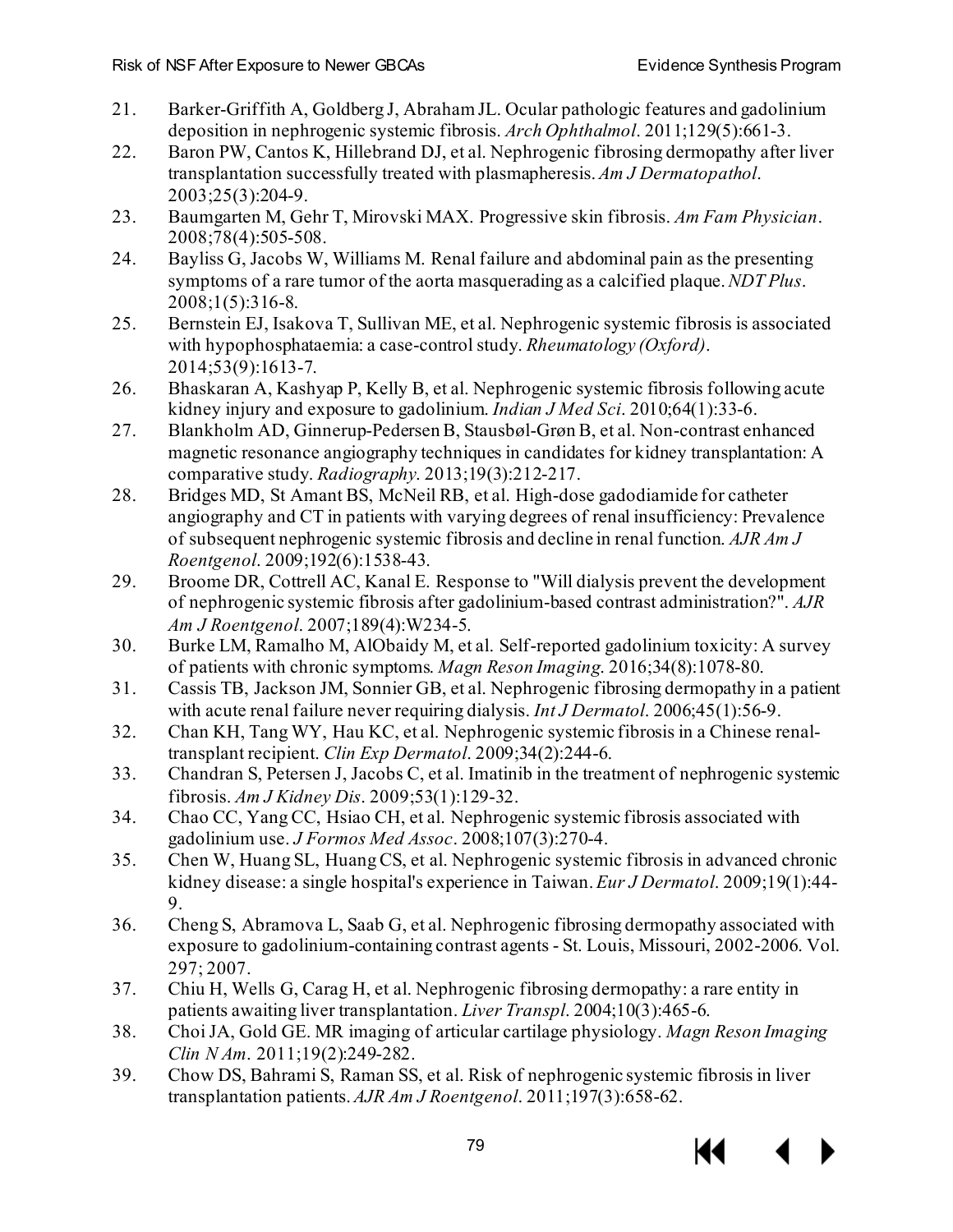- 40. Christensen KN, Lee CU, Hanley MM, et al. Quantification of gadolinium in fresh skin and serum samples from patients with nephrogenic systemic fibrosis. *J Am Acad Dermatol*. 2011;64(1):91-6.
- 41. Chung HJ, Chung KY. Nephrogenic fibrosing dermopathy: response to high-dose intravenous immunoglobulin. *Br J Dermatol*. 2004;150(3):596-7.
- 42. Clorius S, Technau K, Watter T, et al. Nephrogenic systemic fibrosis following exposure to gadolinium-containing contrast agent. *Clin Nephrol*. 2007;68(4):249-52.
- 43. Collidge TA, Thomson PC, Mark PB, et al. Gadolinium-enhanced MR imaging and nephrogenic systemic fibrosis: retrospective study of a renal replacement therapy cohort. *Radiology*. 2007;245(1):168-75.
- 44. Cowper SE, Bucala R, Leboit PE. Nephrogenic fibrosing dermopathy/nephrogenic systemic fibrosis--setting the record straight. *Semin Arthritis Rheum*. 2006;35(4):208-10.
- 45. Cowper SE, Robin HS, Steinberg SM, et al. Scleromyxoedema-like cutaneous diseases in renal-dialysis patients. *Lancet*. 2000;356(9234):1000-1.
- 46. Craig AJ, Britten A, Heenan SD, et al. Significant differences when using MDRD for GFR estimation compared to radionuclide measured clearance. *Eur Radiol*. 2011;21(10):2211-7.
- 47. Cubero-Gomez JM, Guerrero Marquez FJ, Diaz-de la-Llera L, et al. Severe thrombocytopenia induced by iodinated contrast after coronary angiography: The use of gadolinium contrast and intravascular ultrasound as an alternative to guide percutaneous coronary intervention. *Rev Port Cardiol*. 2017;36(1):61.e1-61.e4.
- 48. Cuende E, Aldamiz M, Portu J, et al. Nephrogenic systemic fibrosis in a patient with a p-ANCA systemic vasculitis. *Reumatol Clin*. 2009;5(6):264-7.
- 49. Cuffy MC, Singh M, Formica R, et al. Renal transplantation for nephrogenic systemic fibrosis: A case report and review of the literature. *Nephrology Dialysis Transplantation*. 2011;26(3):1099-1101.
- 50. Daram SR, Cortese CM, Bastani B. Nephrogenic fibrosing dermopathy/nephrogenic systemic fibrosis: report of a new case with literature review. *Am J Kidney Dis*. 2005;46(4):754-9.
- 51. Dawn G, Holmes SC. Scleromyxoedema-like eruption following haemodialysis or nephrogenic fibrosing dermopathy? *Br J Dermatol*. 2004;150(1):167-8.
- 52. de Kerviler E, Maravilla K, Meder JF, et al. Adverse Reactions to Gadoterate Meglumine: Review of Over 25 Years of Clinical Use and More Than 50 Million Doses. *Invest Radiol*. 2016;51(9):544-51.
- 53. Deng A, Martin DB, Spillane A, et al. Nephrogenic systemic fibrosis with a spectrum of clinical and histopathological presentation: a disorder of aberrant dermal remodeling. *J Cutan Pathol*. 2010;37(2):204-10.
- 54. Deng AC, Bilu DM, Sina B, et al. Localized nephrogenic fibrosing dermopathy: Aberrant dermal repairing? *J Am Acad Dermatol*. 2008;58(2):336-339.
- 55. Deo A, Fogel M, Cowper SE. Nephrogenic systemic fibrosis: a population study examining the relationship of disease development to gadolinium exposure. *Clin J Am Soc Nephrol*. 2007;2(2):264-7.
- 56. Dewan A, Zwerner J, Abraham JL, et al. Chronic, dusky, indurated plaques on the legs of a 31-year-old woman. *Clin Exp Dermatol*. 2016;41(3):328-330.
- 57. Dhungel A, Lattupalli R, Topf J. Nephrogenic fibrosing dermopathy. *ScientificWorldJournal*. 2008;8:164-5.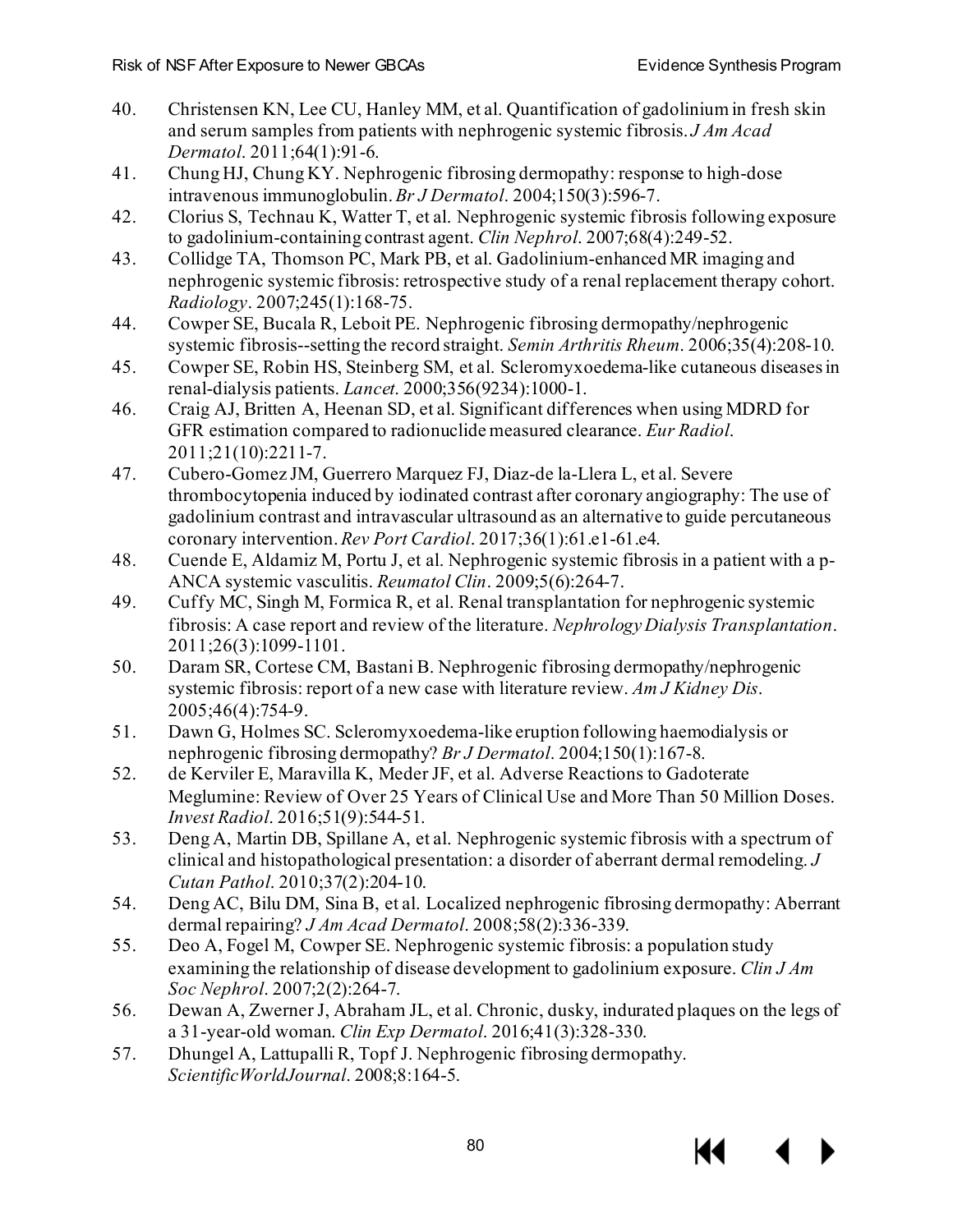- 58. Do JG, Kim YB, Lee DG, et al. A case of delayed onset nephrogenic systemic fibrosis after gadolinium based contrast injection. *Ann Rehabil Med*. 2012;36(6):880-6.
- 59. Duffy KL, Green L, Harris R, et al. Treatment of nephrogenic systemic fibrosis with Re-PUVA. *J Am Acad Dermatol*. 2008;59(2 Suppl 1):S39-40.
- 60. Dundova I, Treska V, Simanek V, et al. Nephrogenic fibrosing dermopathy: a case study. *Transplant Proc*. 2005;37(10):4187-90.
- 61. Dupont A, Majithia V, Ahmad S, et al. Nephrogenic fibrosing dermopathy, a new mimicker of systemic sclerosis. *Am J Med Sci*. 2005;330(4):192-4.
- 62. Edgar E, Woltjer R, Whitham R, et al. Nephrogenic systemic fibrosis presenting as myopathy: a case report with histopathologic correlation. *Neuromuscul Disord*. 2010;20(6):411-3.
- 63. Edsall LC, English JC, 3rd, Teague MW, et al. Calciphylaxis and metastatic calcification associated with nephrogenic fibrosing dermopathy. *J Cutan Pathol*. 2004;31(3):247-53.
- 64. Edward M, Quinn JA, Burden AD, et al. Effect of different classes of gadolinium-based contrast agents on control and nephrogenic systemic fibrosis-derived fibroblast proliferation. *Radiology*. 2010;256(3):735-43.
- 65. Elmholdt TR, Jorgensen B, Ramsing M, et al. Two cases of nephrogenic systemic fibrosis after exposure to the macrocyclic compound gadobutrol. *NDT Plus*. 2010;3(3):285-287.
- 66. Endrikat J, Schwenke C, Prince MR. Gadobutrol for contrast-enhanced magnetic resonance imaging in elderly patients: review of the safety profile from clinical trial, post-marketing surveillance, and pharmacovigilance data. *Clin Radiol*. 2015;70(7):743- 51.
- 67. Endrikat J, Vogtlaender K, Dohanish S, et al. Safety of Gadobutrol: Results From 42 Clinical Phase II to IV Studies and Postmarketing Surveillance After 29 Million Applications. *Invest Radiol*. 2016;51(9):537-43.
- 68. Evenepoel P, Zeegers M, Segaert S, et al. Nephrogenic fibrosing dermopathy: a novel, disabling disorder in patients with renal failure. *Nephrol Dial Transplant*. 2004;19(2):469-73.
- 69. Ferner RE. What's new in...: Adverse drug reactions. *Medicine*. 2011;39(4):239-241.
- 70. Fingerhut S, Sperling M, Holling M, et al. Gadolinium-based contrast agents induce gadolinium deposits in cerebral vessel walls, while the neuropil is not affected: an autopsy study. *Acta Neuropathol*. 2018;136(1):127-138.
- 71. Firoz BF, Hunzeker CM, Soldano AC, et al. Nephrogenic fibrosing dermopathy. *Dermatol Online J*. 2008;14(5):11.
- 72. Foss C, Smith JK, Ortiz L, et al. Gadolinium-associated nephrogenic systemic fibrosis in a 9-year-old boy. *Pediatr Dermatol*. 2009;26(5):579-82.
- 73. Friedman SL. Focus. *Journal of Hepatology*. 2012;57(3):481-483.
- 74. Fuah KW, Lim CTS. Erythema nodosum masking nephrogenic systemic fibrosis as initial skin manifestation. *BMC Nephrol*. 2017;18(1):249.
- 75. Gambichler T, Paech V, Kreuter A, et al. Nephrogenic fibrosing dermopathy. *Clin Exp Dermatol*. 2004;29(3):258-60.
- 76. George DE, Lu R, George SJ, et al. Nephrogenic fibrosing dermopathy: case report and review. *Dermatol Online J*. 2006;12(3):7.
- 77. Gharacholou SM, Maleszewski JJ, Borlaug BA, et al. "Carcinoid-like" tricuspid valvulopathy associated with nephrogenic systemic fibrosis. *Echocardiography*. 2011;28(3):E46-9.

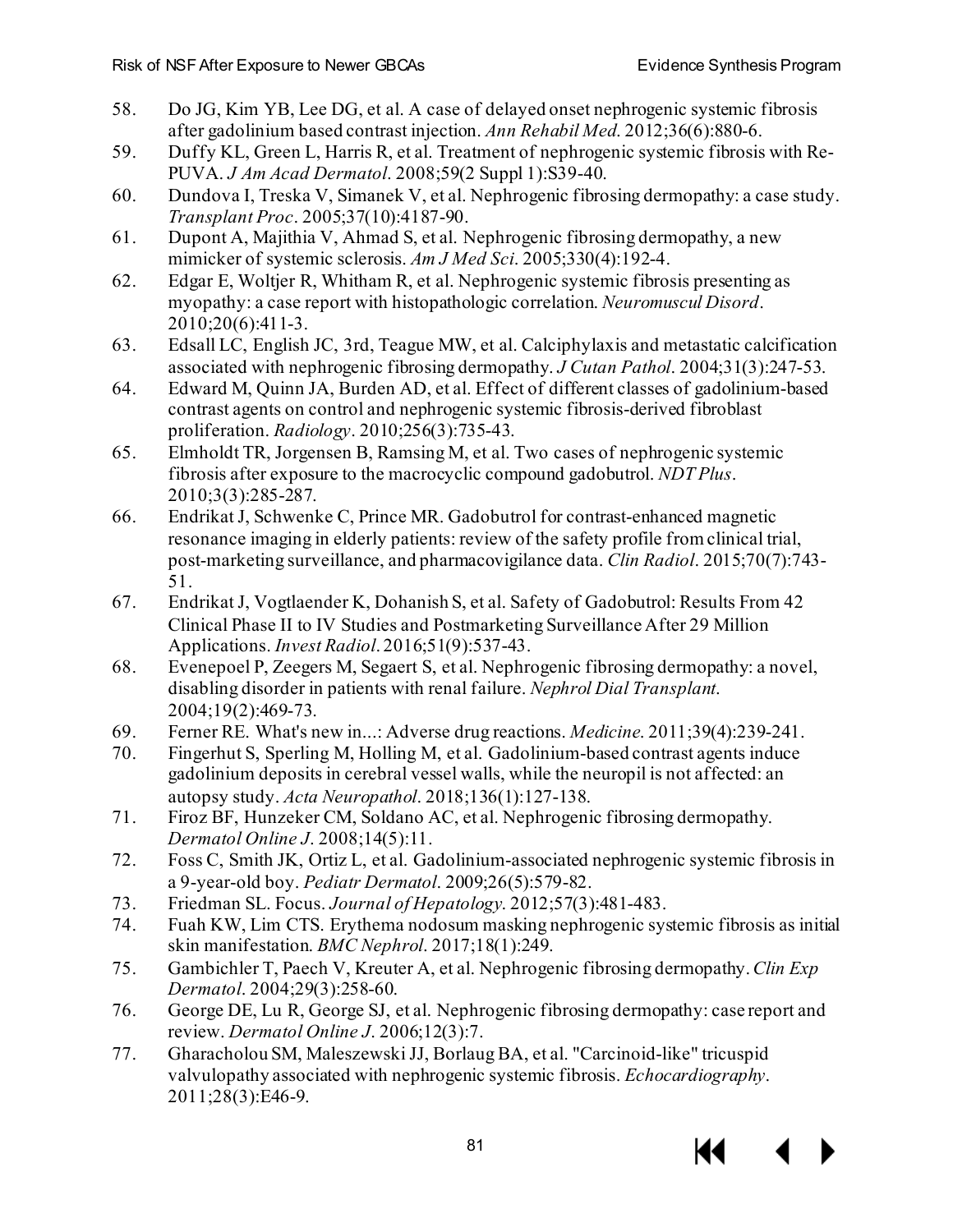- 78. Gibson SE, Farver CF, Prayson RA. Multiorgan involvement in nephrogenic fibrosing dermopathy: an autopsy case and review of the literature. *Arch Pathol Lab Med*. 2006;130(2):209-12.
- 79. Giersig C. Nephrogenic systemic fibrosis as an adverse drug reaction of gadoliniumbased contrast media for magnetic resonance imaging. *Radiologe*. 2007;47(9):794-799.
- 80. Gilliet M, Cozzio A, Burg G, et al. Successful treatment of three cases of nephrogenic fibrosing dermopathy with extracorporeal photopheresis. *Br J Dermatol*. 2005;152(3):531-6.
- 81. Glaich AS, Martinelli PT, Markus RF, et al. Generalized elastolysis following nephrogenic fibrosing dermopathy. *J Am Acad Dermatol*. 2005;53(1):174-6.
- 82. Goddard DS, Magee CC, Lazar AJ, et al. Nephrogenic fibrosing dermopathy with recurrence after allograft failure. *J Am Acad Dermatol*. 2007;56(5 Suppl):S109-11.
- 83. Granata V, Cascella M, Fusco R, et al. Immediate Adverse Reactions to Gadolinium-Based MR Contrast Media: A Retrospective Analysis on 10,608 Examinations. *Biomed Res Int*. 2016;2016:3918292.
- 84. Grand DJ, Harris A, Loftus EV. Imaging for Luminal Disease and Complications: CT Enterography, MR Enterography, Small-Bowel Follow-Through, and Ultrasound. *Gastroenterology Clinics of North America*. 2012;41(2):497-512.
- 85. Grebe SO, Borrmann M, Altenburg A, et al. Chronic inflammation and accelerated atherosclerosis as important cofactors in nephrogenic systemic fibrosis following intravenous gadolinium exposure. *Clin Exp Nephrol*. 2008;12(5):403-406.
- 86. Grobner T. Gadolinium--a specific trigger for the development of nephrogenic fibrosing dermopathy and nephrogenic systemic fibrosis? *Nephrol Dial Transplant*. 2006;21(4):1104-8.
- 87. Gulati A, Harwood CA, Raftery M, et al. Magnetic resonance imaging with gadolinium enhancement in renal failure: a need for caution. *Int J Dermatol*. 2008;47(9):947-9.
- 88. Gutierrez JE, Koenig S, Breuer J. Overview on the efficacy and safety of gadobutrol: An MRI contrast agent for the CNS, body and vessels. *Imaging in Medicine*. 2012;4(1):25- 40.
- 89. Gutierrez JE, Rosenberg M, Duhaney M, et al. Phase 3 efficacy and safety trial of gadobutrol, a 1.0 molar macrocyclic MR imaging contrast agent, in patients referred for contrast-enhanced MR imaging of the central nervous system. *J Magn Reson Imaging*. 2015;41(3):788-96.
- 90. Gutierrez JE, Rosenberg M, Seemann J, et al. Safety and Efficacy of Gadobutrol for Contrast-enhanced Magnetic Resonance Imaging of the Central Nervous System: Results from a Multicenter, Double-blind, Randomized, Comparator Study. *Magn Reson Insights*. 2015;8:1-10.
- 91. Hall ME, Miller CD, Hundley WG. Adenosine stress cardiovascular magnetic resonanceobservation unit management of patients at intermediate risk for acute coronary syndrome: A possible strategy for reducing healthcare-related costs. *Current Treatment Options in Cardiovascular Medicine*. 2012;14(1):117-125.
- 92. Haller C, James LP. Adverse drug reactions: Moving from chance to science. *Clin Pharmacol Ther*. 2011;89(6):761-764.
- 93. Halteh P, Huang J, Wildman HF, et al. Gadolinium-Naive Nephrogenic Systemic Fibrosis of Breast Mimicking Inflammatory Breast Carcinoma. *Am J Dermatopathol*. 2017;39(4):322-324.

КІ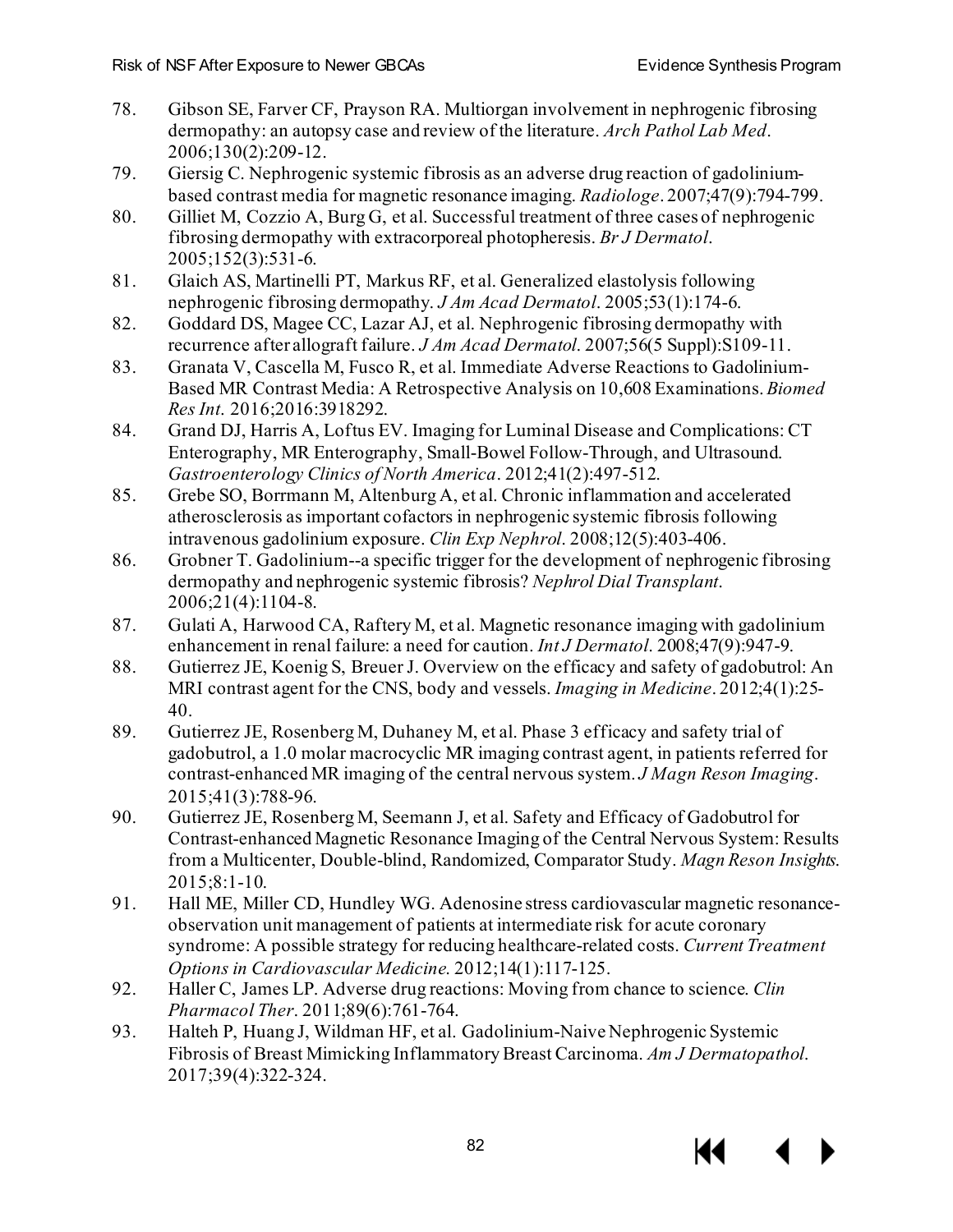- 94. Hamilton BE, Nesbit GM, Dosa E, et al. Comparative analysis of ferumoxytol and gadoteridol enhancement using T1- and T2-weighted MRI in neuroimaging. *American Journal of Roentgenology*. 2011;197(4):981-988.
- 95. Hanna RF, Finkelstone LA, Chow DS, et al. Nephrogenic systemic fibrosis risk and liver disease. *Int J Nephrol*. 2014;2014:679605.
- 96. Hashemi P, Sina B, Rietkerk W, et al. The debate between gadolinium versus erythropoietin in a renal transplant patient with nephrogenic systemic fibrosis. *J Nephrol*. 2013;26(1):48-54.
- 97. Hauser C, Kaya G, Chizzolini C. Nephrogenic fibrosing dermopathy in a renal transplant recipient with tubulointerstitial nephritis and uveitis. *Dermatology*. 2004;209(1):50-2.
- 98. He A, Kwatra SG, Zampella JG, et al. Nephrogenic systemic fibrosis: fibrotic plaques and contracture following exposure to gadolinium-based contrast media. *BMJ Case Rep*. 2016;2016.
- 99. Hedley AJ, Molan MP, Hare DL, et al. Nephrogenic systemic fibrosis associated with gadolinium-containing contrast media administration in patients with reduced glomerular filtration rate. *Australas Radiol*. 2007;51(3):300.
- 100. Hedley AJ, Molan MP, Hare DL, et al. Nephrogenic systemic fibrosis associated with gadolinium-containing contrast media administration in patients with reduced glomerular filtration rate. *Nephrology (Carlton)*. 2007;12(1):111.
- 101. Heinz-Peer G, Neruda A, Watschinger B, et al. Prevalence of NSF following intravenous gadolinium-contrast media administration in dialysis patients with endstage renal disease. *Eur J Radiol*. 2010;76(1):129-34.
- 102. Hickson LJ, Bundrick JB, Litin SC. Clinical pearls in nephrology. *Mayo Clinic Proceedings*. 2010;85(11):1046-1050.
- 103. Hidalgo Parra I, Torre A, Galimberti G, et al. Nephrogenic fibrosing dermopathy. *J Eur Acad Dermatol Venereol*. 2008;22(7):875-6.
- 104. High WA, Ayers RA, Chandler J, et al. Gadolinium is detectable within the tissue of patients with nephrogenic systemic fibrosis. *J Am Acad Dermatol*. 2007;56(1):21-6.
- 105. High WA, Ayers RA, Cowper SE. Gadolinium is quantifiable within the tissue of patients with nephrogenic systemic fibrosis. *J Am Acad Dermatol*. 2007;56(4):710-712.
- 106. Hodnett PA, Ward EV, Davarpanah AH, et al. Peripheral arterial disease in a symptomatic diabetic population: prospective comparison of rapid unenhanced MR angiography (MRA) with contrast-enhanced MRA. *AJR Am J Roentgenol*. 2011;197(6):1466-73.
- 107. Homayoon B, Diwakar H, Strovski E, et al. Half-dose gadobenate dimeglumine versus standard-dose gadodiamide in dynamic magnetic resonance imaging of non-cirrhotic livers: a retrospective intra-individual crossover comparison. *Abdominal Imaging*. 2014.
- 108. Hong TS, Greer MLC, Grosse-Wortmann L, et al. Whole-body MR angiography: Initial experience in imaging pediatric vasculopathy. *Pediatr Radiol*. 2011;41(6):769-778.
- 109. Hope TA, Herfkens RJ, Denianke KS, et al. Nephrogenic systemic fibrosis in patients with chronic kidney disease who received gadopentetate dimeglumine. *Invest Radiol*. 2009;44(3):135-9.
- 110. Hubbard V, Davenport A, Jarmulowicz M, et al. Scleromyxoedema-like changes in four renal dialysis patients. *Br J Dermatol*. 2003;148(3):563-8.
- 111. Hurley MC, Soltanolkotabi M, Ansari S. Neuroimaging in acute stroke: Choosing the right patient for neurointervention. *Techniques in Vascular and Interventional Radiology*. 2012;15(1):19-32.

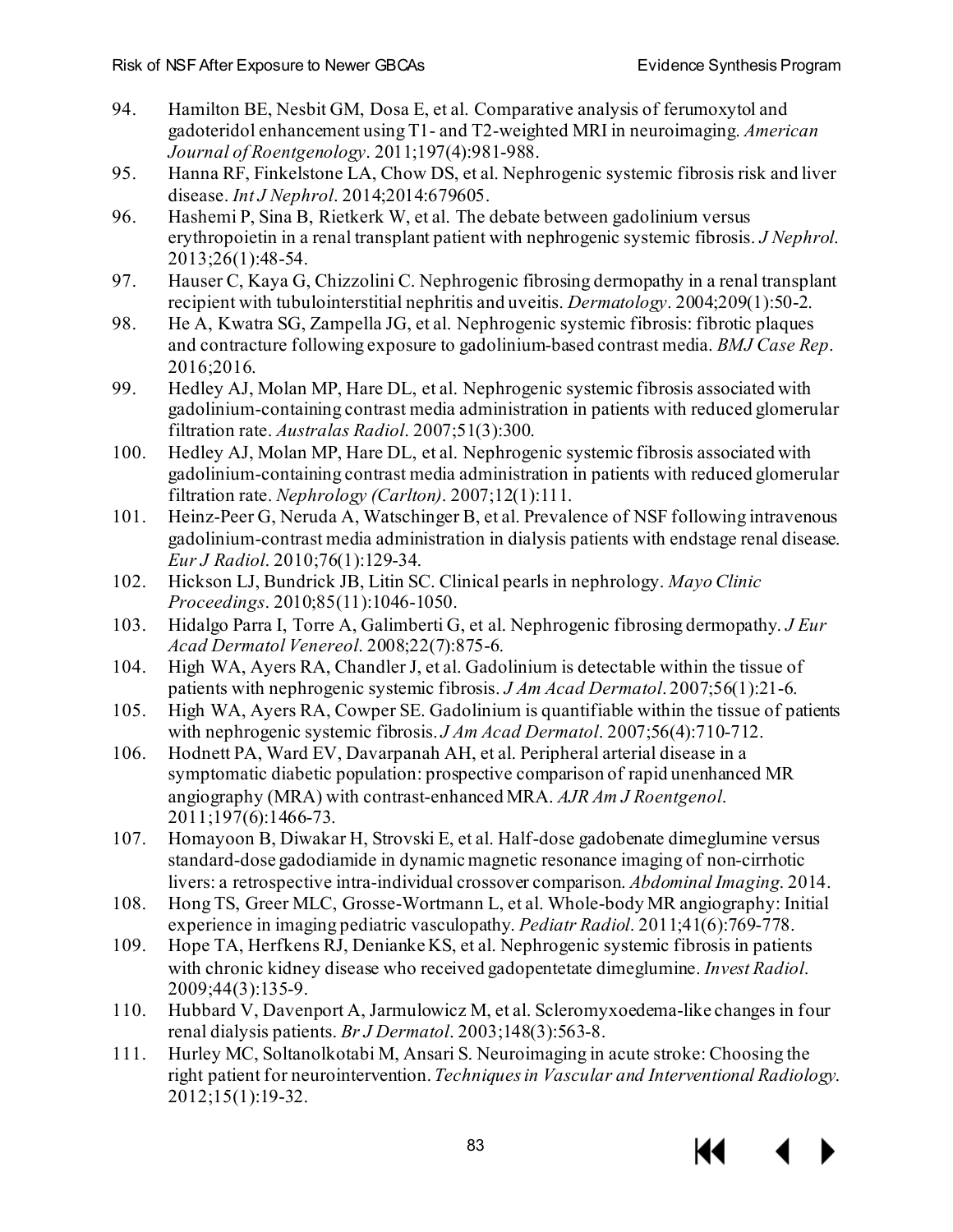- 112. Introcaso CE, Elenitsas R, Xu X, et al. Periocular papules in nephrogenic systemic fibrosis. *J Am Acad Dermatol*. 2008;59(3):536-7.
- 113. Introcaso CE, Hivnor C, Cowper S, et al. Nephrogenic fibrosing dermopathy/nephrogenic systemic fibrosis: a case series of nine patients and review of the literature. *Int J Dermatol*. 2007;46(5):447-52.
- 114. Ishiguchi T, Takahashi S. Safety of gadoterate meglumine (Gd-DOTA) as a contrast agent for magnetic resonance imaging: results of a post-marketing surveillance study in Japan. *Drugs R D*. 2010;10(3):133-45.
- 115. Jalandhara N, Arora R, Batuman V. Nephrogenic systemic fibrosis and gadoliniumcontaining radiological contrast agents: an update. *Clin Pharmacol Ther*. 2011;89(6):920- 3.
- 116. Jan F, Mahboob H, Schwartz AB. Quiz page February 2008: A hemodialysis patient with thickened skin. Nephrogenic fibrosing dermopathy. *Am J Kidney Dis*. 2008;51(2):A33-4.
- 117. Jan F, Segal JM, Dyer J, et al. Nephrogenic fibrosing dermopathy: two pediatric cases. *J Pediatr*. 2003;143(5):678-81.
- 118. Jikki PN. Nephrogenic systemic fibrosis: is gadolinium to be blamed? *J Assoc Physicians India*. 2008;56:915-6.
- 119. Kafi R, Fisher GJ, Quan T, et al. UV-A1 phototherapy improves nephrogenic fibrosing dermopathy. *Arch Dermatol*. 2004;140(11):1322-4.
- 120. Kalisz KR, Davarpanah AH, Usman AA, et al. Detection of renal dysfunction by pointof-care creatinine testing in patients undergoing peripheral MR angiography. *AJR Am J Roentgenol*. 2011;197(2):430-5.
- 121. Kanda T, Osawa M, Oba H, et al. High Signal Intensity in Dentate Nucleus on Unenhanced T1-weighted MR Images: Association with Linear versus Macrocyclic Gadolinium Chelate Administration. *Radiology*. 2015;275(3):803-9.
- 122. Kartono F, Basile A, Roshdieh B, et al. Findings of osseous sclerotic bodies: a unique sequence of cutaneous bone formation in nephrogenic systemic fibrosis. *J Cutan Pathol*. 2011;38(3):286-9.
- 123. Kaul A. Contrast-induced acute kidney injury. *Clinical Queries: Nephrology*. 2012;1(1):34-41.
- 124. Kay J, Bazari H, Avery LL, et al. A woman with renal failure and stiffness of the joints and skin - Nephrogenic systemic fibrosis, involving the skin, heart, lungs, diaphragm and psoas muscles, dura, and possibly the kidney. End-stage renal disease with nephrocalcinosis. Acute and organizing bronchopneumonia. *New England Journal of Medicine*. 2008;358(8):827-838.
- 125. Kay J, High WA. Imatinib mesylate treatment of nephrogenic systemic fibrosis. *Arthritis Rheum*. 2008;58(8):2543-8.
- 126. Kelly B, Petitt M, Sanchez R. Nephrogenic systemic fibrosis is associated with transforming growth factor β and Smad without evidence of renin-angiotensin system involvement. *J Am Acad Dermatol*. 2008;58(6):1025-1030.
- 127. Kendrick-Jones JC, Voss DM, De Zoysa JR. Nephrogenic systemic fibrosis, in patients with end-stage kidney disease on dialysis, in the greater Auckland region, from 2000- 2006. *Nephrology (Carlton)*. 2011;16(2):243-8.
- 128. Kennedy C, Magee C, Eltayeb E, et al. Nephrogenic systemic fibrosis. *Ir Med J*. 2010;103(7):208-10.

KK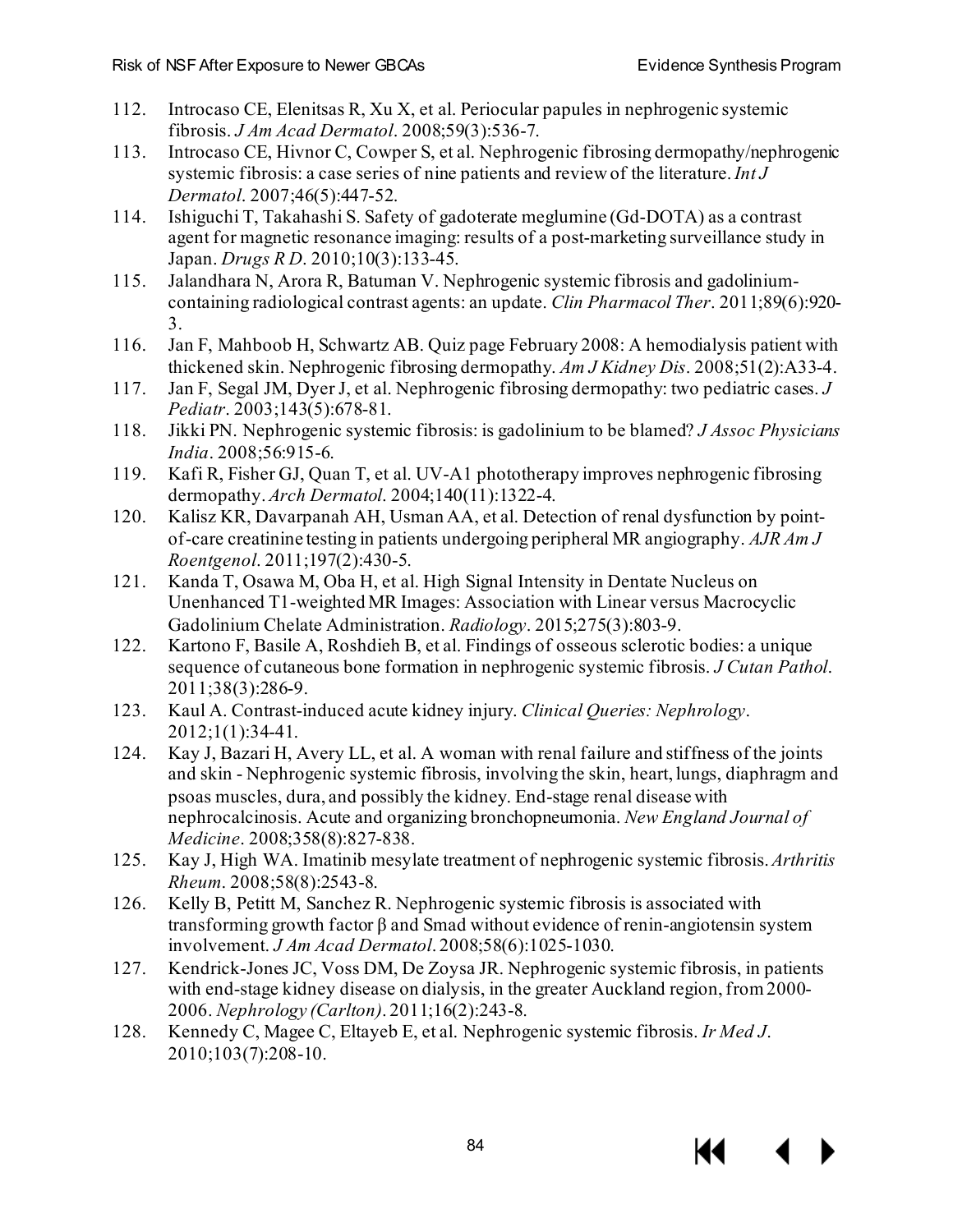- 129. Khor LK, Tan KB, Loi HY, et al. Nephrogenic systemic fibrosis in a patient with renal failure demonstrating a "reverse superscan" on bone scintigraphy. *Clin Nucl Med*. 2013;38(3):203-4.
- 130. Khurana A, Greene JF, Jr., High WA. Quantification of gadolinium in nephrogenic systemic fibrosis: re-examination of a reported cohort with analysis of clinical factors. *J Am Acad Dermatol*. 2008;59(2):218-24.
- 131. Khurram M, Skov L, Rossen K, et al. Nephrogenic systemic fibrosis: a serious iatrogenic disease of renal failure patients. *Scand J Urol Nephrol*. 2007;41(6):565-6.
- 132. Kim RH, Ma L, Hayat SQ, et al. Nephrogenic fibrosing dermopathy/nephrogenic systemic fibrosis in 2 patients with end-stage renal disease on hemodialysis. *J Clin Rheumatol*. 2006;12(3):134-6.
- 133. Kitaura K, Harima K, Inami N, et al. Prolonged dural enhancement by iodine contrast agent mimicking subdural haematoma in a patient with nephrogenic systemic fibrosis. *NDT Plus*. 2010;3(2):193-194.
- 134. Knapp BA, Sepahpanah F. Nephrogenic systemic fibrosis in a patient with spinal cord injury: a unique case presentation. *Pm r*. 2010;2(12):1141-4.
- 135. Koratala A, Bhatti V. Nephrogenic systemic fibrosis. *Clin Case Rep*. 2017;5(7):1184- 1185.
- 136. Koreishi AF, Nazarian RM, Saenz AJ, et al. Nephrogenic systemic fibrosis: a pathologic study of autopsy cases. *Arch Pathol Lab Med*. 2009;133(12):1943-8.
- 137. Kraetschmer K. Gadolinium-induced nephrogenic systemic fibrosis: communication breakdown among specialists or intuitive stroke of genius? *Intern Med J*. 2009;39(1):70- 2.
- 138. Kramer H, Runge VM, Morelli JN, et al. Magnetic resonance angiography of the carotid arteries: Comparison of unenhanced and contrast enhanced techniques. *Eur Radiol*. 2011;21(8):1667-1676.
- 139. Kreuter A, Gambichler T, Weiner SM, et al. Limited effects of UV-A1 phototherapy in 3 patients with nephrogenic systemic fibrosis. *Arch Dermatol*. 2008;144(11):1527-9.
- 140. Krishnamurthy R, Lee E. Congenital Cardiovascular Malformations: Noninvasive Imaging by MRI in Neonates. *Magn Reson Imaging Clin N Am*. 2011;19(4):813-822.
- 141. Kroshinsky D, Kay J, Nazarian RM. Case records of the Massachusetts General Hospital. Case 37-2009. A 46-year-old woman with chronic renal failure, leg swelling, and skin changes. *N Engl J Med*. 2009;361(22):2166-76.
- 142. Krous HF, Breisch E, Chadwick AE, et al. Nephrogenic systemic fibrosis with multiorgan involvement in a teenage male after lymphoma, Ewing's sarcoma, end-stage renal disease, and hemodialysis. *Pediatric and Developmental Pathology*. 2007;10(5):395-402.
- 143. Kucher C, Steere J, Elenitsas R, et al. Nephrogenic fibrosing dermopathy/nephrogenic systemic fibrosis with diaphragmatic involvement in a patient with respiratory failure. *J Am Acad Dermatol*. 2006;54(2 Suppl):S31-4.
- 144. Kunst MM, Schaefer PW. Ischemic stroke. *Radiol Clin North Am*. 2011;49(1):1-26.
- 145. Larson KN, Gagnon AL, Darling MD, et al. Nephrogenic Systemic Fibrosis Manifesting a Decade After Exposure to Gadolinium. *JAMA Dermatol*. 2015;151(10):1117-20.
- 146. Lauenstein TC, Salman K, Morreira R, et al. Nephrogenic systemic fibrosis: center case review. *J Magn Reson Imaging*. 2007;26(5):1198-203.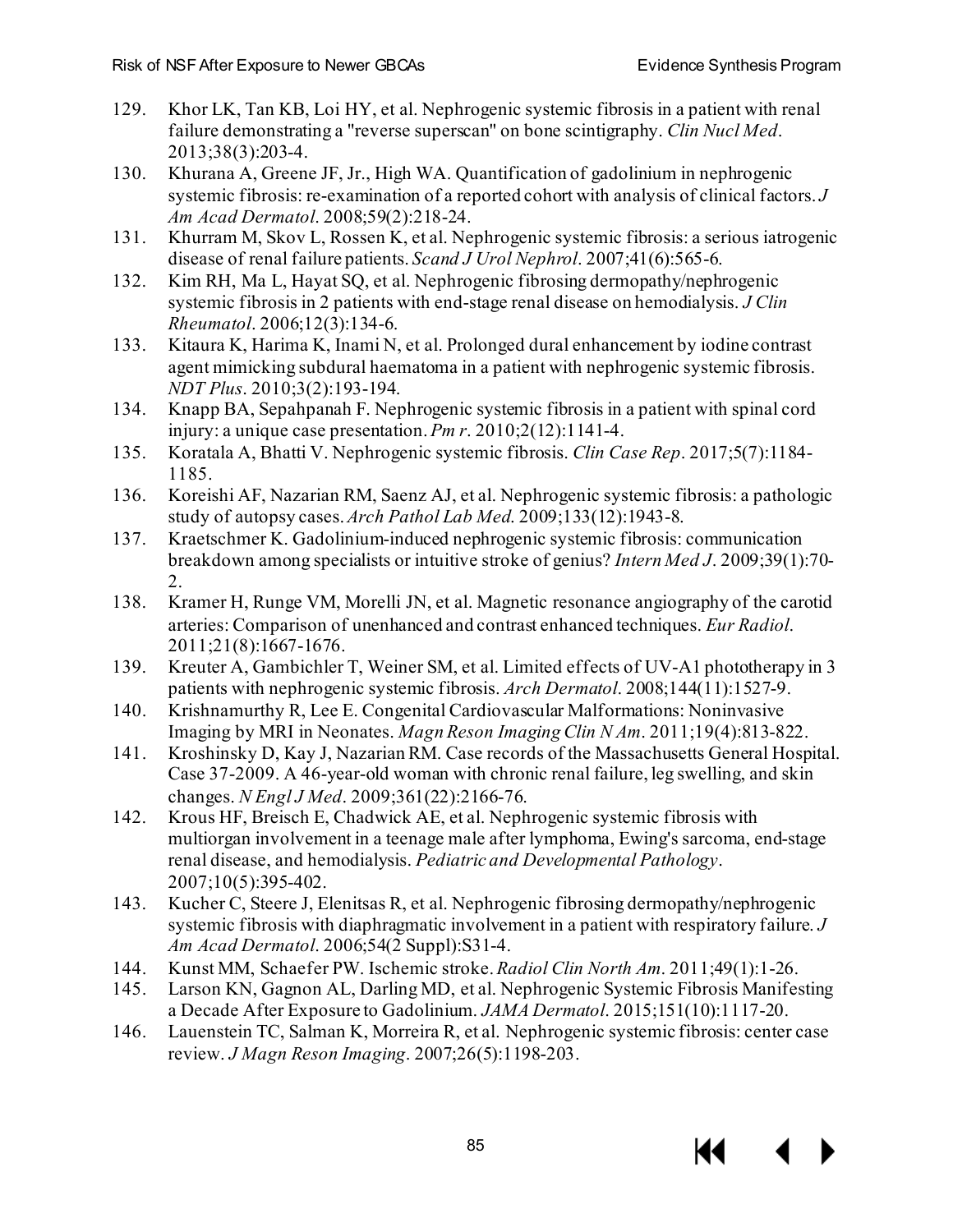- 147. Learned KO, Adappa ND, Loevner LA, et al. MR imaging evaluation of endoscopic cranial base reconstruction with pedicled nasoseptal flap following endoscopic endonasal skull base surgery. *Eur J Radiol*. 2013;82(3):544-551.
- 148. LeBoit PE. What nephrogenic fibrosing dermopathy might be. *Arch Dermatol*. 2003;139(7):928-30.
- 149. Lee CU, Wood CM, Hesley GK, et al. Large sample of nephrogenic systemic fibrosis cases from a single institution. *Arch Dermatol*. 2009;145(10):1095-102.
- 150. Lee CS, Lewin JS, Nagy P. Events that have shaped the quality movement in radiology. *Journal of the American College of Radiology*. 2012;9(6):437-439.
- 151. Leiner T, Kucharczyk W. Special issue: nephrogenic systemic fibrosis. *J Magn Reson Imaging*. 2009;30(6):1233-5.
- 152. Lemy AA, del Marmol V, Kolivras A, et al. Revisiting nephrogenic systemic fibrosis in 6 kidney transplant recipients: a single-center experience. *J Am Acad Dermatol*. 2010;63(3):389-99.
- 153. Leung N, Pittelkow MR, Lee CU, et al. Chelation of gadolinium with deferoxamine in a patient with nephrogenic systemic fibrosis. *NDT Plus*. 2009;2(4):309-11.
- 154. Levine JM, Taylor RA, Elman LB, et al. Involvement of skeletal muscle in dialysisassociated systemic fibrosis (nephrogenic fibrosing dermopathy). *Muscle Nerve*. 2004;30(5):569-77.
- 155. Lewis KG, Lester BW, Pan TD, et al. Nephrogenic fibrosing dermopathy and calciphylaxis with pseudoxanthoma elasticum-like changes. *J Cutan Pathol*. 2006;33(10):695-700.
- 156. Lim YL, Lee HY, Low SC, et al. Possible role of gadolinium in nephrogenic systemic fibrosis: report of two cases and review of the literature. *Clin Exp Dermatol*. 2007;32(4):353-8.
- 157. Lu CF, Hsiao CH, Tjiu JW. Nephrogenic systemic fibrosis developed after recovery from acute renal failure: gadolinium as a possible aetiological factor. *J Eur Acad Dermatol Venereol*. 2009;23(3):339-40.
- 158. Mackay-Wiggan JM, Cohen DJ, Hardy MA, et al. Nephrogenic fibrosing dermopathy (scleromyxedema-like illness of renal disease). *J Am Acad Dermatol*. 2003;48(1):55-60.
- 159. Marckmann P, Nielsen AH, Sloth JJ. Possibly enhanced Gd excretion in dialysate, but no major clinical benefit of 3-5 months of treatment with sodium thiosulfate in late stages of nephrogenic systemic fibrosis. *Nephrol Dial Transplant*. 2008;23(10):3280-2.
- 160. Markus JS, James AJ, Nunez-Gussman JK, et al. Nephrogenic fibrosing dermopathy. *J Am Acad Dermatol*. 2005;52(1):166-7.
- 161. Martin DR. Nephrogenic systemic fibrosis. *Pediatr Radiol*. 2008;38 Suppl 1:S125-9.
- 162. Martin DR, Kalb B, Mittal A, et al. No incidence of nephrogenic systemic fibrosis after gadobenate dimeglumine administration in patients undergoing dialysis or those with severe chronic kidney disease. *Radiology*. 2018;286(1):113-119.
- 163. Mathur K, Morris S, Deighan C, et al. Extracorporeal photopheresis improves nephrogenic fibrosing dermopathy/nephrogenic systemic fibrosis: three case reports and review of literature. *J Clin Apher*. 2008;23(4):144-50.
- 164. Matich SM. Just pediatrics: Kids, contrast media, contrast-induced nephropathy, and nephrogenic systemic fibrosis. *Journal of Radiology Nursing*. 2014;33(2):88-89.
- 165. Matsumoto Y, Mitsuhashi Y, Monma F, et al. Nephrogenic systemic fibrosis: a case report and review on Japanese patients. *J Dermatol*. 2012;39(5):449-53.

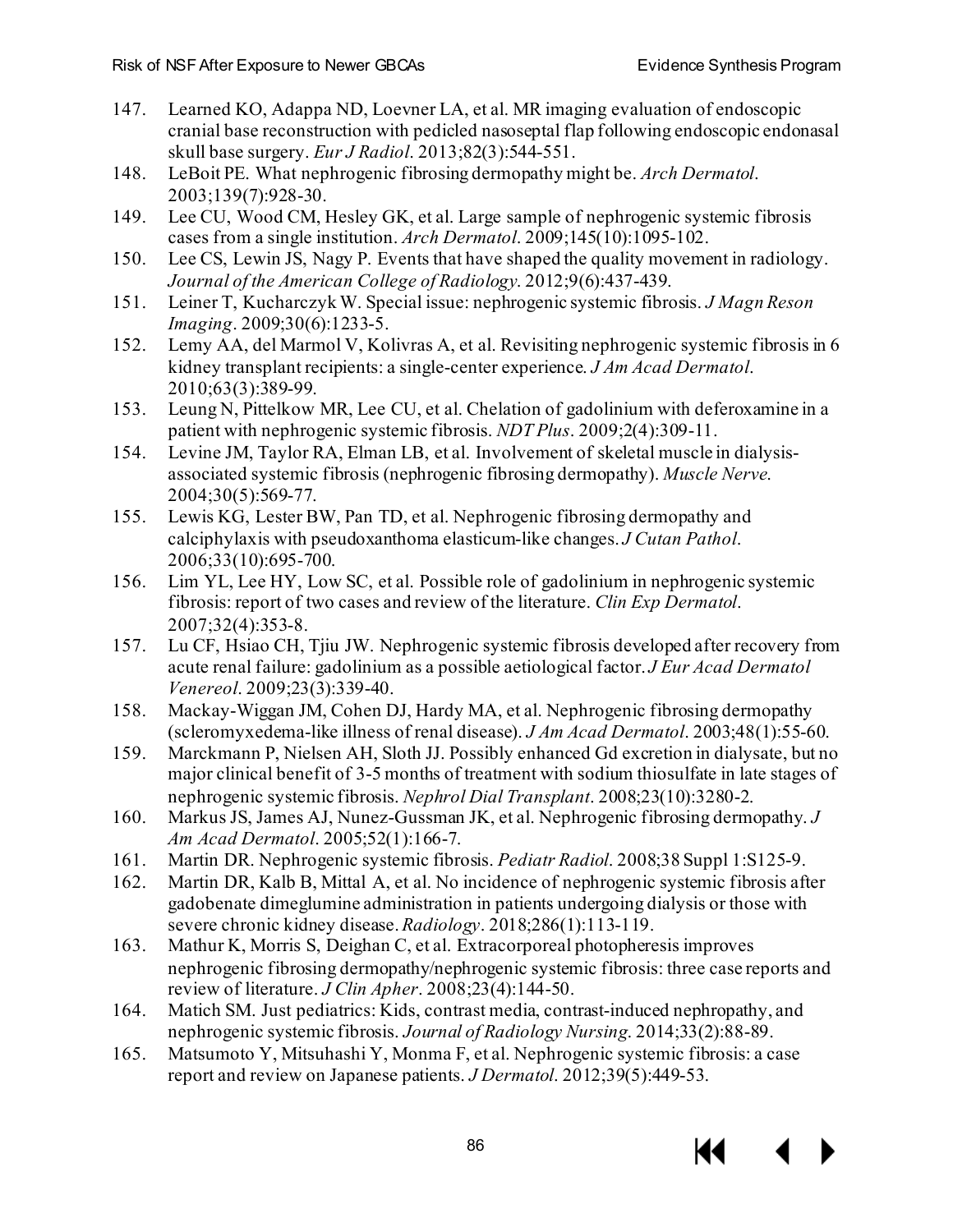- 166. Mavrogeni S, Vassilopoulos D. Is There a Place for Cardiovascular Magnetic Resonance Imaging in the Evaluation of Cardiovascular Involvement in Rheumatic Diseases? *Seminars in Arthritis and Rheumatism*. 2011;41(3):488-496.
- 167. Mazhar SM, Shiehmorteza M, Kohl CA, et al. Nephrogenic systemic fibrosis in liver disease: a systematic review. *J Magn Reson Imaging*. 2009;30(6):1313-22.
- 168. McNeill AM, Barr RJ. Scleromyxedema-like fibromucinosis in a patient undergoing hemodialysis. *Int J Dermatol*. 2002;41(6):364-7.
- 169. Mendoza FA, Artlett CM, Sandorfi N, et al. Description of 12 cases of nephrogenic fibrosing dermopathy and review of the literature. *Semin Arthritis Rheum*. 2006;35(4):238-49.
- 170. Mihai G, Simonetti OP, Thavendiranathan P. Noncontrast MRA for the Diagnosis of Vascular Diseases. *Cardiology Clinics*. 2011;29(3):341-350.
- 171. Miyamoto J, Tanikawa A, Igarashi A, et al. Detection of iron deposition in dermal fibrocytes is a useful tool for histologic diagnosis of nephrogenic systemic fibrosis. *Am J Dermatopathol*. 2011;33(3):271-6.
- 172. Mohidin B. Skin changes after a magnetic resonance imaging scan. *Bmj*. 2018;360:k77.
- 173. Morcos SK. Experimental studies investigating the pathophysiology of nephrogenic systemic fibrosis; what did we learn so far? *Eur Radiol*. 2011;21(3):496-500.
- 174. Moreno-Romero JA, Segura S, Mascaro JM, Jr., et al. Nephrogenic systemic fibrosis: a case series suggesting gadolinium as a possible aetiological factor. *Br J Dermatol*. 2007;157(4):783-7.
- 175. Moschella SL, Kay J, Mackool BT, et al. Case records of the Massachusetts General Hospital. Weekly clinicopathological exercises. Case 35-2004. A 68-year-old man with end-stage renal disease and thickening of the skin. *N Engl J Med*. 2004;351(21):2219-27.
- 176. Murata N, Gonzalez-Cuyar LF, Murata K, et al. Macrocyclic and Other Non-Group 1 Gadolinium Contrast Agents Deposit Low Levels of Gadolinium in Brain and Bone Tissue: Preliminary Results From 9 Patients With Normal Renal Function. *Invest Radiol*. 2016;51(7):447-53.
- 177. Nakai K, Takeda K, Kimura H, et al. Nephrogenic systemic fibrosis in a patient on longterm hemodialysis. *Clin Nephrol*. 2009;71(2):217-20.
- 178. Nardone B, Saddleton E, Laumann AE, et al. Pediatric nephrogenic systemic fibrosis is rarely reported: a RADAR report. *Pediatr Radiol*. 2014;44(2):173-80.
- 179. Nazarian RM, Mandal RV, Kagan A, et al. Quantitative assessment of dermal cellularity in nephrogenic systemic fibrosis: a diagnostic aid. *J Am Acad Dermatol*. 2011;64(4):741- 7.
- 180. Nguyen KL, Bandettini WP, Shanbhag S, et al. Safety and tolerability of regadenoson CMR. *European Heart Journal Cardiovascular Imaging*. 2014;15(7):753-760.
- 181. Nielsen YJW. Whole-body MR angiography in patients with peripheral arterial disease. *Danish Medical Bulletin*. 2010;57(12).
- 182. Obermoser G, Emberger M, Wieser M, et al. Nephrogenic fibrosing dermopathy in two patients with systemic lupus erythematosus. *Lupus*. 2004;13(8):609-12.
- 183. Okada S, Katagiri K, Kumazaki T, et al. Safety of gadolinium contrast agent in hemodialysis patients. *Acta Radiol*. 2001;42(3):339-41.
- 184. Ota T, Kimura J, Ishiguchi T. Safety and clinical usefulness of gadoteric acid including post-marketing surveillance. *Imaging in Medicine*. 2012;4(4):397-409.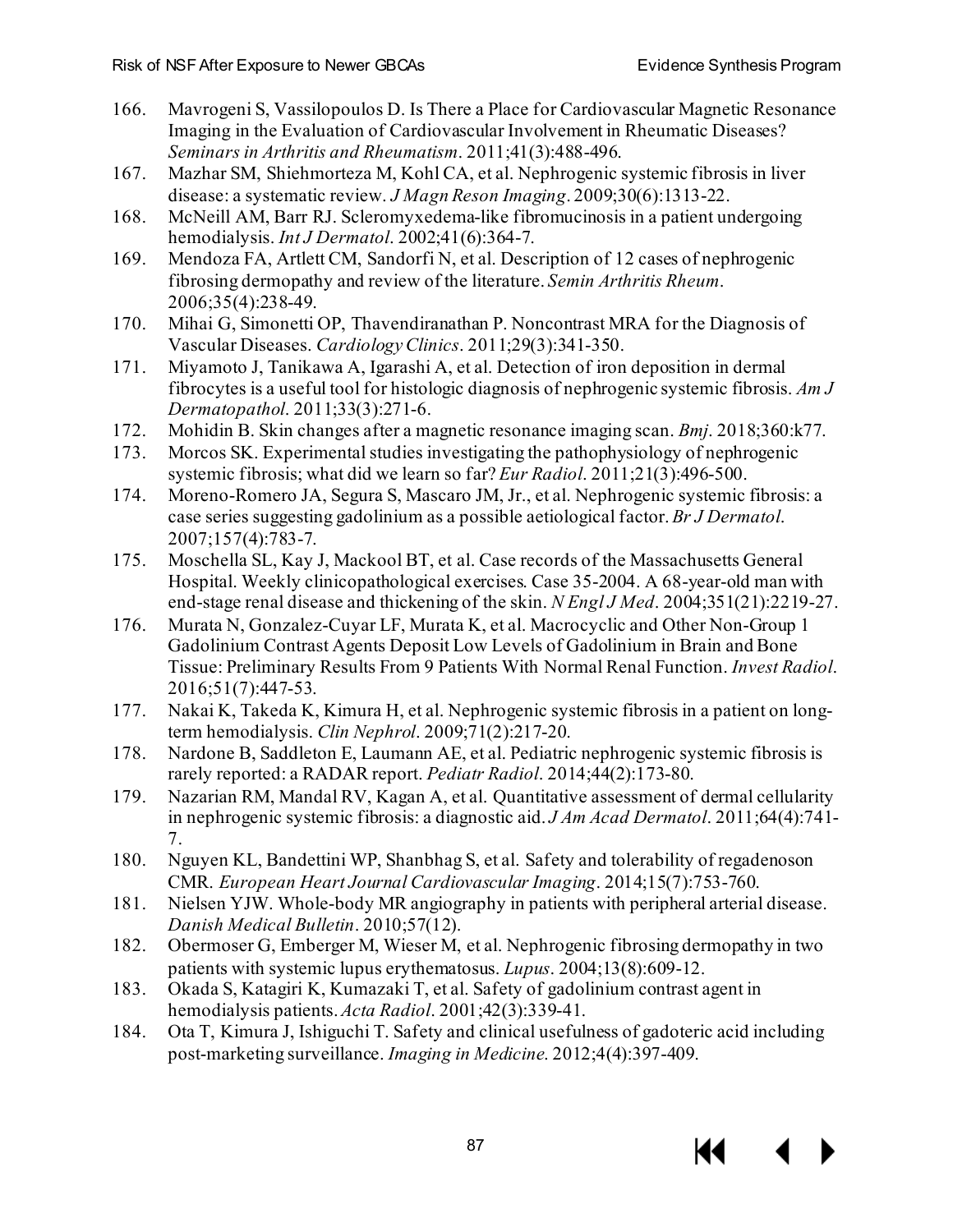- 185. Othersen JB, Maize JC, Woolson RF, et al. Nephrogenic systemic fibrosis after exposure to gadolinium in patients with renal failure. *Nephrol Dial Transplant*. 2007;22(11):3179- 85.
- 186. Pagel MD. Responsive paramagnetic chemical exchange saturation transfer MRI contrast agents. *Imaging in Medicine*. 2011;3(4):377-380.
- 187. Panda S, Bandyopadhyay D, Tarafder A. Nephrogenic fibrosing dermopathy: a series in a non-Western population. *J Am Acad Dermatol*. 2006;54(1):155-9.
- 188. Panesar M, Banerjee S, Barone GW. Clinical improvement of nephrogenic systemic fibrosis after kidney transplantation. *Clin Transplant*. 2008;22(6):803-8.
- 189. Pao VY, Chang S, Shoback DM, et al. Hypercalcemia and overexpression of CYP27B1 in a patient with nephrogenic systemic fibrosis: clinical vignette and literature review. *J Bone Miner Res*. 2009;24(6):1135-9.
- 190. Penfield JG, Reilly RF. Nephrogenic systemic fibrosis risk: is there a difference between gadolinium-based contrast agents? *Semin Dial*. 2008;21(2):129-34.
- 191. Perazella MA. Nephrogenic systemic fibrosis, kidney disease, and gadolinium: is there a link? *Clin J Am Soc Nephrol*. 2007;2(2):200-2.
- 192. Perazella MA, Ishibe S, Perazella MA, et al. Nephrogenic fibrosing dermopathy: an unusual skin condition associated with kidney disease. *Semin Dial*. 2003;16(3):276-80.
- 193. Perazella MA, Rodby RA. Nephrogenic systemic fibrosis: A devastating complication of gadolinium in patients with severe renal impairment. *Vascular Disease Management*. 2007;4(2):45-47.
- 194. Perez-Rodriguez J, Lai S, Ehst BD, et al. Nephrogenic systemic fibrosis: incidence, associations, and effect of risk factor assessment--report of 33 cases. *Radiology*. 2009;250(2):371-7.
- 195. Pieringer H, Schumacher S, Schmekal B, et al. Gadolinium-based contrast agents, erythropoietin and nephrogenic systemic fibrosis in patients with end-stage renal failure. *NDT Plus*. 2008;1(3):193-4.
- 196. Prince MR, Zhang H, Zou Z, et al. Incidence of immediate gadolinium contrast media reactions. *AJR Am J Roentgenol*. 2011;196(2):W138-43.
- 197. Pryor JG, Poggioli G, Galaria N, et al. Nephrogenic systemic fibrosis: a clinicopathologic study of six cases. *J Am Acad Dermatol*. 2007;57(1):105-11.
- 198. Radbruch A, Weberling LD, Kieslich PJ, et al. Gadolinium retention in the dentate nucleus and globus pallidus is dependent on the class of contrast agent. *Radiology*. 2015;275(3):783-91.
- 199. Ray JG, Vermeulen MJ, Bharatha A, et al. Association Between MRI Exposure During Pregnancy and Fetal and Childhood Outcomes. *Jama*. 2016;316(9):952-61.
- 200. Riccabona M, Olsen OE, Claudon M, et al. Gadolinium and Nephrogenic Systemic Fibrosis. *Pediatric Uroradiology, 2nd Edition*; 2008:515-517.
- 201. Roberts DR, Lindhorst SM, Welsh CT, et al. High Levels of Gadolinium Deposition in the Skin of a Patient With Normal Renal Function. *Invest Radiol*. 2016;51(5):280-9.
- 202. Robinson MR, Routhouska SB, Paspulati RM, et al. Alefacept therapy for nephrogenic systemic fibrosis: a case series. *J Drugs Dermatol*. 2011;10(8):922-4.
- 203. Rodby RA. Can gadolinium be given safely to a patient on dialysis? *Semin Dial*. 2011;24(4):370-1.
- 204. Ross C, De Rosa N, Marshman G, et al. Nephrogenic systemic fibrosis in a gadoliniumnaive patient: successful treatment with oral sirolimus. *Australas J Dermatol*. 2015;56(3):e59-62.



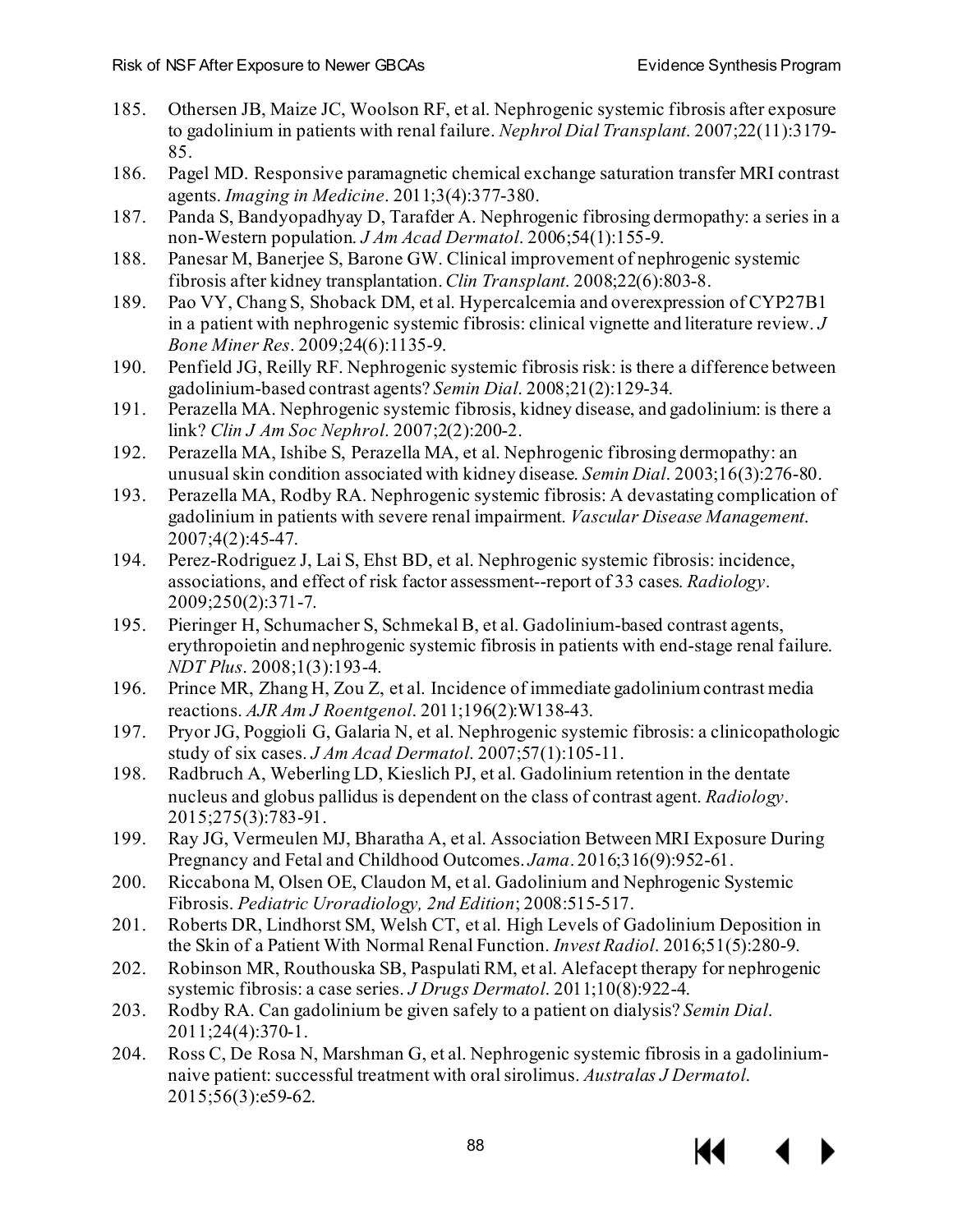- 205. Ruiz-Genao DP, Pascual-Lopez MP, Fraga S, et al. Osseous metaplasia in the setting of nephrogenic fibrosing dermopathy. *J Cutan Pathol*. 2005;32(2):172-5.
- 206. Rydahl C, Thomsen HS, Marckmann P. High prevalence of nephrogenic systemic fibrosis in chronic renal failure patients exposed to gadodiamide, a gadoliniumcontaining magnetic resonance contrast agent. *Invest Radiol*. 2008;43(2):141-4.
- 207. Saenz A, Mandal R, Kradin R, et al. Nephrogenic fibrosing dermopathy with involvement of the dura mater. *Virchows Arch*. 2006;449(3):389-91.
- 208. Sambol EB, Van der Meer JG, Graham A, et al. The use of gadolinium for arterial interventions. *Ann Vasc Surg*. 2011;25(3):366-76.
- 209. Sanchez-Ross M, Snyder R, Colome-Grimmer MI, et al. Nephrogenic fibrosing dermopathy in a patient with systemic lupus erythematosus and acute lupus nephritis. *Pediatr Dermatol*. 2007;24(5):E36-9.
- 210. Sanyal S, Marckmann P, Scherer S, et al. Multiorgan gadolinium (Gd) deposition and fibrosis in a patient with nephrogenic systemic fibrosis--an autopsy-based review. *Nephrol Dial Transplant*. 2011;26(11):3616-26.
- 211. Saussereau E, Lacroix C, Cattaneo A, et al. Hair and fingernail gadolinium ICP-MS contents in an overdose case associated with nephrogenic systemic fibrosis. *Forensic Sci Int*. 2008;176(1):54-7.
- 212. Schieren G, Wirtz N, Altmeyer P, et al. Nephrogenic systemic fibrosis--a rapidly progressive disabling disease with limited therapeutic options. *J Am Acad Dermatol*. 2009;61(5):868-74.
- 213. Schietinger BJ, Brammer GM, Wang H, et al. Patterns of late gadolinium enhancement in chronic hemodialysis patients. *JACC Cardiovasc Imaging*. 2008;1(4):450-6.
- 214. Schleichert RA, Seliger SL, Zhan M, et al. Nephrogenic systemic fibrosis and diabetes mellitus. *Arch Dermatol*. 2012;148(2):255-7.
- 215. Schmiedl S, Wesselmann U, Lehmann P, et al. Different time courses of nephrogenic systemic fibrosis: Is there a role for pharmacokinetic aspects in explaining a new clinical entity? *Int J Clin Pharmacol Ther*. 2009;47(11):695-700.
- 216. Schmook T, Budde K, Ulrich C, et al. Successful treatment of nephrogenic fibrosing dermopathy in a kidney transplant recipient with photodynamic therapy. *Nephrol Dial Transplant*. 2005;20(1):220-2.
- 217. Schneider G, Ballarati C, Grazioli L, et al. Gadobenate dimeglumine-enhanced MR angiography: Diagnostic performance of four doses for detection and grading of carotid, renal, and aorto-iliac stenoses compared to digital subtraction angiography. *Journal of Magnetic Resonance Imaging*. 2007;26(4):1020-1032.
- 218. Schroeder JA, Weingart C, Coras B, et al. Ultrastructural evidence of dermal gadolinium deposits in a patient with nephrogenic systemic fibrosis and end-stage renal disease. *Clin J Am Soc Nephrol*. 2008;3(4):968-75.
- 219. Sego S. Nephrogenic fibrosing dermopathy: a case study. *Nephrol Nurs J*. 2008;35(1):67- 8.
- 220. Semelka RC, Ramalho J, Vakharia A, et al. Gadolinium deposition disease: Initial description of a disease that has been around for a while. *Magn Reson Imaging*. 2016;34(10):1383-1390.
- 221. Shabana WM, Cohan RH, Ellis JH, et al. Nephrogenic systemic fibrosis: a report of 29 cases. *AJR Am J Roentgenol*. 2008;190(3):736-41.
- 222. Shah AH, Olivero JJ. Gadolinium-Induced Nephrogenic Systemic Fibrosis. *Methodist Debakey Cardiovasc J*. 2017;13(3):172-173.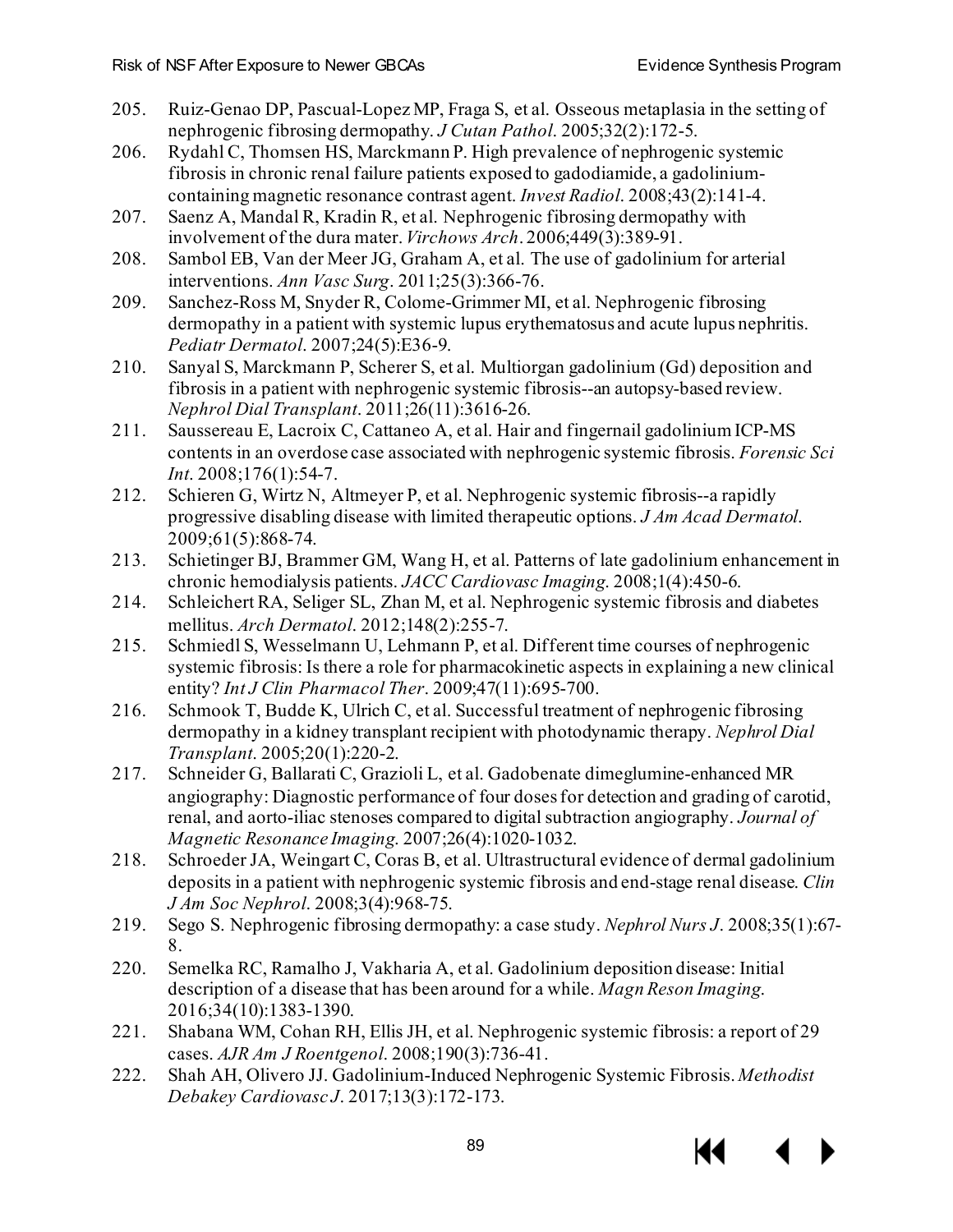- 223. Sharfuddin A. Imaging evaluation of kidney transplant recipients. *Semin Nephrol*. 2011;31(3):259-271.
- 224. Sharma J, Mongia A, Schoenaman M, et al. Nephrogenic fibrosing dermatopathy, cardiac calcification and pulmonary hypertension in an adolescent on chronic hemodialysis. *Indian J Nephrol*. 2008;18(2):70-3.
- 225. Shimoji K, Aoki S, Nakanishi A, et al. Distribution of estimated glomerular filtration rate (eGFR) values in patients receiving contrast-enhanced magnetic resonance imaging. *Jpn J Radiol*. 2012;30(2):116-9.
- 226. Singh M, Davenport A, Clatworthy I, et al. A follow-up of four cases of nephrogenic systemic fibrosis: is gadolinium the specific trigger? *Br J Dermatol*. 2008;158(6):1358- 62.
- 227. So K, Macquillan GC, Adams LA, et al. Malignant fibrous histiocytoma complicating nephrogenic systemic fibrosis post liver transplantation. *Intern Med J*. 2009;39(9):613-7.
- 228. Solomon GJ, Wu E, Rosen PP. Nephrogenic systemic fibrosis mimicking inflammatory breast carcinoma. *Arch Pathol Lab Med*. 2007;131(1):145-8.
- 229. Soulez G, Pasowicz M, Benea G, et al. Renal artery stenosis evaluation: Diagnostic performance of gadobenate dimeglumine-enhanced MR angiography - Comparison with DSA. *Radiology*. 2008;247(1):273-285.
- 230. Steen H, Giannitsis E, Sommerer C, et al. Acute phase reaction to gadolinium-DTPA in dialysis patients. *Nephrol Dial Transplant*. 2009;24(4):1274-7.
- 231. Streams BN, Liu V, Liegeois N, et al. Clinical and pathologic features of nephrogenic fibrosing dermopathy: a report of two cases. *J Am Acad Dermatol*. 2003;48(1):42-7.
- 232. Su HS, Nazarian RM, Scott JA. Case report. Appearance of nephrogenic fibrosing dermopathy on a bone scan. *Br J Radiol*. 2009;82(974):e35-6.
- 233. Su HS, Nazarian RM, Scott JA. Appearance of nephrogenic fibrosing dermopathy on a bone scan. *British Journal of Radiology*. 2009;82(974):e35-e36.
- 234. Swaminathan S, High WA, Ranville J, et al. Cardiac and vascular metal deposition with high mortality in nephrogenic systemic fibrosis. *Kidney Int*. 2008;73(12):1413-8.
- 235. Tan AW, Tan SH, Lian TY, et al. A case of nephrogenic fibrosing dermopathy. *Ann Acad Med Singapore*. 2004;33(4):527-9.
- 236. Tanaka A, Masumoto T, Yamada H, et al. A Japanese, Multicenter, Open-label, Phase 3 Study to Investigate the Safety and Efficacy of Gadobutrol for Contrast-enhanced MR Imaging of the Central Nervous System. *Magn Reson Med Sci*. 2016;15(2):227-36.
- 237. Thakral C, Abraham JL. Gadolinium-induced nephrogenic systemic fibrosis is associated with insoluble Gd deposits in tissues: in vivo transmetallation confirmed by microanalysis. *J Cutan Pathol*. 2009;36(12):1244-54.
- 238. Thakral C, Alhariri J, Abraham JL. Long-term retention of gadolinium in tissues from nephrogenic systemic fibrosis patient after multiple gadolinium-enhanced MRI scans: case report and implications. *Contrast Media Mol Imaging*. 2007;2(4):199-205.
- 239. Thomsen HS. Nephrogenic systemic fibrosis: A serious late adverse reaction to gadodiamide. *Eur Radiol*. 2006;16(12):2619-21.
- 240. Thomsen HS, Marckmann P. Extracellular Gd-CA: differences in prevalence of NSF. *Eur J Radiol*. 2008;66(2):180-3.
- 241. Thomsen HS, Morcos SK. A european view-point on NSF. *Current Rheumatology Reviews*. 2010;6(3):184-188.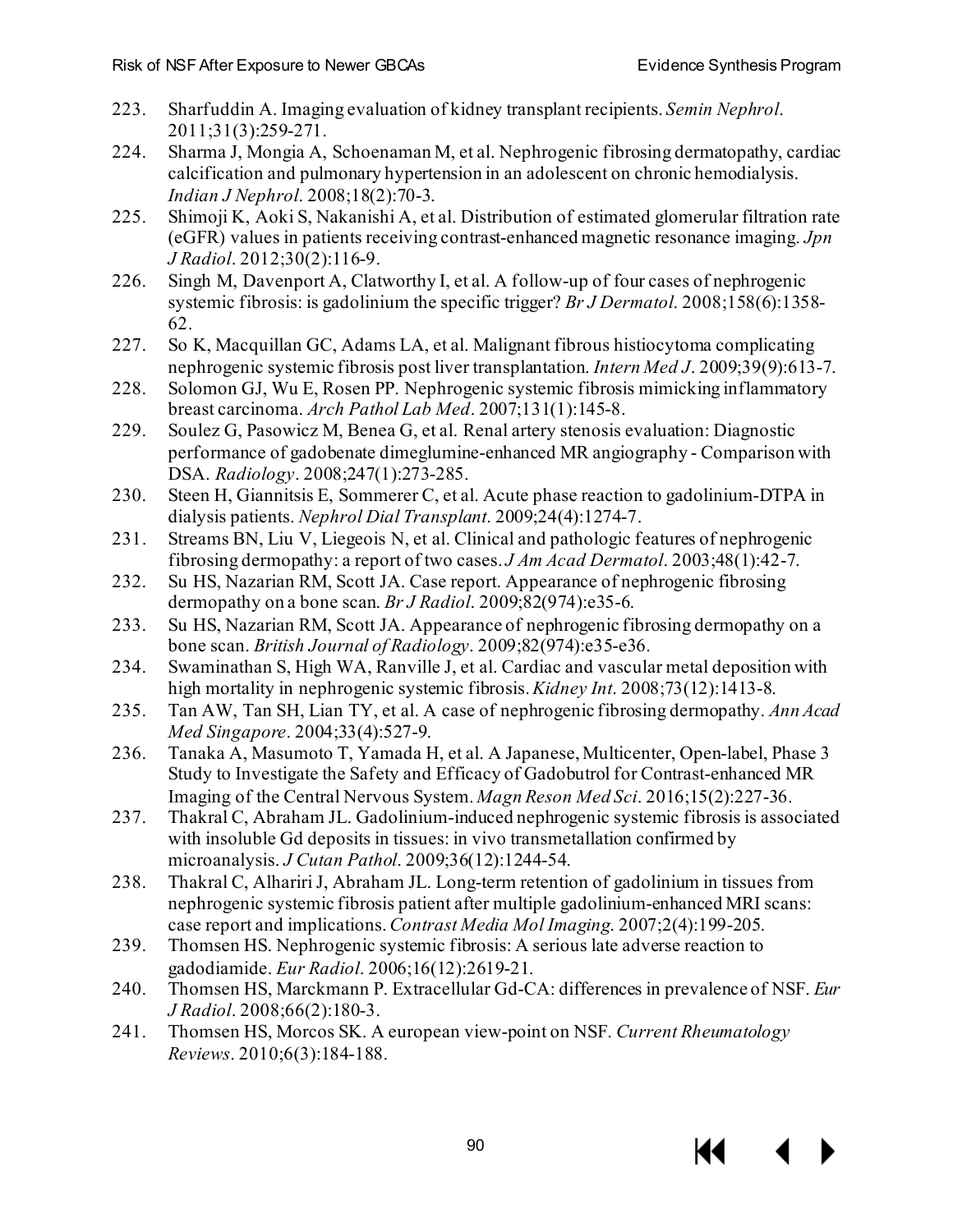- 242. Thomsen HS, Morcos SK, Dawson P. Is there a causal relation between the administration of gadolinium based contrast media and the development of nephrogenic systemic fibrosis (NSF)? *Clin Radiol*. 2006;61(11):905-6.
- 243. Thomson LK, Thomson PC, Kingsmore DB, et al. Diagnosing nephrogenic systemic fibrosis in the post-FDA restriction era. *J Magn Reson Imaging*. 2015;41(5):1268-71.
- 244. Thurnher S, Miller S, Schneider G, et al. Diagnostic performance of gadobenate dimeglumine-enhanced MR angiography of the iliofemoral and calf arteries: A largescale multicenter trial. *American Journal of Roentgenology*. 2007;189(5):1223-1237.
- 245. Ting WW, Stone MS, Madison KC, et al. Nephrogenic fibrosing dermopathy with systemic involvement. *Arch Dermatol*. 2003;139(7):903-6.
- 246. Todd DJ, Kagan A, Chibnik LB, et al. Cutaneous changes of nephrogenic systemic fibrosis: predictor of early mortality and association with gadolinium exposure. *Arthritis Rheum*. 2007;56(10):3433-41.
- 247. Tsai CW, Chao CC, Wu VC, et al. Nephrogenic fibrosing dermopathy in a peritoneal dialysis patient. *Kidney Int*. 2007;72(10):1294.
- 248. Tsushima Y, Takahashi-Taketomi A, Endo K. Nephrogenic systemic fibrosis in Japan: advisability of keeping the administered dose as low as possible. *Radiology*. 2008;247(3):915-6.
- 249. Ustuner P, Kose OK, Gulec AT, et al. A moderate response to plasmapheresis in nephrogenic systemic fibrosis. *Clin Pract*. 2011;1(4):e124.
- 250. Valsangiacomo Buechel ER, Fogel MA. Congenital Cardiac Defects and MR-Guided Planning of Surgery. *Magn Reson Imaging Clin N Am*. 2011;19(4):823-840.
- 251. Voth M, Rosenberg M, Breuer J. Safety of gadobutrol, a new generation of contrast agents: experience from clinical trials and postmarketing surveillance. *Invest Radiol*. 2011;46(11):663-71.
- 252. Wahba IM, Simpson EL, White K. Gadolinium is not the only trigger for nephrogenic systemic fibrosis: insights from two cases and review of the recent literature. *Am J Transplant*. 2007;7(10):2425-32.
- 253. Wang Y, Alkasab TK, Narin O, et al. Incidence of nephrogenic systemic fibrosis after adoption of restrictive gadolinium-based contrast agent guidelines. *Radiology*. 2011;260(1):105-11.
- 254. Weigle JP, Broome DR. Nephrogenic systemic fibrosis: chronic imaging findings and review of the medical literature. *Skeletal Radiol*. 2008;37(5):457-64.
- 255. Weiss AS, Lucia MS, Teitelbaum I. A case of nephrogenic fibrosing dermopathy/nephrogenic systemic fibrosis. *Nat Clin Pract Nephrol*. 2007;3(2):111-5.
- 256. Weller A, Barber JL, Olsen OE. Gadolinium and nephrogenic systemic fibrosis: an update. *Pediatr Nephrol*. 2014;29(10):1927-37.
- 257. Wertman R, Altun E, Martin DR, et al. Risk of nephrogenic systemic fibrosis: evaluation of gadolinium chelate contrast agents at four American universities. *Radiology*. 2008;248(3):799-806.
- 258. Wiginton CD, Kelly B, Oto A, et al. Gadolinium-based contrast exposure, nephrogenic systemic fibrosis, and gadolinium detection in tissue. *AJR Am J Roentgenol*. 2008;190(4):1060-8.
- 259. Wilford C, Fine JD, Boyd AS, et al. Nephrogenic systemic fibrosis: report of an additional case with granulomatous inflammation. *Am J Dermatopathol*. 2010;32(1):71- 5.



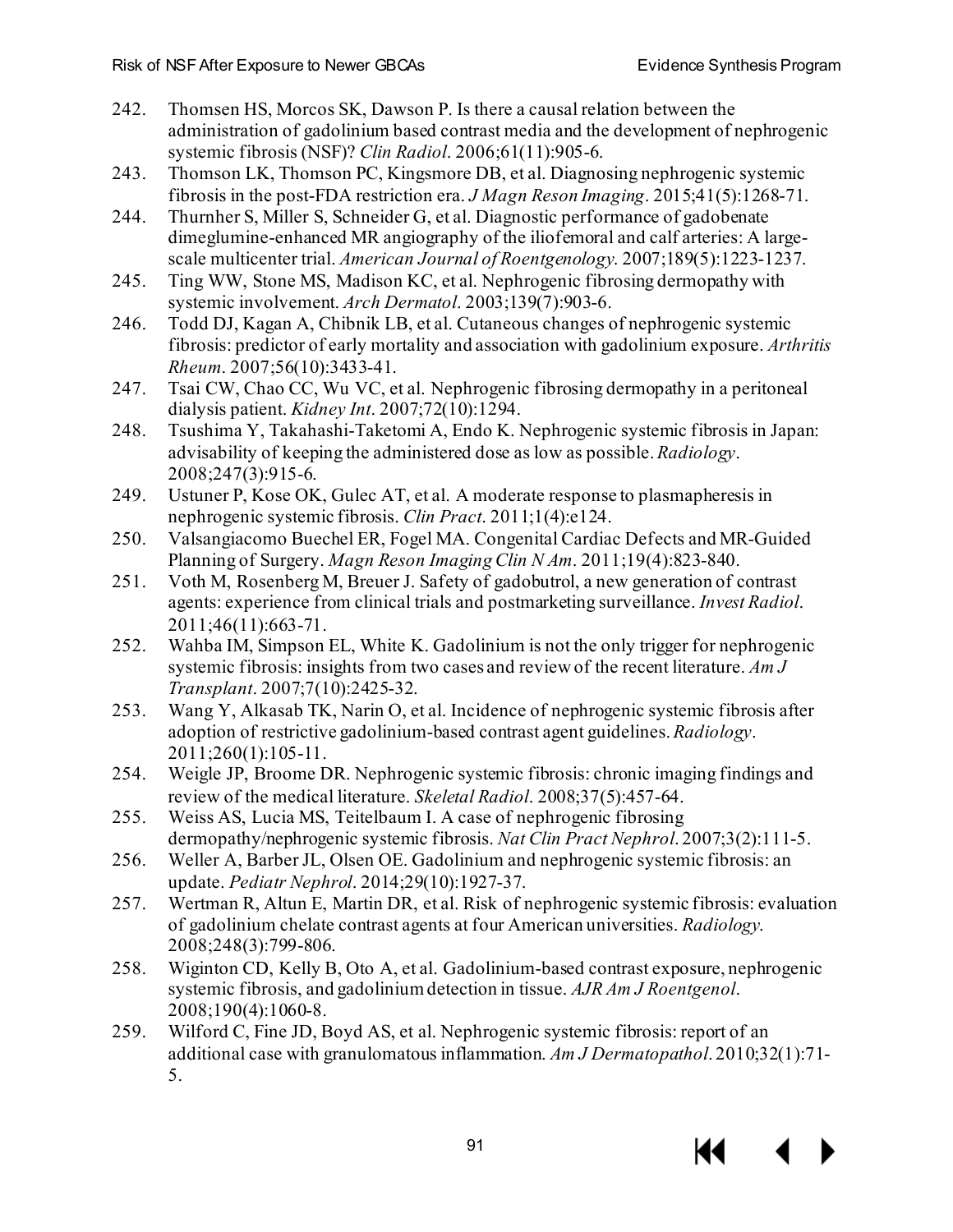- 260. Wilson J, Gleghorn K, Seigel Q, et al. Nephrogenic systemic fibrosis: A 15-year retrospective study at a single tertiary care center. *J Am Acad Dermatol*. 2017;77(2):235- 240.
- 261. Winship B, Ramakrishnan S, Evans J, et al. A single-center analysis of abdominal imaging in the evaluation of kidney transplant recipients. *Clin Transplant*. 2013;27(5):701-9.
- 262. Woodard PK, Chenevert TL, Sostman HD, et al. Signal quality of single dose gadobenate dimeglumine pulmonary MRA examinations exceeds quality of MRA performed with double dose gadopentetate dimeglumine. *Int J Cardiovasc Imaging*. 2012;28(2):295-301.
- 263. Yerram P, Saab G, Karuparthi PR, et al. Nephrogenic systemic fibrosis: a mysterious disease in patients with renal failure--role of gadolinium-based contrast media in causation and the beneficial effect of intravenous sodium thiosulfate. *Clin J Am Soc Nephrol*. 2007;2(2):258-63.
- 264. Yoldez H, Ahlem B, Abderrahim E, et al. Nephrogenic fibrosing dermatosis: From clinic to microscopy. *Nephrologie et Therapeutique*. 2018;14(1):47-49.
- 265. Zelasko S, Hollingshead M, Castillo M, et al. CT and MR imaging of progressive dural involvement by nephrogenic systemic fibrosis. *AJNR Am J Neuroradiol*. 2008;29(10):1880-2.
- 266. Zhang B, Liang L, Chen W, et al. An Updated Study to Determine Association between Gadolinium-Based Contrast Agents and Nephrogenic Systemic Fibrosis. *PLoS One*. 2015;10(6):e0129720.
- 267. Zhang R, Rose WN. Photopheresis Provides Significant Long-Lasting Benefit in Nephrogenic Systemic Fibrosis. *Case Rep Dermatol Med*. 2017;2017:3240287.
- 268. Zou Z, Ma L. Nephrogenic systemic fibrosis: review of 408 biopsy-confirmed cases. *Indian J Dermatol*. 2011;56(1):65-73.

К€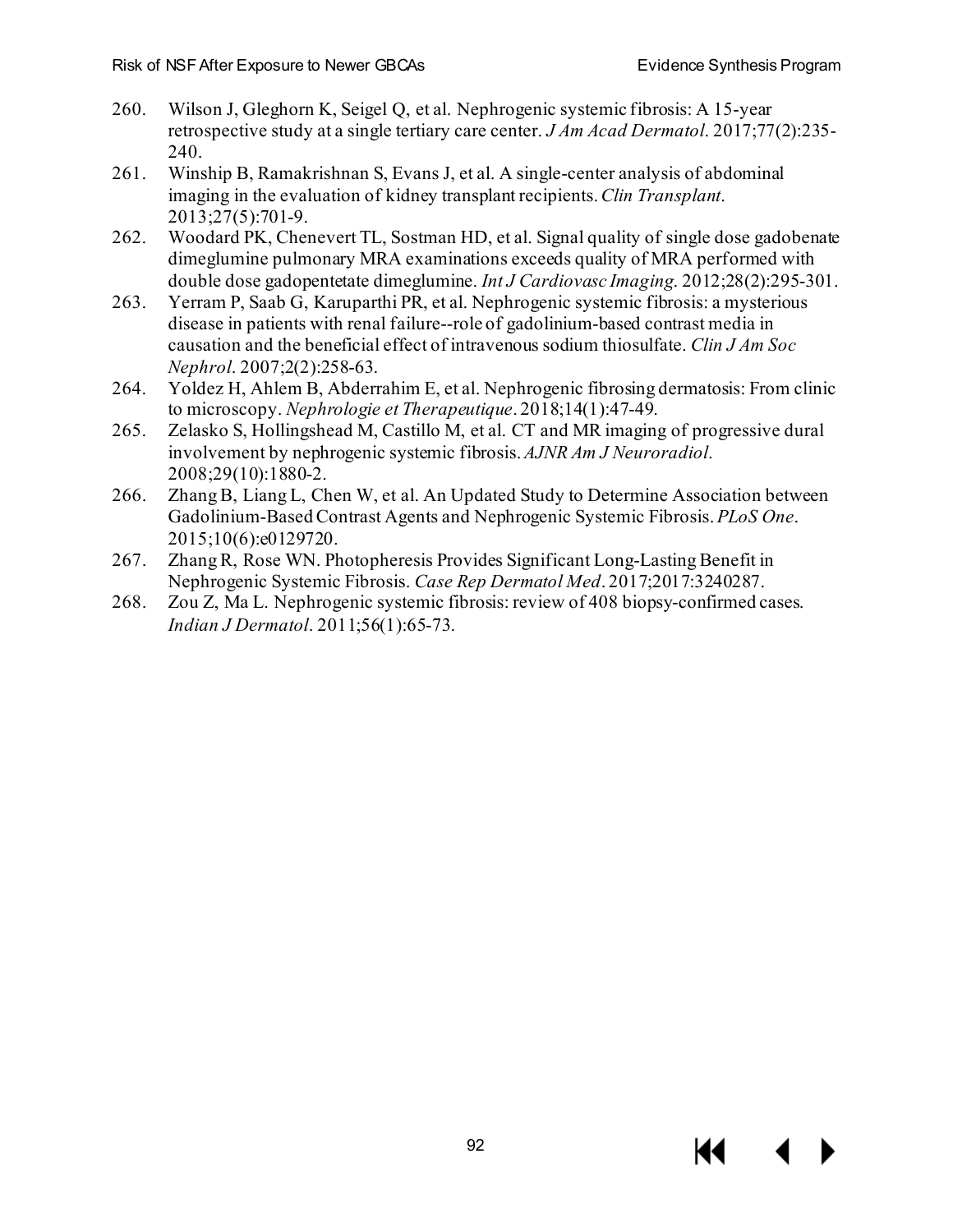# **APPENDIX E. RISK OF BIAS ASSESSMENT TOOL**

## **Risk of Bias Assessment Tool Citation**

For documentation and tools for assessing risk of bias (ROB), refer to Evidence Partners' Methodological Resources a[t https://www.evidencepartners.com/resources/methodological](https://www.evidencepartners.com/resources/methodological-resources/)[resources/.](https://www.evidencepartners.com/resources/methodological-resources/)

## **ROB IN CASE CONTROL STUDIES**

1.Can we be confident in the assessment of exposure?

О Definitely yes (low risk of bias)

- 0 Probably yes
- 0 Probably no

#### $\odot$ Definitely no (high risk of bias)

What is your justification for the response above?

**Examples of low risk of bias:** Evidence of **gadolinium** exposure comes from previously created records **(e.g. electronic medical records)** and data abstractors are unaware of the study hypothesis

**Examples of higher risk of bias:** Evidence of **gadolinium** exposure is acquired by patient interview, but interviewers are blinded to patient status and memory of exposure unlikely to be influenced by occurrence of the outcome

**Examples of high risk of bias:** Evidence of **gadolinium** exposure is acquired by patient interview, data collectors are not blinded to patient status or the study hypothesis. Memory of exposure is likely to be influenced by the occurrence of the outcome.

3.Can we be confident that cases had developed the outcome of interest and controls had not?

- Ю Definitely yes (low risk of bias)
- О Probably yes
- О Probably no
- 0 Definitely no (high risk of bias)

What is your justification for the response above?

**Examples of low risk of bias:** Cases and controls undergo valid and reliable diagnostic procedures **(e.g. use of Girardi 2011 scoring criteria and/or skin biopsy)**. Surveillance for the outcome of interest clearly unrelated to the exposure of interest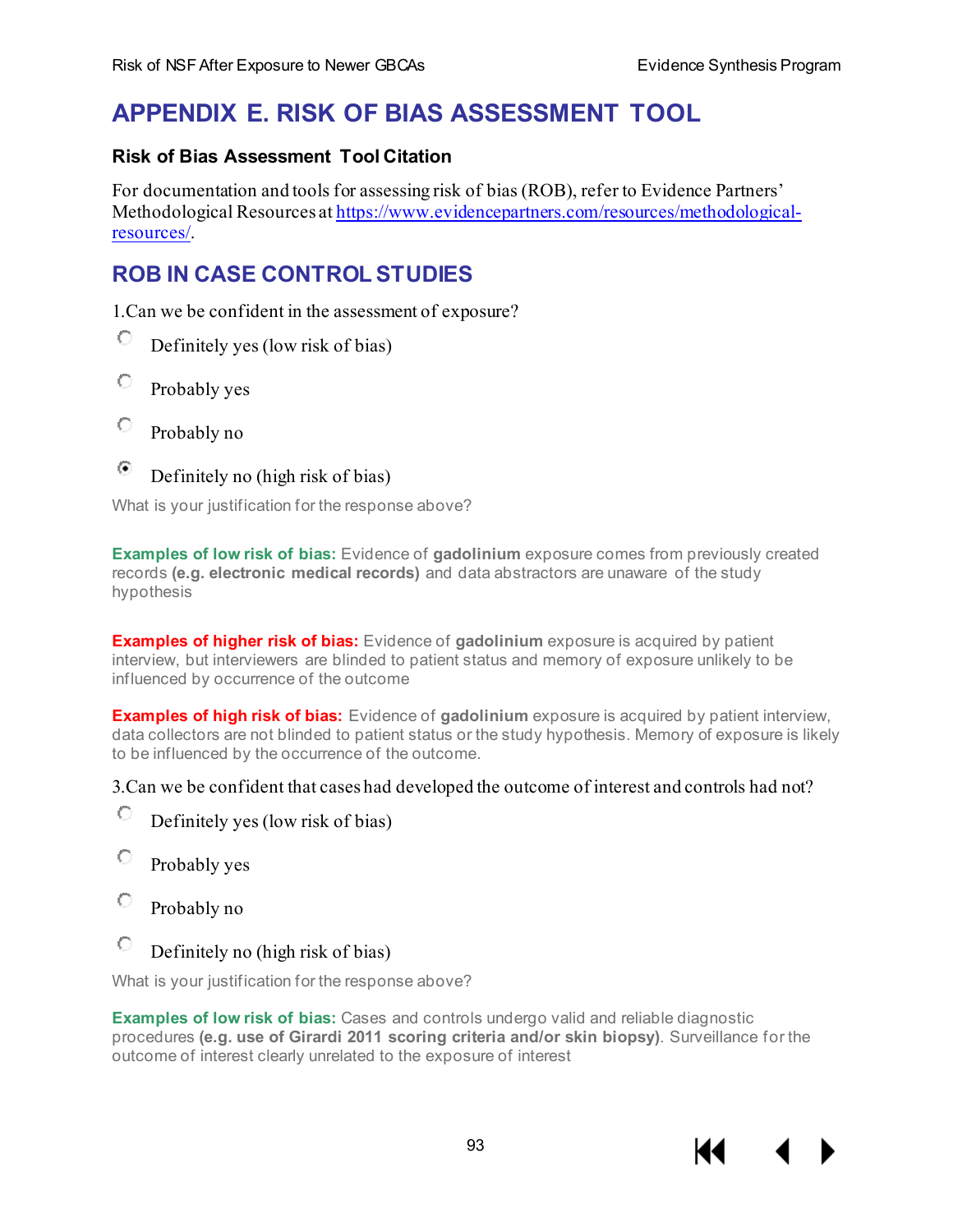#### Risk of NSF After Exposure to Newer GBCAs **Exposure Exposure Exposure CEAS** Evidence Synthesis Program

**Examples of higher risk of bias:** The outcome of interest is acquired by subjective methods (e.g. patient interview); however, reasonable steps are taken to independently validate results (e.g. independent validation by >1 person). Surveillance for the outcome of interest possibly related to the exposure of interest **(e.g. monitoring dialysis patients who have undergone gadoliniumenhanced MRI)**

**Examples of high risk of bias:** No description, cases are established with diagnostic procedures associated with high rates of false positive results, or controls are established with diagnostic procedures associated with high rates of false negative results. Surveillance for the outcome of interest clearly related to the exposure of interest **(e.g. no use of standardized diagnostic criteria and/or no skin biopsy)**

5. selected? Were the cases (those who were exposed and developed the outcome of interest) properly

- 0. Definitely yes (low risk of bias)
- $\circ$ Probably yes
- О Probably no
- О Definitely no (high risk of bias)

What is your justification for the response above?

**Examples of low risk of bias:** All eligible cases are enrolled in a defined catchment area over a defined period of time during which diagnostic procedures would be unlikely to have changed, or a random sample of those cases

**Examples of higher risk of bias:** All eligible cases in a defined catchment area over a defined period of time **(e.g. before and after first case of NSF defined ~2006)** during which diagnostic procedures would be likely to have changed, or a random sample of those cases

#### **Examples of high risk of bias:** Not reported

7. properly selected? Were the controls (those who were exposed and did not develop the outcome of interest)

- О Definitely yes (low risk of bias)
- О Mostly yes
- О Mostly no

#### $\circ$ Definitely no (high risk of bias)

What is your justification for the response above?

**Examples of low risk of bias:** Controls clearly selected from the same underlying population as the cases and equally at risk of exposure to **gadolinium**

**Examples of higher risk of bias:** Differences in sampling frame of cases and controls that may be related to the exposure of interest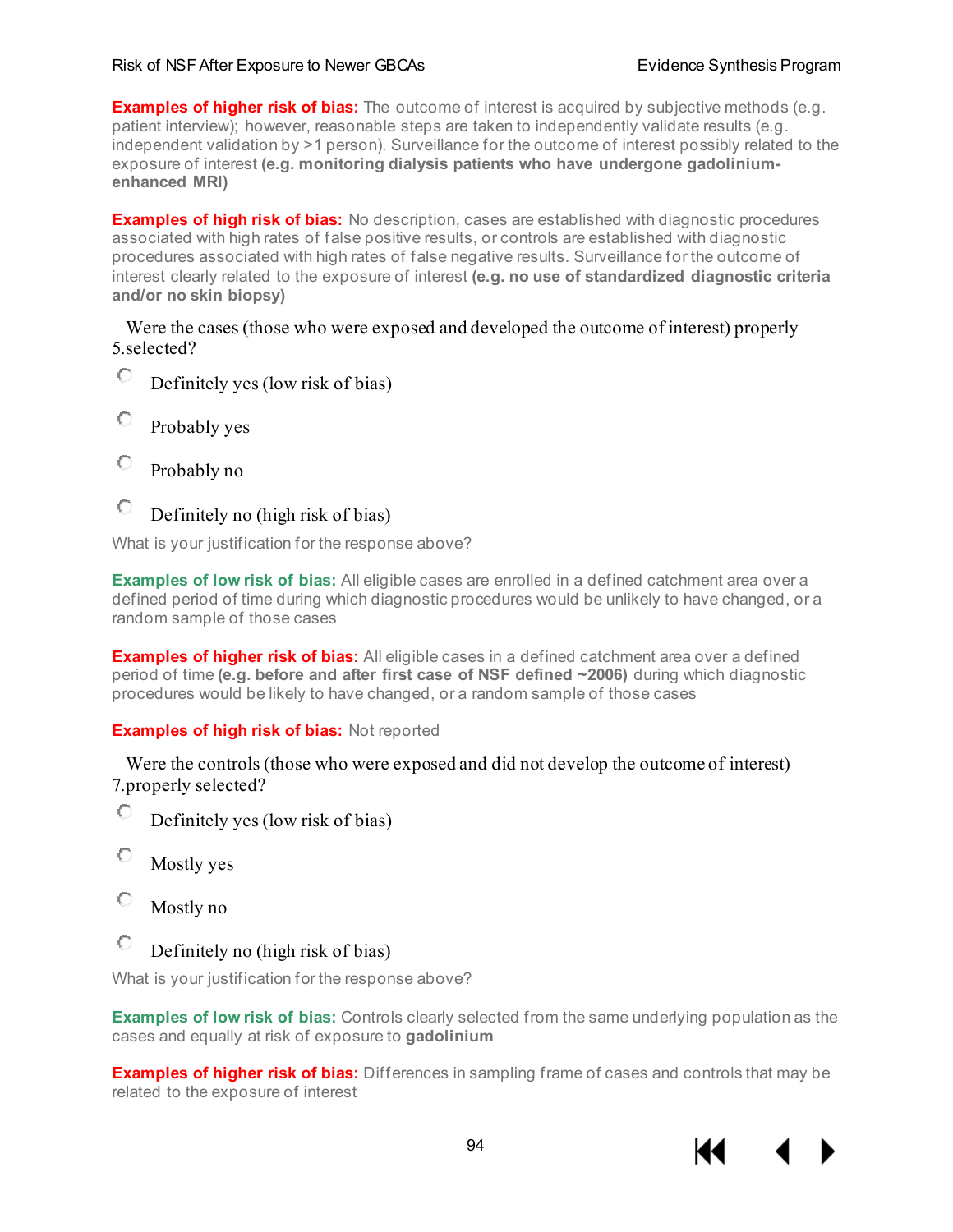**Examples of high risk of bias:** Difference in sampling frame of cases and controls clearly related to the exposure of interest

9. adjustment carried out for those variables? Were cases and controls matched according to important prognostic variables or was statistical

- О Definitely yes (low risk of bias)
- О Probably yes
- О Probably no
- О Definitely no (high risk of bias)

What is your justification for the response above?

**Examples of low risk of bias:** comprehensive matching or adjustment for all plausible prognostic variables **(e.g. stage CKD/GFR, risk factors for CKD)**

**Examples of higher risk of bias:** matching or adjustment for most plausible prognostic variables **(e.g. stage CKD/GFR, risk factors for CKD)**

**Examples of high risk of bias:** matching or adjustment for a minority of plausible prognostic variables **(e.g. stage CKD/GFR, risk factors for CKD)**, or no matching or adjustment at all. Statements of no differences between groups or that differences were not statistically significant are not sufficient for establishing comparability

## 11.Assessment of Bias (Automatically Generated)

- О Low risk of bias for all key domains.
- $\left( \bullet \right)$ Unclear risk of bias for one or more key domains.
- О High risk of bias for one or more key domains.

## **Clear [Response](https://v2dis-prod.evidencepartners.com/Submit/RenderForm.php?id=71&hide_abstract=1)**

Comments on overall rating for the responses above?

What was the funding source for this study?

Was there any pharmaceutical affiliation/association with the study?

Did the first or last author declare any conflict of interest? (if so, please explain)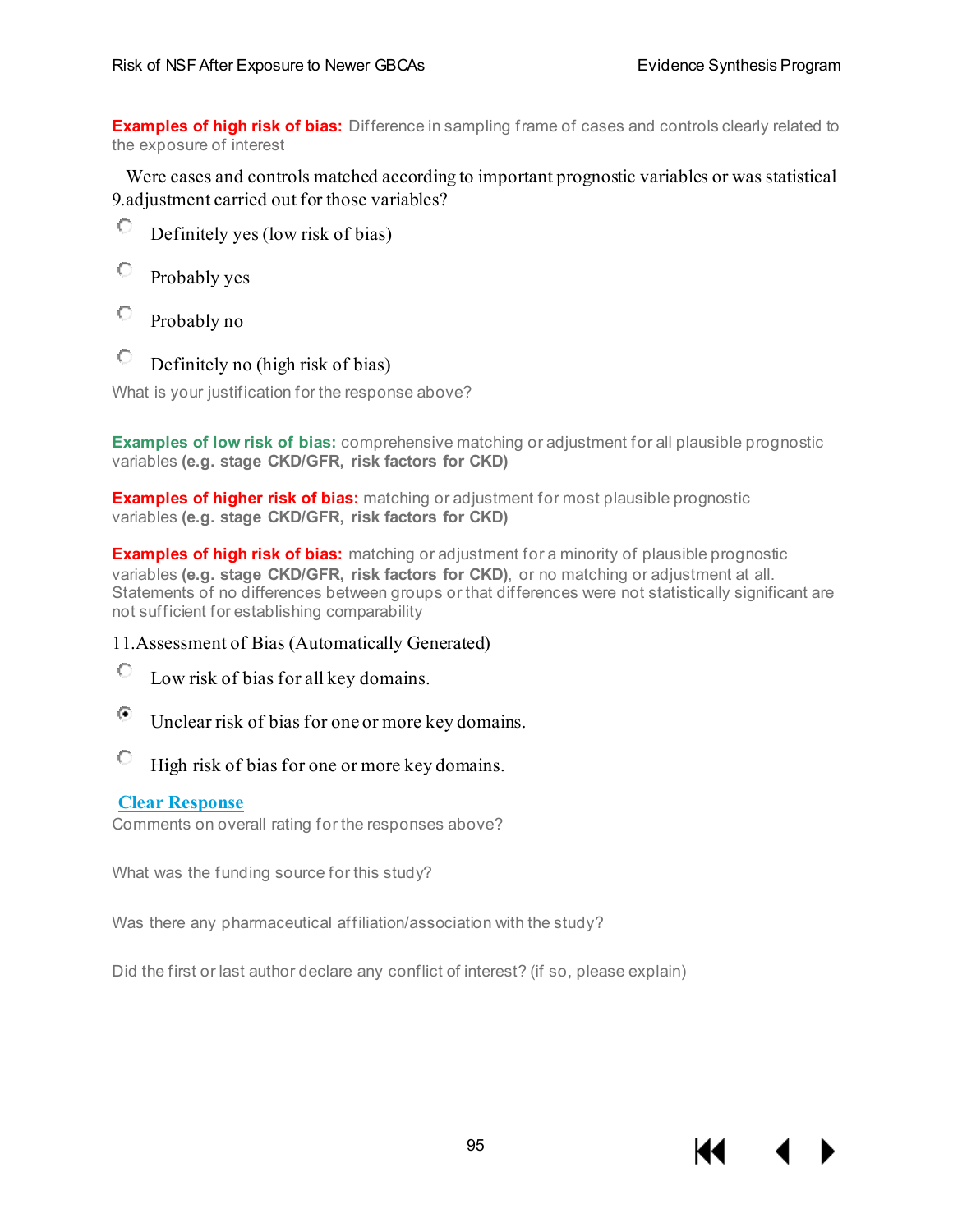## **ROB IN COHORT STUDIES**

1.Was selection of exposed and non-exposed cohorts drawn from the same population?

- 0 Definitely yes (low risk of bias)
- О Probably yes
- О Probably no
- О Definitely no (high risk of bias)
- О Not applicable

What is your justification for the response above?

**Examples of low risk of bias:** Exposed and unexposed drawn for same administrative database of patients presenting at same points of care **(e.g. same renal or dialysis unit)** over the same time frame

**Examples of high risk of bias:** exposed and unexposed presenting to different points of care or over a different time frame

## 3.Can we be confident in the assessment of exposure?

- О Definitely yes (low risk of bias)
- О Probably yes
- О Probably no
- 0. Definitely no (high risk of bias)

What is your justification for the response above?

## **Note: pay attention to certainty about specific gadolinium agent used and potential for patients to undergo gadolinium-enhanced MRIs in another system**

**Examples of low risk of bias:** Secure record [e.g. surgical records, pharmacy records] **Examples of higher risk of bias:** Structured interview at a single point in time; Written self-report; Individuals who are asked to retrospectively confirm their exposure status may be subject to recall bias – less likely to recall an exposure if they have not developed an adverse outcome, and more likely to recall an exposure (whether an exposure occurred or not) if they have developed an adverse outcome.

**Examples of high risk of bias:** uncertain how exposure information obtained

## 5.Can we be confident that the outcome of interest was not present at start of study?

- Ю Definitely yes (low risk of bias)
- О Probably yes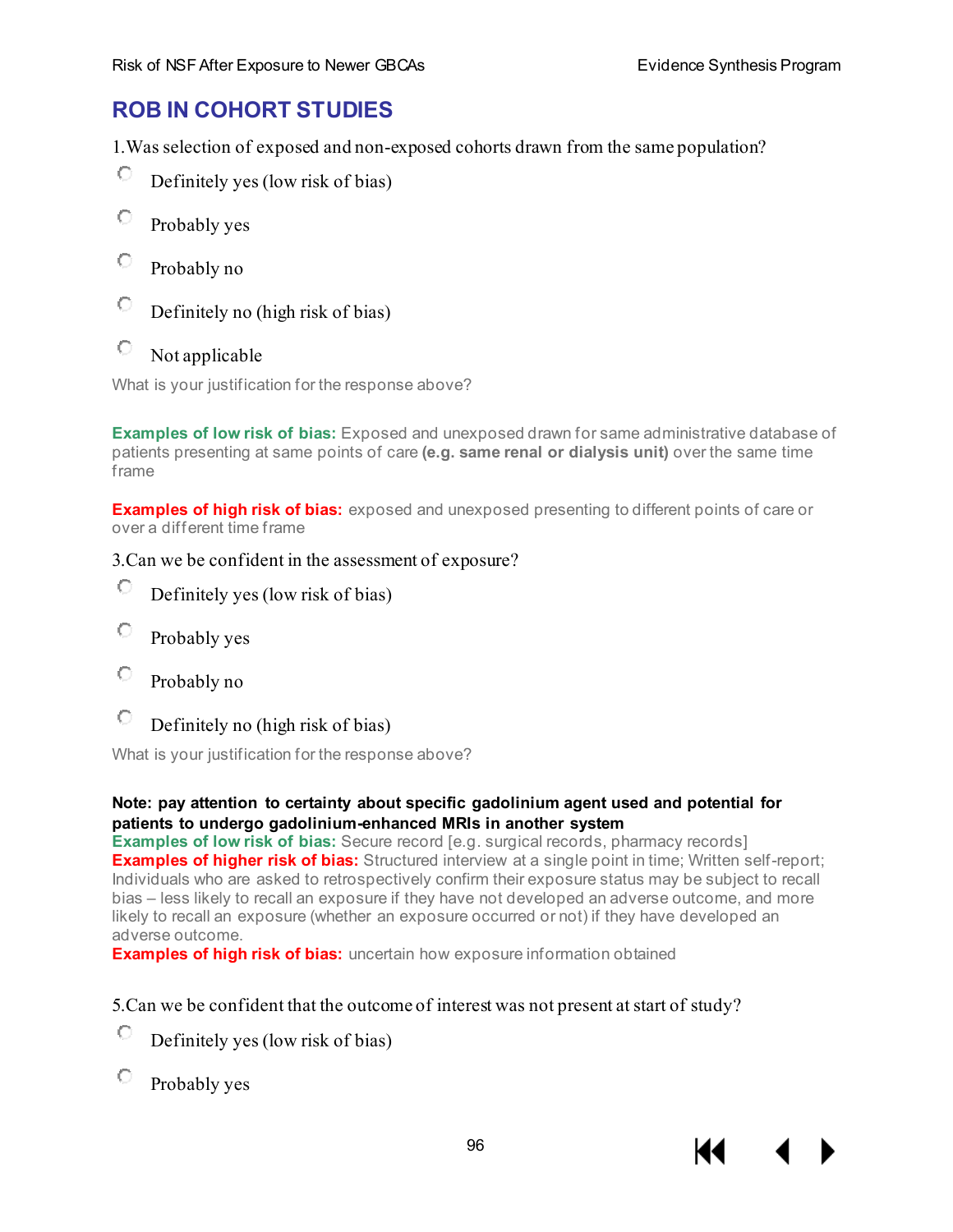#### О Probably no

#### О Definitely no (high risk of bias)

What is your justification for the response above?

**Note: did any of the patients have NSF at the beginning of the cohort time frame? This is particularly tricky for retrospective studies.**

Did the study match exposed and unexposed for all variables that are associated with the outcome of interest or did the statistical analysis adjust for these prognostic variables?

7. **using acceptable statistical techniques such as stratification or adjustment? If no comparator: Did the study examine one or more relevant confounders/risk factors,** 

- 0 Definitely yes (low risk of bias)
- О Mostly yes
- О Mostly no
- $\circ$ Definitely no (high risk of bias)

What is your justification for the response above?

**Examples of low risk of bias:** comprehensive matching or adjustment for all plausible prognostic variables **(e.g. stage CKD/GFR, risk factors for CKD)**

**Examples of higher risk of bias:** matching or adjustment for most plausible prognostic variables **(e.g. stage CKD/GFR, risk factors for CKD)**

**Examples of high risk of bias:** matching or adjustment for a minority of plausible prognostic variables **(e.g. stage CKD/GFR, risk factors for CKD)**, or no matching or adjustment at all. Statements of no differences between groups or that differences were not statistically significant are not sufficient for establishing comparability.

## 9.Can we be confident in the assessment of the presence or absence of prognostic factors?

- О Definitely yes (low risk of bias)
- О Probably yes
- О Probably no
- $\circ$ Definitely no (high risk of bias)

What is your justification for the response above?

**Examples of low risk of bias:** Interview of all participants; self-completed survey from all participants; review of charts with reproducibility demonstrated; from database with documentation of accuracy of abstraction of prognostic data **(e.g. stage CKD/GFR, risk factors for CKD) Examples of higher risk of bias:** Chart review without demonstration of reproducibility; database with uncertain quality of abstraction of prognostic information **(e.g. stage CKD/GFR, risk factors for CKD)**

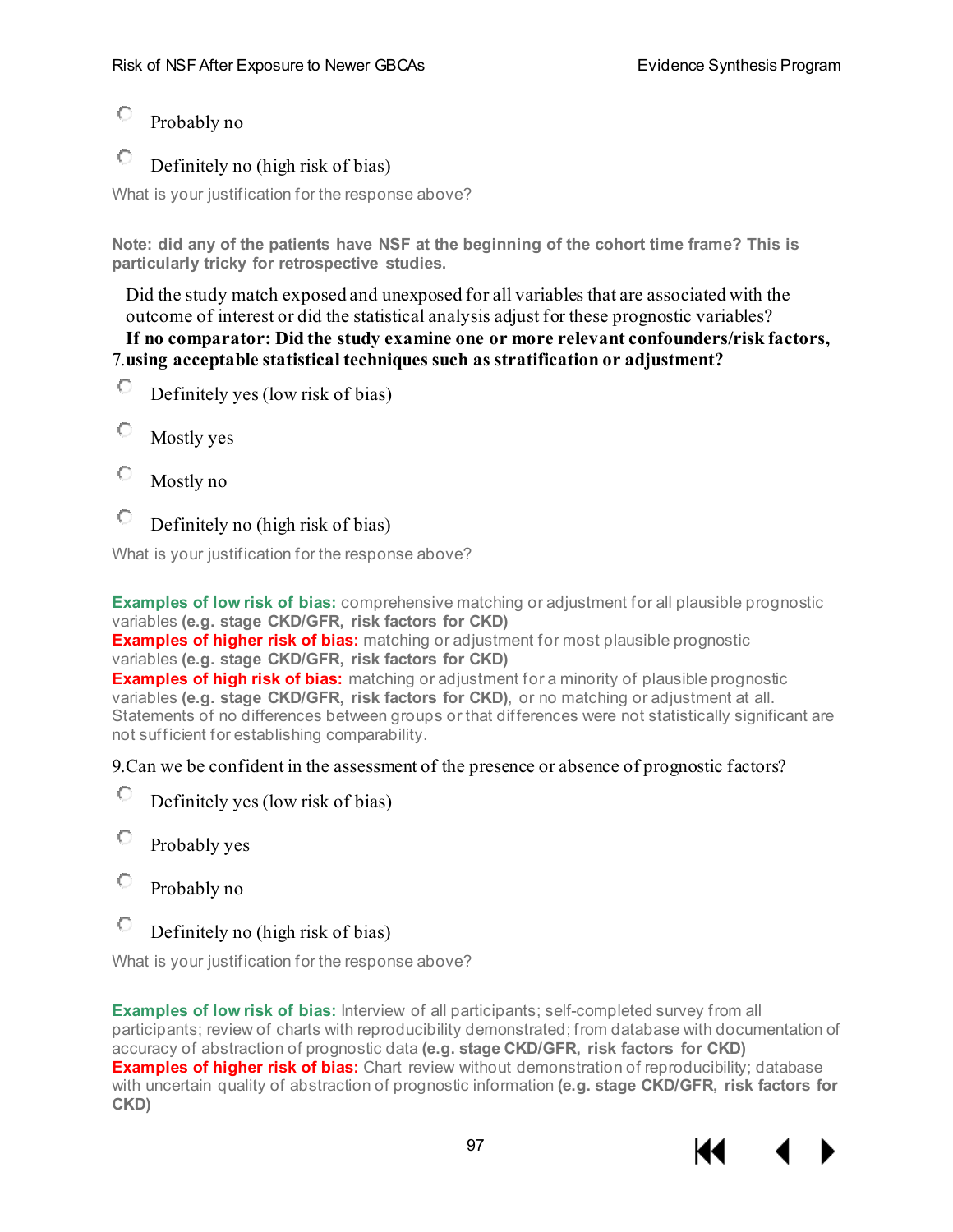#### Risk of NSF After Exposure to Newer GBCAs **Exposure Exposure Exposure CEAS** Evidence Synthesis Program

**Examples of high risk of bias:** Prognostic information from database with no available documentation of quality of abstraction of prognostic variables **(e.g. stage CKD/GFR, risk factors for CKD)**

## 11.Can we be confident in the assessment of outcome?

- О Definitely yes (low risk of bias)
- О Probably yes
- 0 Probably no
- О Definitely no (high risk of bias)

What is your justification for the response above?

**Examples of low risk of bias:** Independent blind assessment; Record linkage; For some outcomes (e.g. fractured hip), reference to the medical record is sufficient to satisfy the requirement for confirmation of the fracture.

(e.g. did authors use standardized diagnostic criteria and/or require skin biopsy)

**Examples of higher risk of bias:** Independent assessment unblinded; self-report; For some outcomes (e.g. vertebral fracture where reference to x-rays would be required) reference to the medical record would not be adequate outcomes.

**Examples of high risk of bias: Authors did not use standardized diagnostic criteria for NSF and/or require skin biopsy**

## 13.Was the follow up of cohorts adequate?

- О Definitely yes (low risk of bias)
- O Probably yes
- 0 Probably no
- Definitely no (high risk of bias)

What is your justification for the response above?

## **Note: at least 2 weeks of follow up after gadolinium exposure is required**

**Examples of low risk of bias: (less than 5-10% for prospective cohorts)** No missing outcome data; Reasons for missing outcome data unlikely to be related to true outcome (for survival data, censoring is unlikely to introduce bias); Missing outcome data balanced in numbers across intervention groups, with similar reasons for missing data across groups; For dichotomous outcome data, the proportion of missing outcomes compared with observed event risk is not enough to have a important impact on the intervention effect estimate; For continuous outcome data, plausible effect size (difference in means or standardized difference in means) among missing outcomes is not large enough to have an important impact on the observed effect size; Missing data have been imputed using appropriate methods.

**Examples of high risk of bias:** Reason for missing outcome data likely to be related to true outcome, with either imbalance in numbers or reasons for missing data across intervention groups; For dichotomous outcome data, the proportion of missing outcomes compared with observed event risk is enough to induce important bias in intervention effect estimate; For continuous outcome data,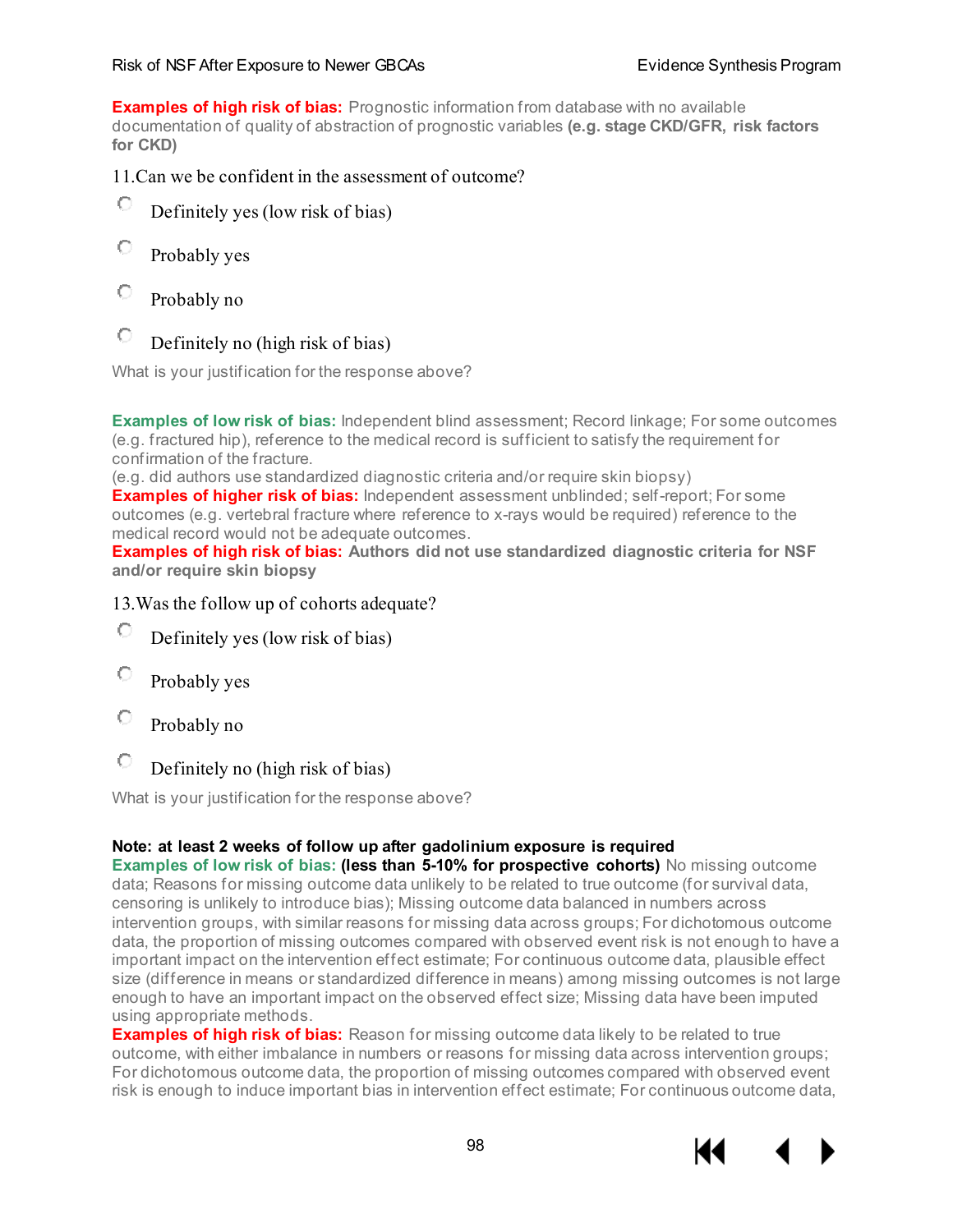#### Risk of NSF After Exposure to Newer GBCAs **Exposure Exposure Exposure CEAS** Evidence Synthesis Program

plausible effect size (difference in means or standardized difference in means) among missing outcomes is large enough to induce clinically relevant bias in the observed effect size.

## 15.Were co-Interventions similar between groups?

- Ю Definitely yes (low risk of bias)
- О Probably yes
- О Probably no
- $\circ$ Definitely no (high risk of bias)
- 0 Not applicable

What is your justification for the response above?

**Examples of low risk of bias:** Most or all relevant co-interventions that might influence the outcome of interest are documented to be similar in the exposed and unexposed. **Examples of high risk of bias:** Few or no relevant co-interventions that might influence the outcome of interest are documented to be similar in the exposed and unexposed. **e.g. if exposures were self-reported, did the patients undergo many different imaging tests?**

## 17.Assessment of Bias **(not auto-generated)**

- Ю Low risk of bias for all key domains.
- О Unclear risk of bias for one or more key domains.
- 0. High risk of bias for one or more key domains.

## **Clear [Response](https://v2dis-prod.evidencepartners.com/Submit/RenderForm.php?id=67&hide_abstract=1)**

What was the funding source for this study?

Was there any pharmaceutical affiliation/association with the study?

Did the first or last author declare any conflict of interest? (if so, please explain)

Comments on overall rating for the responses above?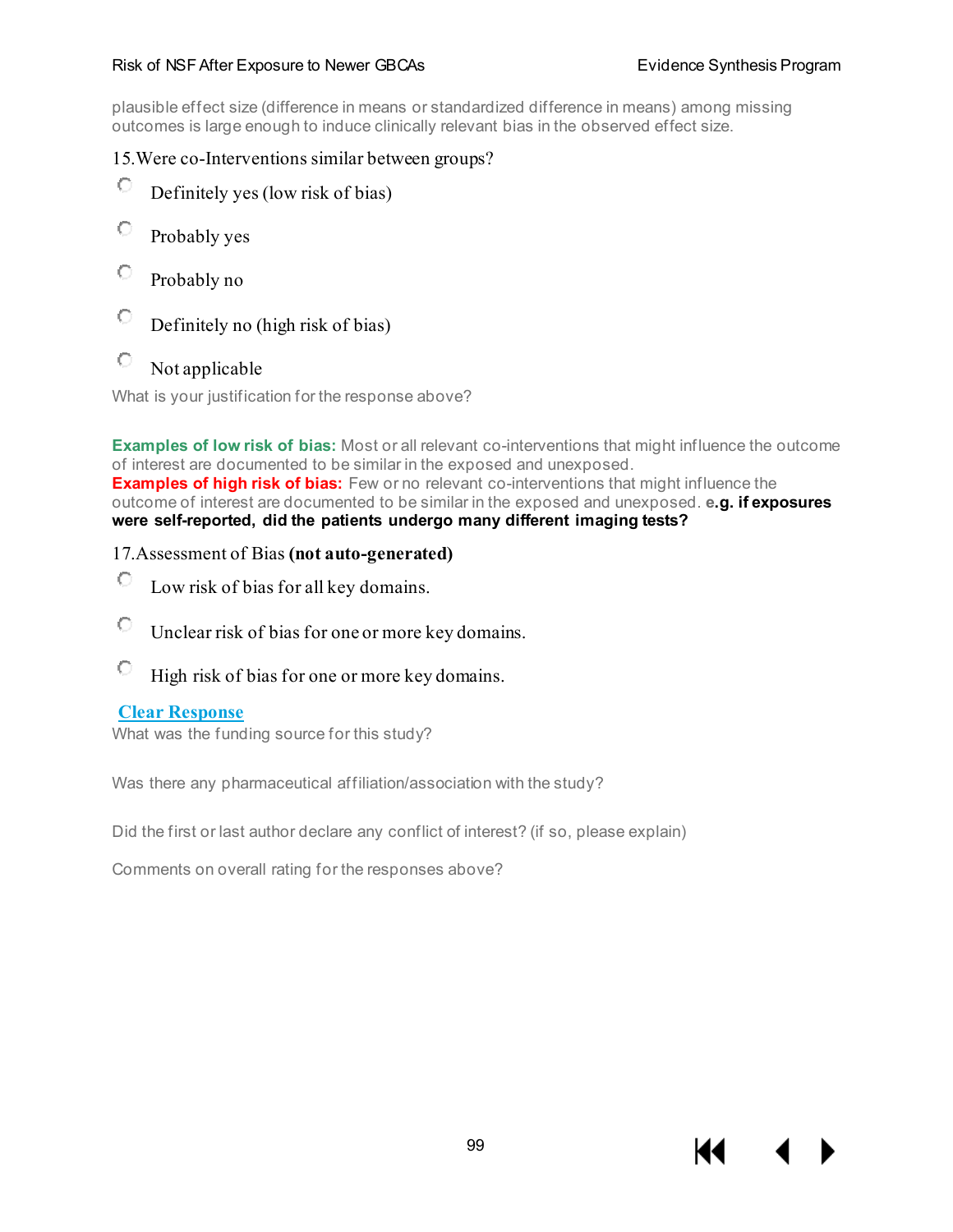# **APPENDIX F. PEER REVIEW COMMENTS AND RESPONSE TABLE**

| <b>Question Text</b>                                                                  | <b>Reviewer</b><br><b>Number</b> | <b>Comment</b>                                                                                                                                                                                       | <b>Response</b>                                                                                                                      |
|---------------------------------------------------------------------------------------|----------------------------------|------------------------------------------------------------------------------------------------------------------------------------------------------------------------------------------------------|--------------------------------------------------------------------------------------------------------------------------------------|
| Are the objectives,                                                                   |                                  | Yes                                                                                                                                                                                                  | Acknowledged                                                                                                                         |
| scope, and methods<br>for this review clearly                                         | 4                                | Yes                                                                                                                                                                                                  | Acknowledged                                                                                                                         |
| described?                                                                            | 5                                | Yes                                                                                                                                                                                                  | Acknowledged                                                                                                                         |
| Is there any indication                                                               |                                  | <b>No</b>                                                                                                                                                                                            | Acknowledged                                                                                                                         |
| of bias in our synthesis<br>of the evidence?                                          | 4                                | <b>No</b>                                                                                                                                                                                            | Acknowledged                                                                                                                         |
|                                                                                       | 5                                | <b>No</b>                                                                                                                                                                                            | Acknowledged                                                                                                                         |
| Are there any                                                                         |                                  | No                                                                                                                                                                                                   | Acknowledged                                                                                                                         |
| published or<br>unpublished studies                                                   | 4                                | <b>No</b>                                                                                                                                                                                            | Acknowledged                                                                                                                         |
| that we may have<br>overlooked?                                                       | 5                                | <b>No</b>                                                                                                                                                                                            | Acknowledged                                                                                                                         |
| Additional suggestions<br>or comments can be<br>provided below. If                    |                                  | Include narrative or table of FDA post marketing reports on<br>NSF associated with GBCA that may not have been<br>published                                                                          | This is an excellent suggestion, and we have<br>made the addition as Appendix A.                                                     |
| applicable, please<br>indicate the page and<br>line numbers from the<br>draft report. | 4                                | Overall excellent review.<br>Below *xxxxx* is used to indicate suggested additions or<br>changes.                                                                                                    | Thank you, we have made the suggested<br>changes and added clarifications in the final<br>report.                                    |
|                                                                                       |                                  | Page 4, line 22. Please clarify if all patients reported in KQ2<br>studies had exposure to both Group 1 and Group 2 agents,<br>or if some or most patients had exposure to just one or the<br>other. | A sentence has been added to the Executive<br>Summary under the KQ2 Results section to<br>clarify exposures to Group I and Group II. |
|                                                                                       |                                  | Page 6, line 50. " patients with *advanced* renal<br>insufficiency."                                                                                                                                 |                                                                                                                                      |
|                                                                                       |                                  | Page 8, line 23. As a diagnostic tool *and depending on<br>clinical indication*,                                                                                                                     |                                                                                                                                      |
|                                                                                       |                                  | Page 15, line 11. Definition of 'index GBCA exposure' is<br>somewhat buried here. Recommend including this definition                                                                                |                                                                                                                                      |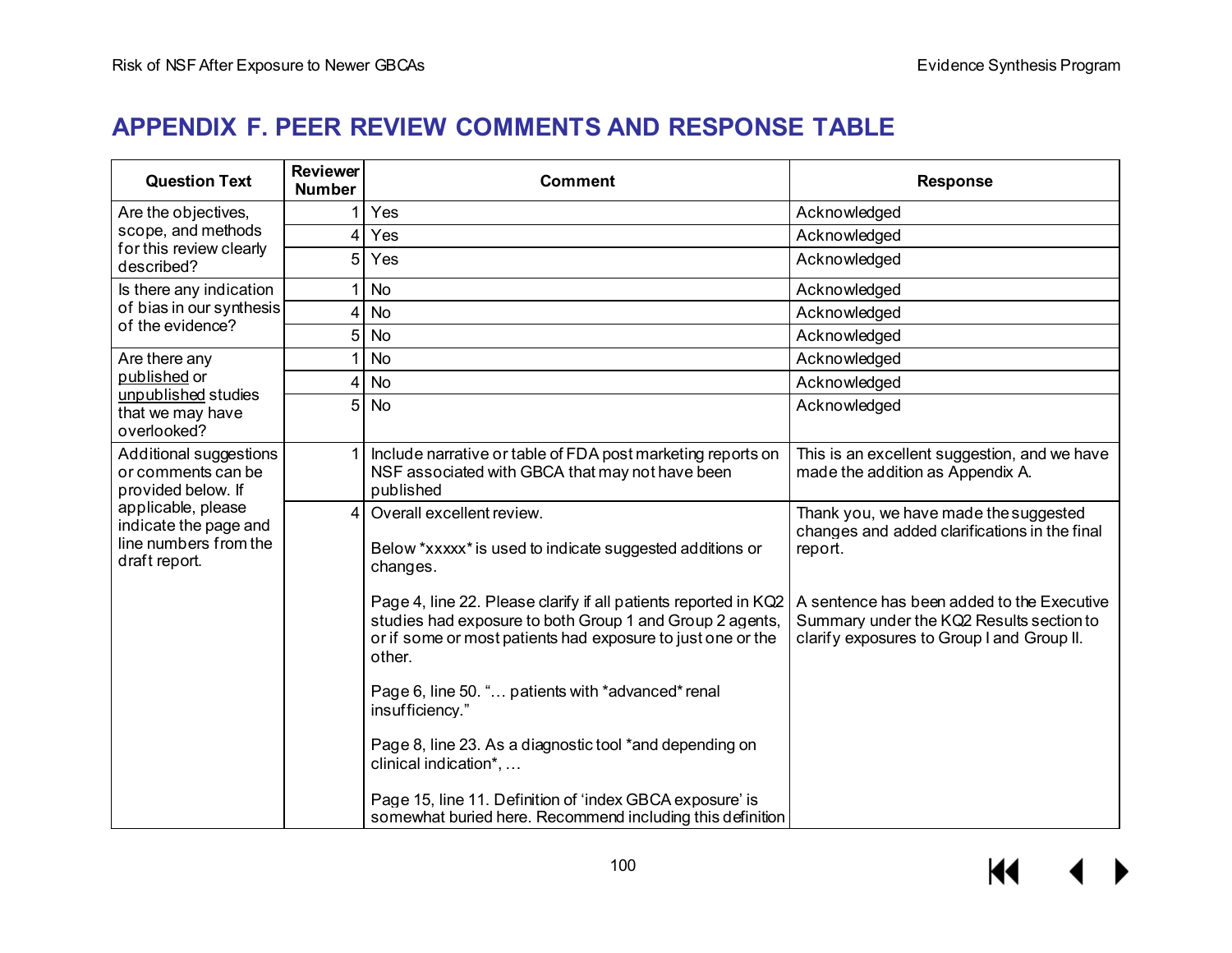| <b>Question Text</b> | <b>Reviewer</b><br><b>Number</b> | <b>Comment</b>                                                                                                                                                                                                                                                                                     | <b>Response</b>                                                                     |
|----------------------|----------------------------------|----------------------------------------------------------------------------------------------------------------------------------------------------------------------------------------------------------------------------------------------------------------------------------------------------|-------------------------------------------------------------------------------------|
|                      |                                  | in Executive Summary section.                                                                                                                                                                                                                                                                      | A sentence has been added to the Executive                                          |
|                      |                                  | Page 53–59. Use of periods in table bullet points is<br>inconsistent.                                                                                                                                                                                                                              | Summary under the Data Synthesis and<br>Analysis section to clarify index exposure. |
|                      |                                  | Page 55, line 20. Correct spacing between serum and<br>creatinine.                                                                                                                                                                                                                                 |                                                                                     |
|                      |                                  | Page 55, line 26 (and others). Remove footnote indicators if<br>footnotes not included in table.                                                                                                                                                                                                   |                                                                                     |
|                      |                                  | Page 56, line 31. HD should be performed *following*<br>GBCA administration, ideally within 2-3 hours [The<br>actual guidelines say "the same day as," however 'following'<br>is a clearer restatement of the intent.]                                                                             |                                                                                     |
|                      |                                  | Page 59, line 21. *Do* not use                                                                                                                                                                                                                                                                     |                                                                                     |
|                      |                                  | Page 59, line 34. *Do*not use                                                                                                                                                                                                                                                                      |                                                                                     |
|                      |                                  | 5 Please review terminology used to describe chronic kidney<br>disease throughout document. In accordance with current<br>accepted terminology, Acute renal insufficiency should be<br>changed to Acute Kidney Injury; chronic renal insufficiency<br>should be changed to chronic kidney disease. | Thank you, we have made these changes in<br>the final report.                       |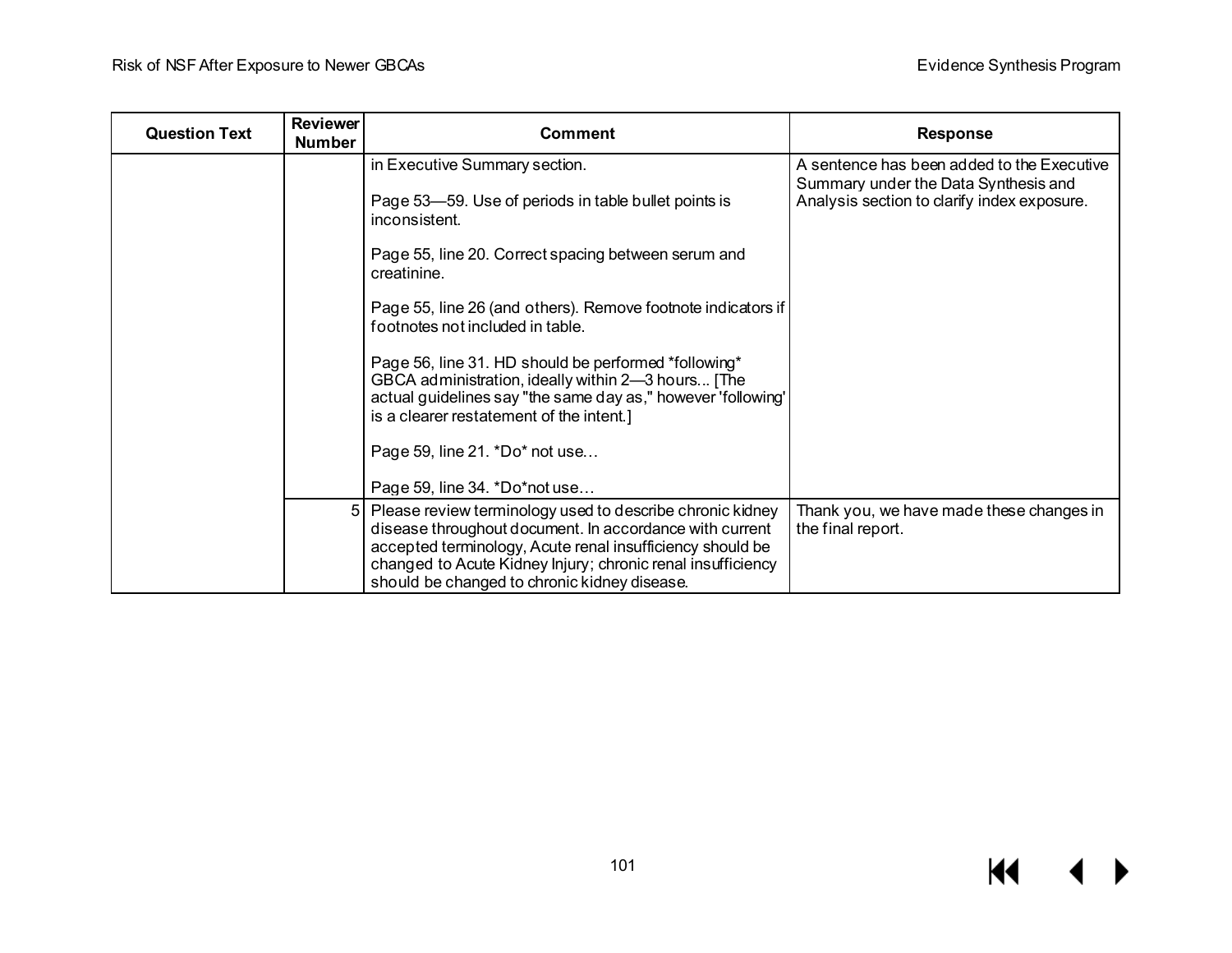# **APPENDIX G. STUDY CHARACTERISTICS**

For full study citations in this appendix, please refer to the report's main reference list.

| Study<br>Country<br>(Companion<br>Study)                                        | <b>N</b> Patients<br><b>GBCA-</b><br><b>Exposed</b><br>(Total Study N) | <b>GBCA(N)</b>                                                  | <b>Study</b><br><b>Period</b> | <b>GFR</b><br>Range/CKD    | <b>NSF</b><br><b>Diagnostic</b><br><b>Criteria</b>        | Follow-up                                                                                                     | <b>Risk of Bias</b>                  |
|---------------------------------------------------------------------------------|------------------------------------------------------------------------|-----------------------------------------------------------------|-------------------------------|----------------------------|-----------------------------------------------------------|---------------------------------------------------------------------------------------------------------------|--------------------------------------|
| Nonrandomized controlled trial (KQ 1)                                           |                                                                        |                                                                 |                               |                            |                                                           |                                                                                                               |                                      |
| Deray, 2013 <sup>48</sup><br>Belgium,<br>France, Italy,<br>Spain                | 70 (70)                                                                | Gadoterate<br>meglumine (70)                                    | 2008-2011                     | CKD stages NR<br>$3-5$     |                                                           | 3 months                                                                                                      | High<br>Pharmaceutical<br>affiliated |
| Case-control study (KQ 2)                                                       |                                                                        |                                                                 |                               |                            |                                                           |                                                                                                               |                                      |
| Elmholdt, 2011 <sup>53</sup> 565 (4648)<br>Denmark<br>(Elmholdt,<br>$2010^{83}$ |                                                                        | Gadobutrol (2)<br>Gadoteric acid (8)                            | 1997-2009                     | Any CKD                    | <b>NR</b>                                                 | NR; mean time from<br>NSF symptom onset<br>to time of diagnosing<br>NSF was $5 \pm 3$ years<br>$(range 0-11)$ | Unclear                              |
| Cohort studies (single agent, KQ 1)                                             |                                                                        |                                                                 |                               |                            |                                                           |                                                                                                               |                                      |
| Abujedeh,<br>200946<br><b>USA</b>                                               | 92 (250)                                                               | Gadobenate<br>dimeglumine<br>(250)                              | 2007-2008                     | <b>CKD</b> stages<br>$3-5$ | Non-biopsy:<br>skin exams<br>were done on<br>183 patients | Mean $108 \pm 60$ days<br>$(range 3-253 days)$                                                                | Unclear                              |
| Bryant, 2009 <sup>33</sup><br>USA (California)                                  | 148 (168)                                                              | Gadobenate<br>dimeglumine<br>(168)                              | 2007-2008                     | <b>CKD</b> stages<br>$3-5$ | Biopsy; specific<br>criteria not<br>specified             | 6 months                                                                                                      | Unclear                              |
| de Campos,<br>201145<br>USA (North<br>Carolina)                                 | 2(69)                                                                  | Gadobenate<br>dimeglumine (25<br>quarter-dose; 44<br>half-dose) | 2009-2010                     | CKD stages<br>$3-5$        | <b>NR</b>                                                 | Mean 8 months<br>(range 4-12 months)                                                                          | High                                 |
| Gheuens,<br>201434                                                              | 10(10)                                                                 | Gadoteric acid<br>(10)                                          | 2011-2012                     | <b>Dialysis</b>            | <b>NR</b>                                                 | Up to 3 months                                                                                                | High                                 |

K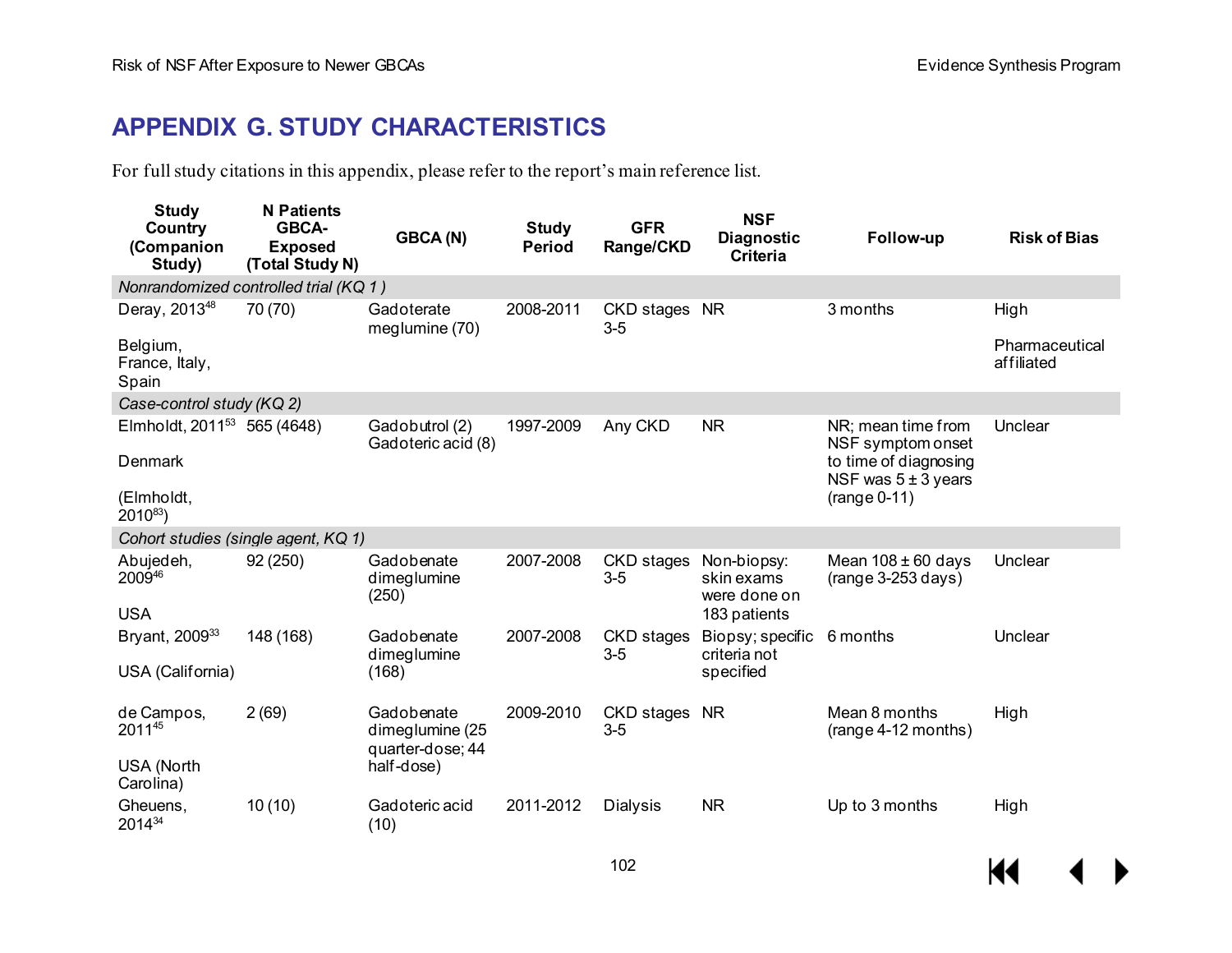Risk of NSF After Exposure to Newer GBCAs **Exposure COST After Synthesis Program** Evidence Synthesis Program

| <b>Study</b><br>Country<br>(Companion<br>Study)                                                                                                                 | <b>N</b> Patients<br>GBCA-<br><b>Exposed</b><br>(Total Study N) | GBCA(N)                            | <b>Study</b><br><b>Period</b> | <b>GFR</b><br>Range/CKD | <b>NSF</b><br><b>Diagnostic</b><br><b>Criteria</b> | Follow-up                                                             | <b>Risk of Bias</b>          |
|-----------------------------------------------------------------------------------------------------------------------------------------------------------------|-----------------------------------------------------------------|------------------------------------|-------------------------------|-------------------------|----------------------------------------------------|-----------------------------------------------------------------------|------------------------------|
| Belgium                                                                                                                                                         |                                                                 |                                    |                               |                         |                                                    |                                                                       | Pharmaceutical<br>affiliated |
| Lauenstein,<br>201535                                                                                                                                           | 186 (357)                                                       | Gadoexetate<br>disodium (357)      | 2009-2013                     | Any CKD                 | Girardi criteria                                   | Up to 24 months<br>patients with mild                                 | High                         |
| Multinational                                                                                                                                                   |                                                                 |                                    |                               |                         |                                                    | renal impairment were Pharmaceutical<br>not included in follow-<br>up | affiliated                   |
| McKinney,<br>201542                                                                                                                                             | 31(31)                                                          | Gadoxetate<br>disodium (31)        | 2011-2014                     | CKD stages NR<br>$3-5$  |                                                    | Mean 13.2 months,<br>SD 11.5 (range 1.1-43<br>months)                 | High                         |
| <b>USA</b><br>(Minnesota)                                                                                                                                       |                                                                 |                                    |                               |                         |                                                    |                                                                       |                              |
| Michaely, 2017 <sup>36</sup> 908 (927)                                                                                                                          |                                                                 | Gadobutrol (908)                   | 2008-2015                     | Any CKD                 | Girardi criteria                                   | 24 months; patients<br>with mild renal                                | Unclear                      |
| Germany [18<br>centers], Italy<br>[10], Spain [3],<br>Austria [6],<br>Switzerland [1],<br>Canada [5],<br>Australia [2],<br>South Korea [8],<br>and Thailand [2] |                                                                 |                                    |                               |                         |                                                    | impairment were not<br>included in the follow-<br>up                  | Pharmaceutical<br>affiliated |
| Nandwana,<br>201543                                                                                                                                             | 401 (401)                                                       | Gadobenate<br>dimeglumine<br>(401) | 1/2010-<br>12/2010            | <b>Dialysis</b>         | Patient's<br>electronic<br>medical record          | Mean 2.35 years $\pm$<br>1.61, (range 0-4.61)                         | Unclear                      |
| USA (Georgia)<br>Prince, 2017 <sup>37</sup>                                                                                                                     | 23,708 (23,708)                                                 | Gadobutrol                         | 2010-2013                     | All                     | <b>NR</b>                                          | Up to 3 months                                                        | High                         |
|                                                                                                                                                                 |                                                                 | (23708)                            |                               |                         |                                                    |                                                                       |                              |
| China,<br>Kazakhstan,<br>Kyrgyzstan,<br>Korea, Taiwan,                                                                                                          |                                                                 |                                    |                               |                         |                                                    |                                                                       | Pharmaceutical<br>affiliated |

 $M \leftarrow \leftarrow$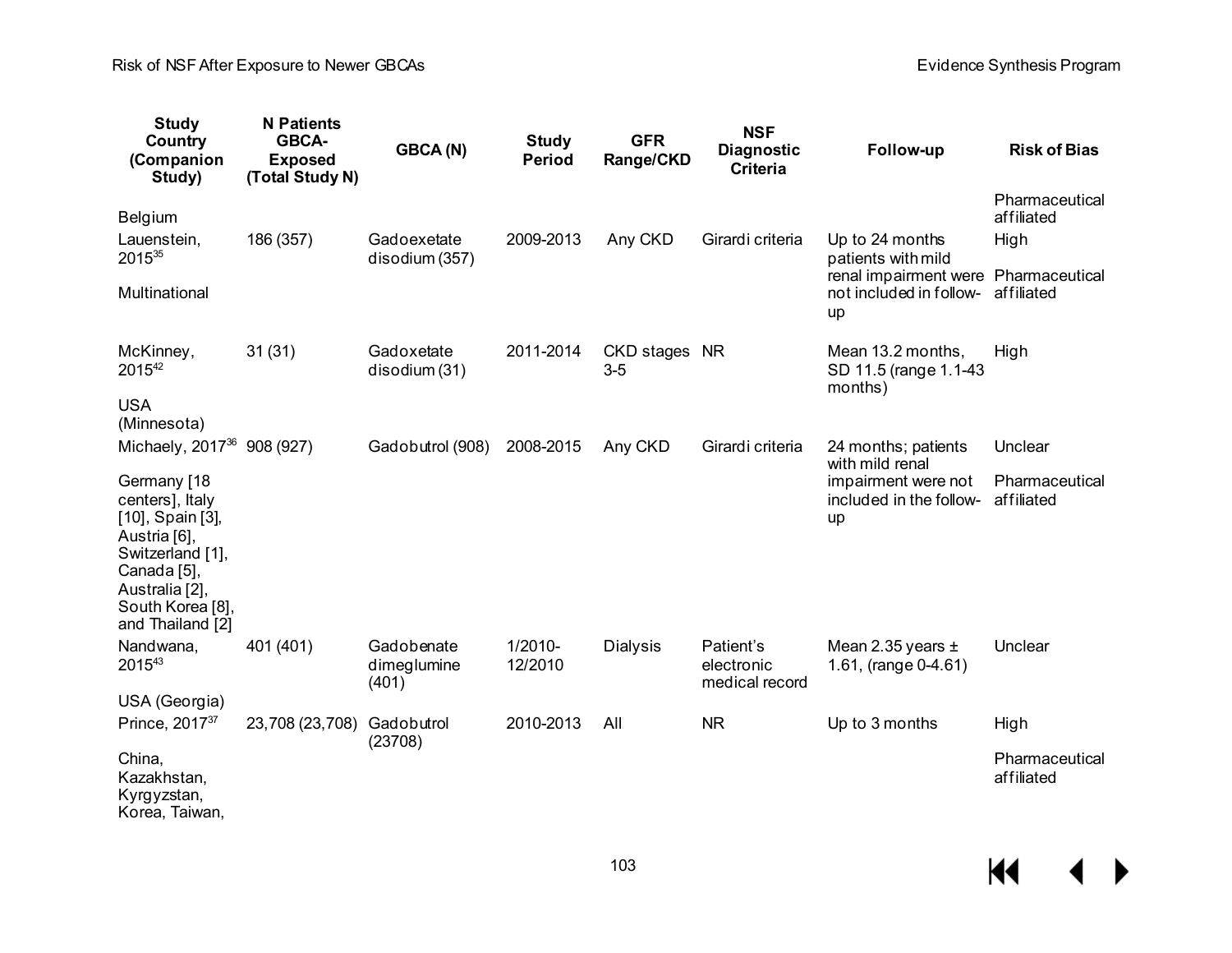| <b>Study</b><br>Country<br>(Companion<br>Study)                                                                                                           | <b>N</b> Patients<br>GBCA-<br><b>Exposed</b><br>(Total Study N) | GBCA(N)                    | <b>Study</b><br><b>Period</b> | <b>GFR</b><br>Range/CKD | <b>NSF</b><br><b>Diagnostic</b><br><b>Criteria</b> | Follow-up                                                                 | <b>Risk of Bias</b>          |
|-----------------------------------------------------------------------------------------------------------------------------------------------------------|-----------------------------------------------------------------|----------------------------|-------------------------------|-------------------------|----------------------------------------------------|---------------------------------------------------------------------------|------------------------------|
| Thailand,<br>Bosnia,<br>Herzegovina,<br>Czech Republic,<br>France,<br>Germany,<br>Greece,<br>Hungary, Italy,<br>Russia, Spain,<br>Canada, South<br>Africa |                                                                 |                            |                               |                         |                                                    |                                                                           |                              |
| (Glutig, 2016 <sup>84</sup> )<br>Reilly, 200847                                                                                                           | 141 (141)                                                       | Gadoteridol (141)          | 2000-2007                     | <b>Dialysis</b>         | <b>NR</b>                                          | Mean 570 days (SD<br>474)                                                 | High                         |
| USA (Texas)                                                                                                                                               |                                                                 |                            |                               |                         |                                                    |                                                                           |                              |
| Shaffer, 2015 <sup>44</sup>                                                                                                                               | 352 (352)                                                       | Gadobenate<br>dimeglumine  | 2007-2013                     | disease                 | Chronic liver Examination of<br>the patient        | Median 17 months<br>( IQR 41.0)                                           | High                         |
| USA (Georgia)                                                                                                                                             |                                                                 | (352)                      |                               |                         | medical record                                     |                                                                           |                              |
| Soulez, 2015 <sup>38</sup>                                                                                                                                | 534 (947)                                                       | Gadobenate<br>dimeglumine  | 2008-2013                     | CKD stages<br>$3-5$     | Girardi criteria                                   | 2 years                                                                   | High                         |
| USA, Canada,<br>Europe                                                                                                                                    |                                                                 | (329)<br>Gadoteridol (160) |                               |                         |                                                    |                                                                           | Pharmaceutical<br>affiliated |
| Soyer, 2017 <sup>39</sup>                                                                                                                                 | 35499 (35499)                                                   | Gadoterate<br>meglumine    | 2008-2013                     | All                     | <b>NR</b>                                          | Mean 148 days,<br>(range 3 months to                                      | Low                          |
| Argentina,<br>Austria, China,<br>France,<br>Germany, India,<br>Italy, Saudi<br>Arabia, Spain,<br>UK                                                       |                                                                 | (35499)                    |                               |                         |                                                    | 996 days) followed up<br>only patients with<br>impaired renal<br>function | Pharmaceutical<br>affiliated |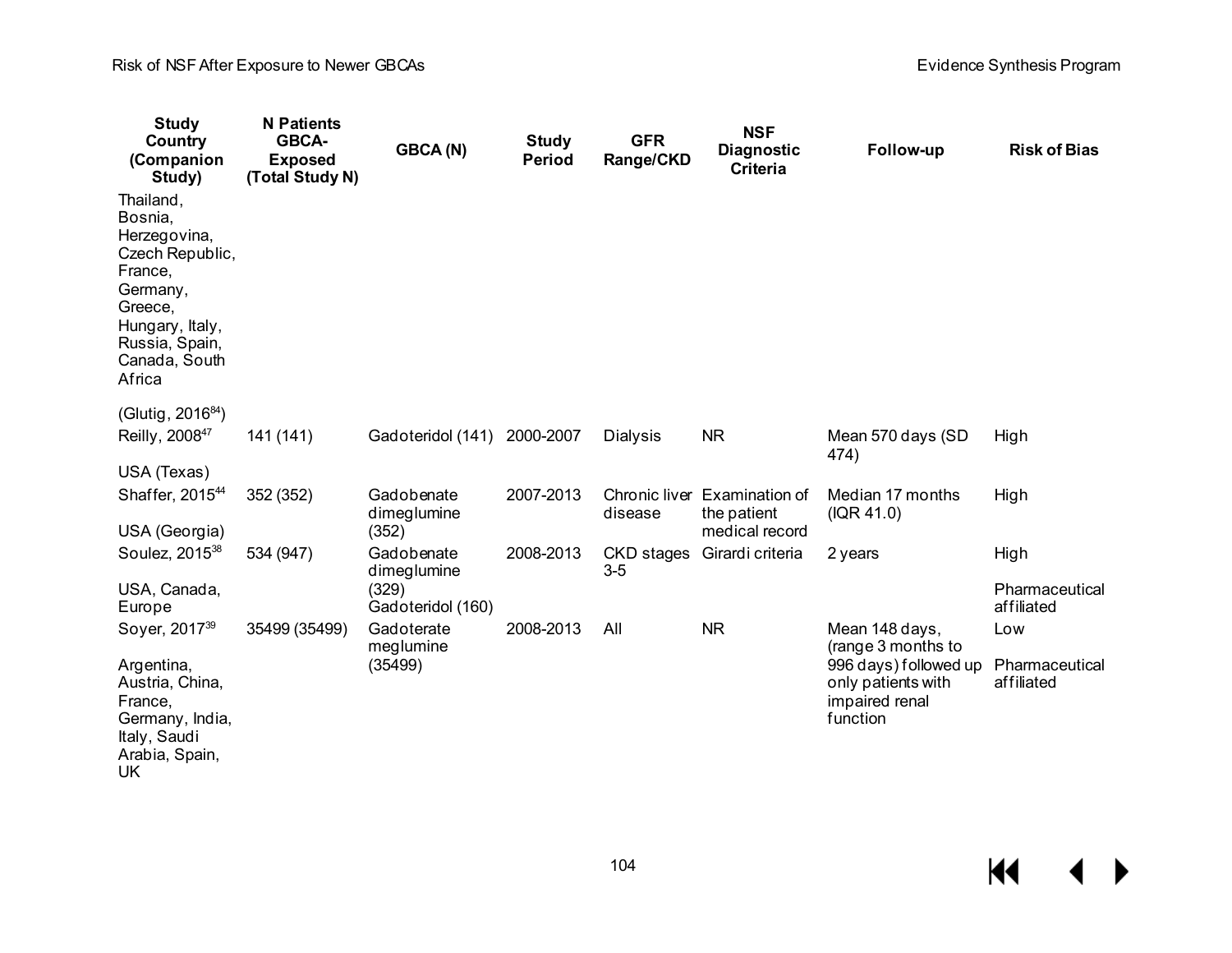$M$ 

 $\leftrightarrow$ 

| <b>Study</b><br>Country<br>(Companion<br>Study) | <b>N</b> Patients<br>GBCA-<br><b>Exposed</b><br>(Total Study N) | <b>GBCA(N)</b>                                                                                | <b>Study</b><br>Period | <b>GFR</b><br>Range/CKD | <b>NSF</b><br><b>Diagnostic</b><br><b>Criteria</b>   | Follow-up                                                             | <b>Risk of Bias</b>          |
|-------------------------------------------------|-----------------------------------------------------------------|-----------------------------------------------------------------------------------------------|------------------------|-------------------------|------------------------------------------------------|-----------------------------------------------------------------------|------------------------------|
| Tsushima,<br>201840                             | 3337 (3337)                                                     | Gadobutrol (3337) 2015-2017                                                                   |                        | All                     | <b>NR</b>                                            | 3-25 months in<br>patients with eGFR                                  | Unclear                      |
| Japan                                           |                                                                 |                                                                                               |                        |                         |                                                      | $30$                                                                  | Pharmaceutical<br>affiliated |
| Young, 2018 <sup>41</sup>                       | 15,377 (22,468)                                                 | Gadoterate<br>meglumine                                                                       | 2004-2016              | Any CKD                 | Diagnosis<br>determined only                         | Mean 6.0 years $\pm 2.5$<br>(range 8 months-15)                       | Unclear                      |
| Scotland                                        |                                                                 | (22,325 adults;<br>572 pediatric)                                                             |                        |                         | via dermatology<br>records                           | years) (adults); 6.2<br>years $\pm 2.4$ (1-10)<br>years) (pediatrics) |                              |
| Cohort studies (multiple agents, KQ 2)          |                                                                 |                                                                                               |                        |                         |                                                      |                                                                       |                              |
| Amet, 2014 <sup>51</sup>                        | $(n=571)$                                                       | Gadoteric acid<br>(255)                                                                       | 2009-2011              | <b>Dialysis</b>         | Biopsy; criteria<br><b>NR</b>                        | At least 4 months                                                     | Unclear                      |
| France                                          |                                                                 | Gadobenate (12)<br>Gadobutrol (11)<br>Gadopentetate (5)<br>Gadoteridol (2)<br>Gadodiamide (1) |                        |                         |                                                      |                                                                       |                              |
| Becker, 2012 <sup>52</sup>                      | 25(508)                                                         | Gadodiamide (4)<br>Gadopentetate (7)                                                          | 2006-2010              | <b>Dialysis</b>         | Biopsy; criteria<br><b>NR</b>                        | 4 years                                                               | High                         |
| Germany                                         |                                                                 | Gadoterate (5)<br>Gadobutrol (4)<br>Gadoteridol (5)                                           |                        |                         |                                                      |                                                                       |                              |
| Bruce, 2016 <sup>49</sup>                       | 1669 (1669)                                                     | Gadobenate<br>dimeglumine                                                                     |                        | CKD stages<br>$3-5$     | Clinical<br>symptoms +                               | Not defined; up to 9<br>years for gadodiamide                         | High                         |
| <b>USA</b><br>(Wisconsin)                       |                                                                 | (1423)<br>Gadodiamide<br>(246)                                                                |                        |                         | deep skin<br>biopsy                                  | earlier cohort                                                        |                              |
| Chrysochou,<br>2010 <sup>55</sup>               | 2053 (2053)                                                     | Gadopentetate<br>(572)                                                                        | 2000-2009              | Any CKD                 | Includes biopsy<br>findings,                         | Mean $28.6 \pm 18.2$<br>months                                        | High                         |
| <b>UK</b>                                       |                                                                 | Gadoterate (86)<br>Gadodiamide (40)<br>Gadobutrol (69)<br>Vasovist (5)                        |                        |                         | reasons for<br>derm/rheum<br>referral as<br>outcomes |                                                                       |                              |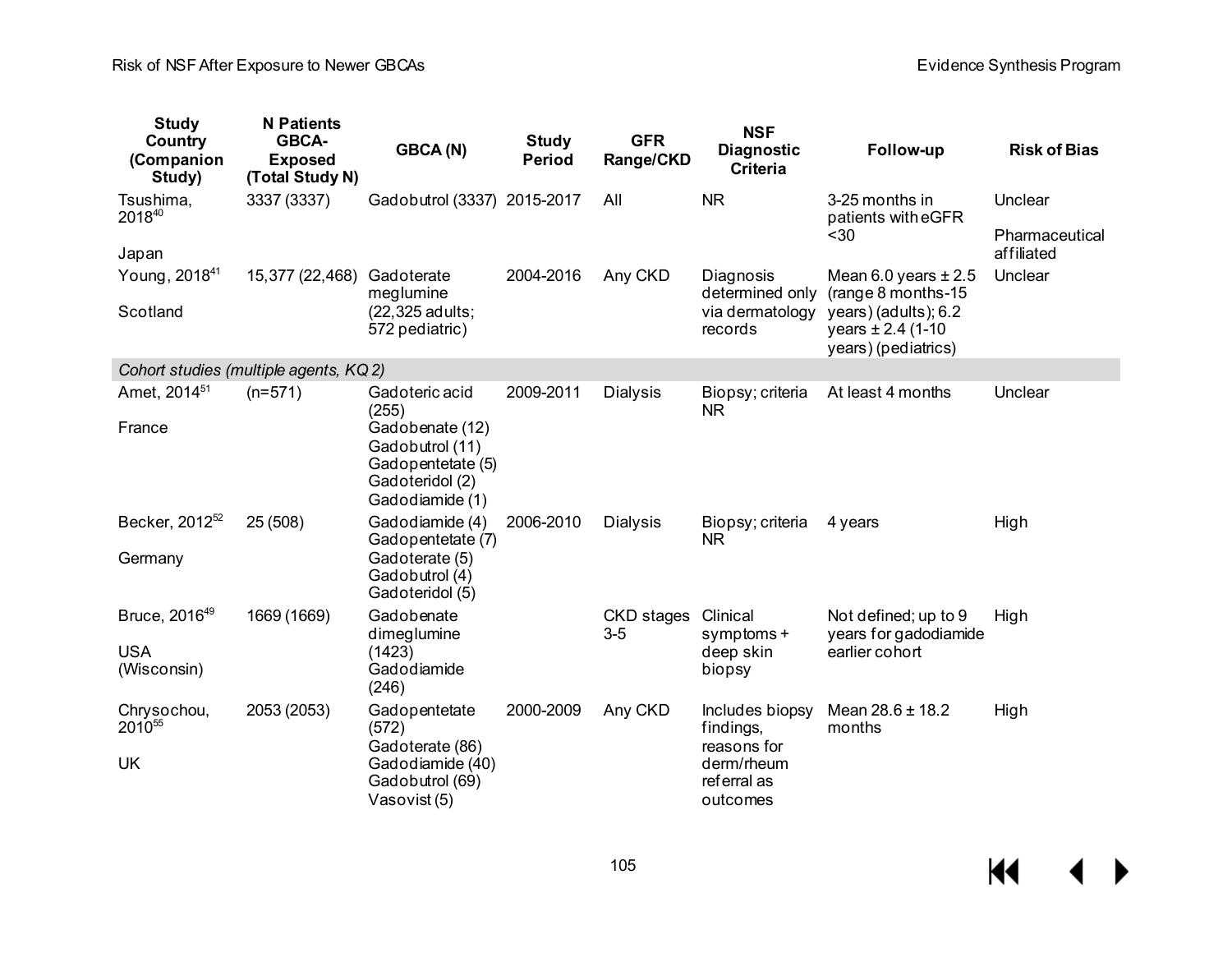| <b>Study</b><br>Country<br>(Companion<br>Study) | <b>N</b> Patients<br>GBCA-<br><b>Exposed</b><br>(Total Study N) | GBCA(N)                                                              | <b>Study</b><br><b>Period</b> | <b>GFR</b><br>Range/CKD  | <b>NSF</b><br><b>Diagnostic</b><br><b>Criteria</b> | Follow-up                                              | <b>Risk of Bias</b> |
|-------------------------------------------------|-----------------------------------------------------------------|----------------------------------------------------------------------|-------------------------------|--------------------------|----------------------------------------------------|--------------------------------------------------------|---------------------|
|                                                 |                                                                 | Gadobenate<br>(1321)                                                 |                               |                          |                                                    |                                                        |                     |
| Hoppe, 2010 <sup>57</sup>                       | 27(27)                                                          | Gadodiamide (25)<br>Gadopentetate (1)                                | 2000-2002                     | CKD stages<br>$3-5$      | Biopsy,<br>dermatology                             | Mean 28 months $(\pm$<br>29.5); range 1-84             | Low                 |
| Switzerland                                     |                                                                 | Gadobutrol (1)                                                       |                               |                          | reports                                            | months                                                 |                     |
| Janus, 2010 <sup>58</sup>                       | 232 (308)                                                       | Gadoterate (176)<br>Gadopentetate                                    | 2005-2006                     | Any CKD                  | Non-biopsy;<br>clinician                           | 4 months                                               | High                |
| France                                          |                                                                 | (46)<br>Gadodiamide (7)<br>Gadobenate (3)                            |                               |                          | diagnosis                                          |                                                        |                     |
| Martin, 2010 <sup>54</sup>                      | 1096 (1096)                                                     | Gadobenate<br>dimeglumine                                            | 10/2003 -<br>1/2007           | <b>Dialysis</b>          | Biopsy; criteria<br><b>NR</b>                      | 6 months or more                                       | High                |
| USA (Georgia)                                   |                                                                 | (784)<br>Gadodiamide<br>(312)                                        |                               |                          |                                                    |                                                        |                     |
| Prince, 2008 <sup>59</sup>                      | 82,804 (83,121)                                                 | Gadodiamide<br>(71441)                                               | 1997-2007                     | All                      | Biopsy; criteria<br><b>NR</b>                      | Unclear; 10 year<br>retrospective study                | Unclear             |
| USA (New York)                                  |                                                                 | Gadopentetate<br>(8669)<br>Gadobenate<br>(2785)<br>Gadoteridol (226) |                               |                          |                                                    |                                                        |                     |
| Schieren, 2008 <sup>60</sup>                    | 20(38)                                                          | Gadopentetate<br>(37)                                                | 2003-2005                     | <b>Dialysis</b>          | Unclear "clinical 1 year<br>follow-up"             |                                                        | Unclear             |
| Germany                                         |                                                                 | confounded with<br>Gadobutrol (25)                                   |                               |                          |                                                    |                                                        |                     |
| Smorodinsky,<br>201550                          | 981 (1,167)                                                     | Gadobenate (675) 2004-2007<br>Gadoversetamide<br>(301)               |                               | Chronic liver<br>disease | As per chart in<br>dermatopath<br>records, chart   | At least 60 days;<br>mean 1505 days<br>(range 61-3400) | High                |
| USA (California)                                |                                                                 | Gadopentetate (5)<br>Confounded (186)                                |                               |                          | notes,<br>discharge<br>summaries or                |                                                        |                     |

ICD-9 codes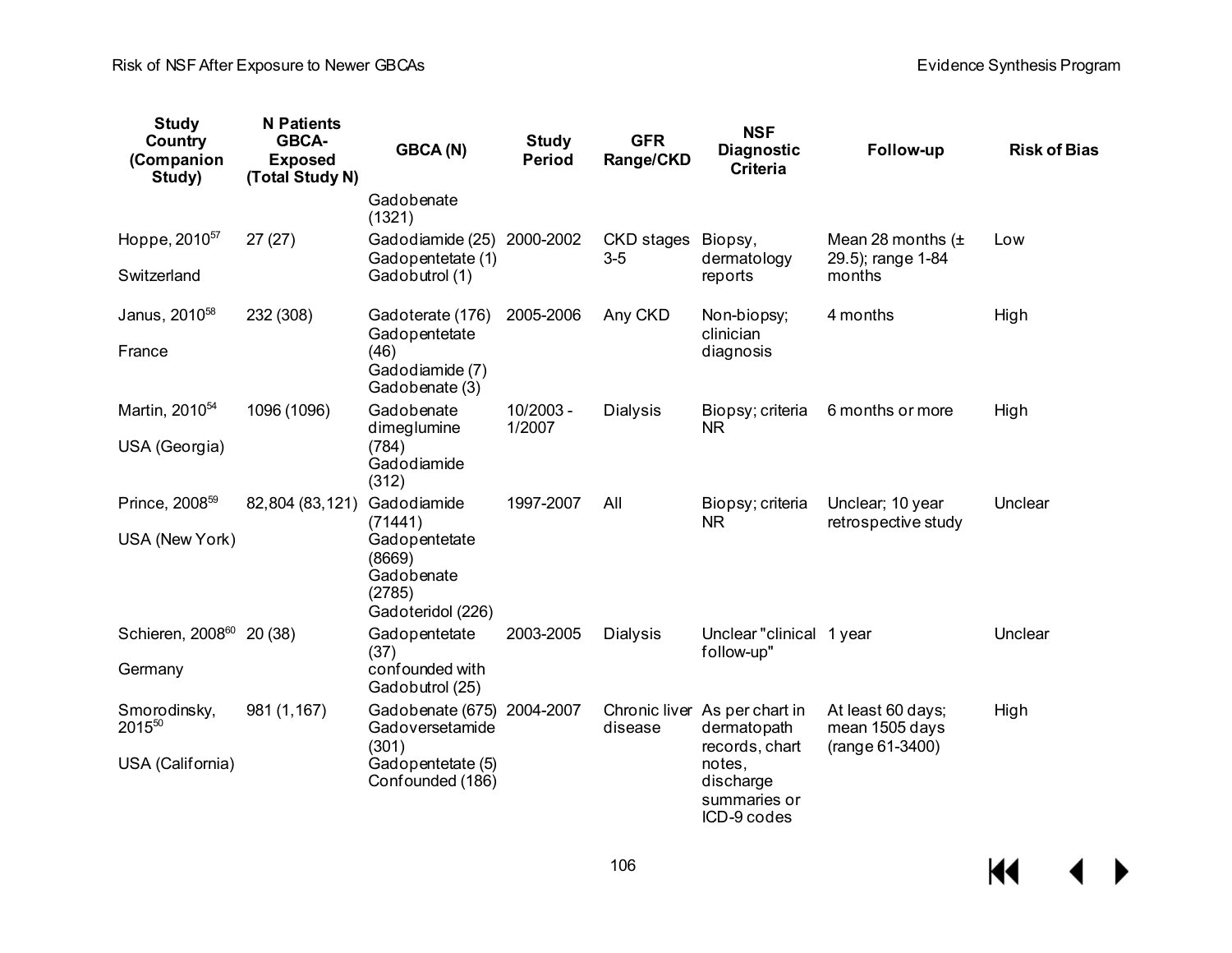#### Risk of NSF After Exposure to Newer GBCAs **Exposure COST And Accord Contract Contract Contract Contract Contract Contract Contract Contract Contract Contract Contract Contract Contract Contract Contract Contract Contract C**

| Study<br>Country<br>(Companion<br>Study) | <b>N</b> Patients<br><b>GBCA-</b><br><b>Exposed</b><br>(Total Study N) | GBCA(N)                                         | <b>Study</b><br><b>Period</b> | <b>GFR</b><br>Range/CKD | NSF<br><b>Diagnostic</b><br><b>Criteria</b> | Follow-up | <b>Risk of Bias</b> |
|------------------------------------------|------------------------------------------------------------------------|-------------------------------------------------|-------------------------------|-------------------------|---------------------------------------------|-----------|---------------------|
| Zou, 2009 <sup>56</sup>                  | 29,315 (29,315)                                                        | Gadopentetate<br>[Bayer] (17,491) +             | 2005-2008                     | All                     | Non-biopsy                                  | 3 months  | High                |
| China                                    |                                                                        | [Beijing Beilu]<br>(11,189)<br>Gadobenate (635) |                               |                         |                                             |           |                     |
|                                          |                                                                        |                                                 |                               |                         |                                             |           |                     |

Abbreviations:CKD=chronic kidney disease; GBCA=gadolinium-based contrast agent; GFR=glomerular filtration rate; NR=not reported; NSF=nephrogenic systemic fibrosis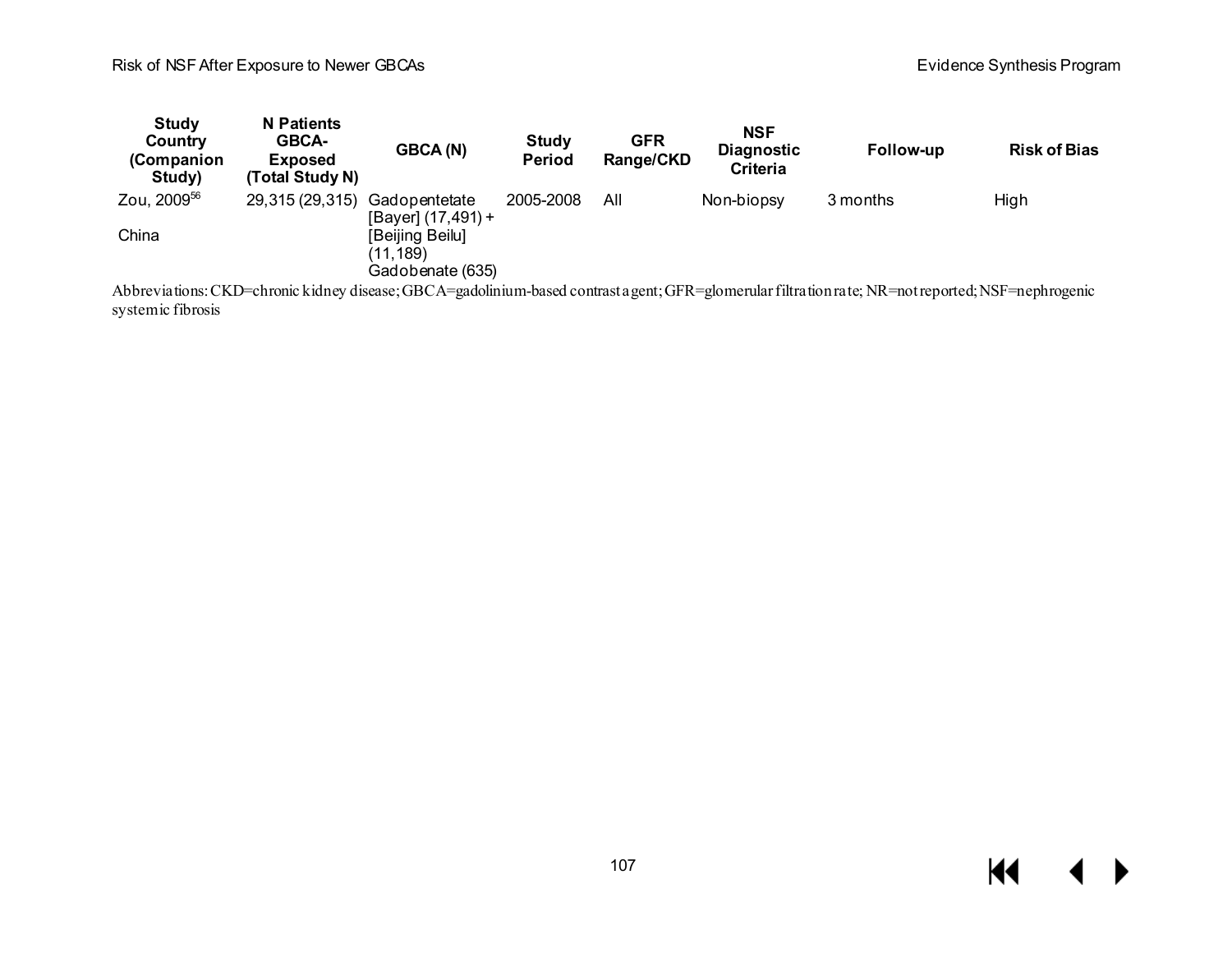# **APPENDIX H. GLOSSARY**

For full study citations in this appendix, please refer to the report's main reference list.

**Certainty of evidence (COE)**

**Term Definition**

We assessed COE using the Grading of Recommendations Assessment, Development and Evaluation (GRADE) approach<sup>32</sup> for 4 domains:

| Domain            | Rating                                                                           | <b>How Assessed</b>                                                                                                                                                                                                        |
|-------------------|----------------------------------------------------------------------------------|----------------------------------------------------------------------------------------------------------------------------------------------------------------------------------------------------------------------------|
| Risk of bias      | l ow<br>Unclear<br>High                                                          | Assessed primarily through<br>study design and aggregate<br>study quality                                                                                                                                                  |
| Consistency       | Not serious inconsistency<br>Serious inconsistency<br>Very serious inconsistency | Assessed primarily through<br>whether effect sizes are<br>generally on the same side<br>of "no effect," the overall<br>range of effect sizes, and<br>statistical measures of<br>heterogeneity                              |
| <b>Directness</b> | Not indirect<br>Serious indirectness<br>Very serious indirectness                | Assessed by whether the<br>evidence involves direct<br>comparisons or indirect<br>comparisons through use of<br>surrogate outcomes or use<br>of separate bodies of<br>evidence                                             |
| Precision         | Not serious imprecision<br>Serious imprecision<br>Very serious imprecision       | Based primarily on the size<br>of the confidence intervals of<br>effect estimates, the optimal<br>information size and<br>considerations of whether<br>the confidence interval<br>crossed a clinical decision<br>threshold |

Summary COE ratings for a body of evidence:

- High—High confidence that the true effect lies close to that of the estimate of the effect.
- Moderate—Moderate confidence in the effect estimate. The true effect is likely to be close to the estimate of the effect, but there is a possibility that it is substantially different.
- Low—Limited confidence in the effect estimate. The true effect may be substantially different from the estimate of the effect.
- Very low—Very little confidence in the effect estimate. The true effect is likely to be substantially different from the estimate of effect.

11

• Insufficient—Impossible or imprudent to rate. In these situations, a rating of insufficient is assigned.

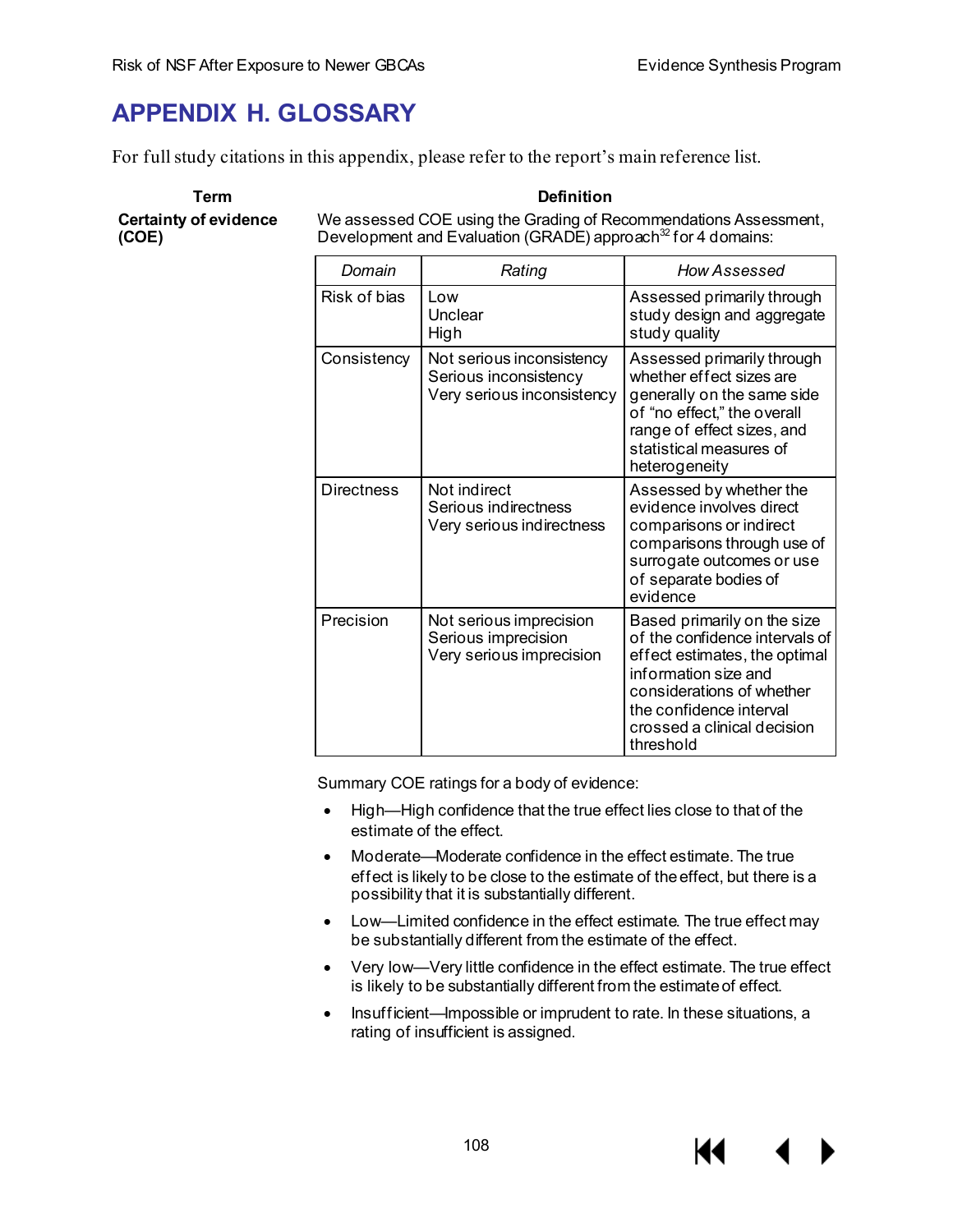| <b>Term</b>                                                  | <b>Definition</b>                                                                                                                                                                                                                                                                                                                                                                                                                                                                                                                                                                                                                                   |
|--------------------------------------------------------------|-----------------------------------------------------------------------------------------------------------------------------------------------------------------------------------------------------------------------------------------------------------------------------------------------------------------------------------------------------------------------------------------------------------------------------------------------------------------------------------------------------------------------------------------------------------------------------------------------------------------------------------------------------|
| <b>Chronic kidney disease</b><br>stages                      | Stage 1 with normal or high estimated glomerular filtration rate<br>$\bullet$<br>(eGFR): eGFR >90 mL/min                                                                                                                                                                                                                                                                                                                                                                                                                                                                                                                                            |
|                                                              | Stage 2 Mild CKD: eGFR = 60-89 mL/min<br>٠                                                                                                                                                                                                                                                                                                                                                                                                                                                                                                                                                                                                          |
|                                                              | Stage 3A Moderate CKD: eGFR = 45-59 mL/min<br>$\bullet$                                                                                                                                                                                                                                                                                                                                                                                                                                                                                                                                                                                             |
|                                                              | Stage 3B Moderate CKD: eGFR = 30-44 mL/min<br>٠                                                                                                                                                                                                                                                                                                                                                                                                                                                                                                                                                                                                     |
|                                                              | Stage 4 Severe CKD: eGFR = 15-29 mL/min<br>٠                                                                                                                                                                                                                                                                                                                                                                                                                                                                                                                                                                                                        |
|                                                              | Stage 5 End-Stage CKD: eGFR <15 mL/min                                                                                                                                                                                                                                                                                                                                                                                                                                                                                                                                                                                                              |
| Index exposure                                               | The only gadolinium contrast agent exposure as reported by the study, or<br>the primary exposure for studies in which patients were exposed to<br>multiple gadolinium-based contrast agents (ie, confounded exposures).                                                                                                                                                                                                                                                                                                                                                                                                                             |
| Objective outcomes (ie,<br>non-patient-reported<br>outcomes) | Outcomes that are not subject to a large degree of individual interpretation<br>and are likely to be reliably measured across patients in a study, by<br>different health care providers, and over time.                                                                                                                                                                                                                                                                                                                                                                                                                                            |
| <b>Patient-reported</b><br>outcomes                          | Outcomes that are directly reported by the patient without interpretation of<br>the patient's response by a clinician or anyone else and pertains to the<br>patient's health, quality of life, or functional status associated with health<br>care or treatment.                                                                                                                                                                                                                                                                                                                                                                                    |
| Risk of bias (ROB)                                           | An assessment of study quality. In this report, we used the Cochrane<br>EPOC ROB tool, which is applicable to randomized and nonrandomized<br>studies $^{29}$ :                                                                                                                                                                                                                                                                                                                                                                                                                                                                                     |
|                                                              | Randomization and allocation concealment<br>$\bullet$<br>Comparability of groups at baseline<br>٠<br>Blinded outcomes assessment<br>$\bullet$<br>Completeness of follow-up and differential loss to follow-up<br>٠<br>Whether incomplete data were addressed appropriately<br>$\bullet$<br>Protection against contamination<br>٠<br>Selective outcomes reporting<br>٠<br>Intervention independent from other changes (specific to interrupted<br>$\bullet$<br>time series)<br>Intervention pre-specified (specific to interrupted time series)<br>$\bullet$<br>Intervention affect on data collection (specific to interrupted time<br>٠<br>series) |
|                                                              | Summary ROB ratings for a study:                                                                                                                                                                                                                                                                                                                                                                                                                                                                                                                                                                                                                    |
|                                                              | Low ROB—Bias, if present, is unlikely to alter the results seriously<br>٠<br>Unclear ROB-Bias that raises some doubts about the results<br>High ROB-Bias that may alter the results seriously<br>$\bullet$                                                                                                                                                                                                                                                                                                                                                                                                                                          |
|                                                              | For observational cohort and case-control studies, we adapted the<br>Newcastle-Ottawa ROB scale (from the version modified by Guyatt and<br>colleagues). For documentation and tools, refer to Evidence Partners'<br>Methodological Resources at                                                                                                                                                                                                                                                                                                                                                                                                    |

[https://www.evidencepartners.com/resources/methodological-resources/.](https://www.evidencepartners.com/resources/methodological-resources/)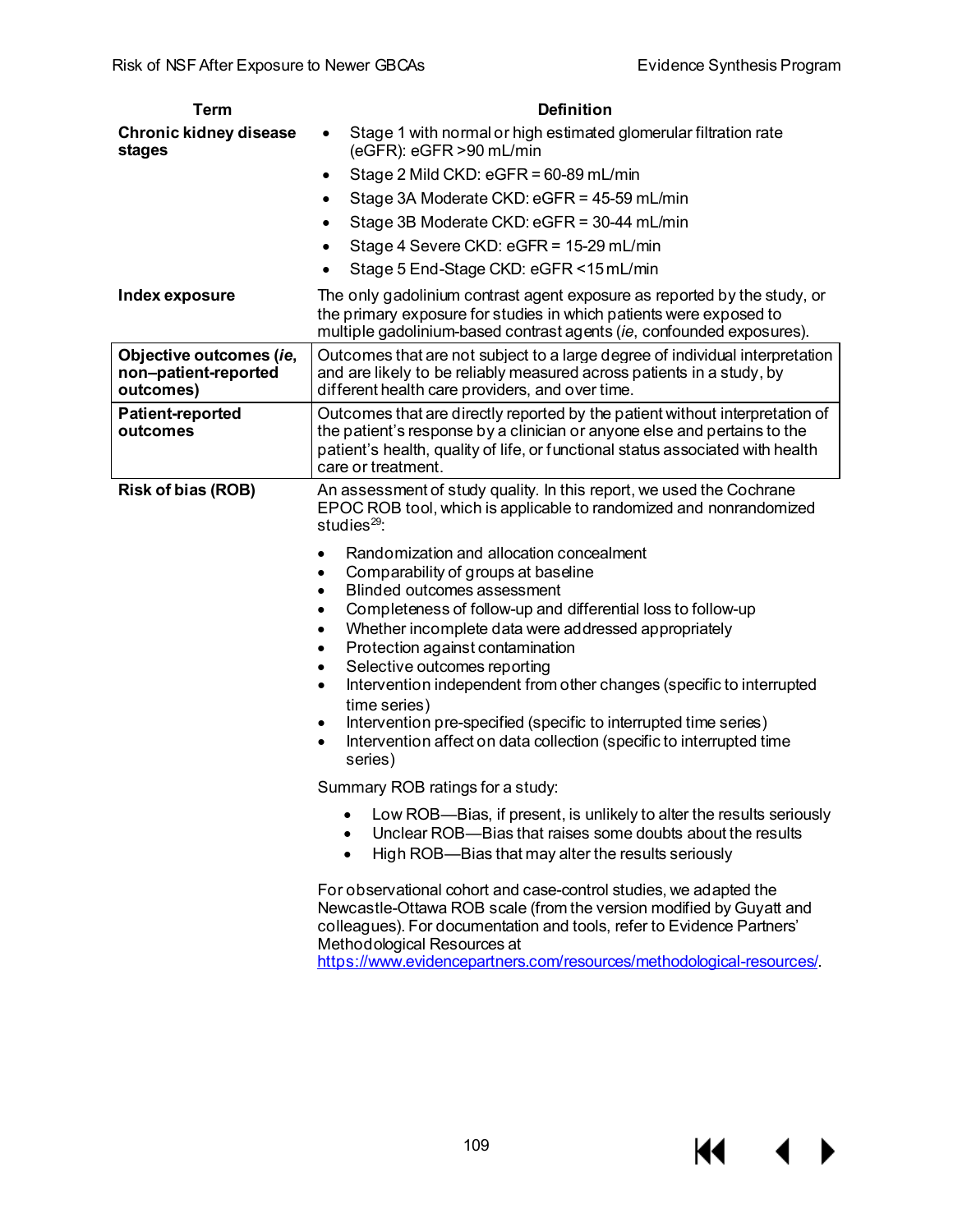

# **APPENDIX I. FOLLOW-UP TIME IN YEARS**

Mean of follow-up time (if provided) Follow-up period

\* Follow-up period listed as "at least"